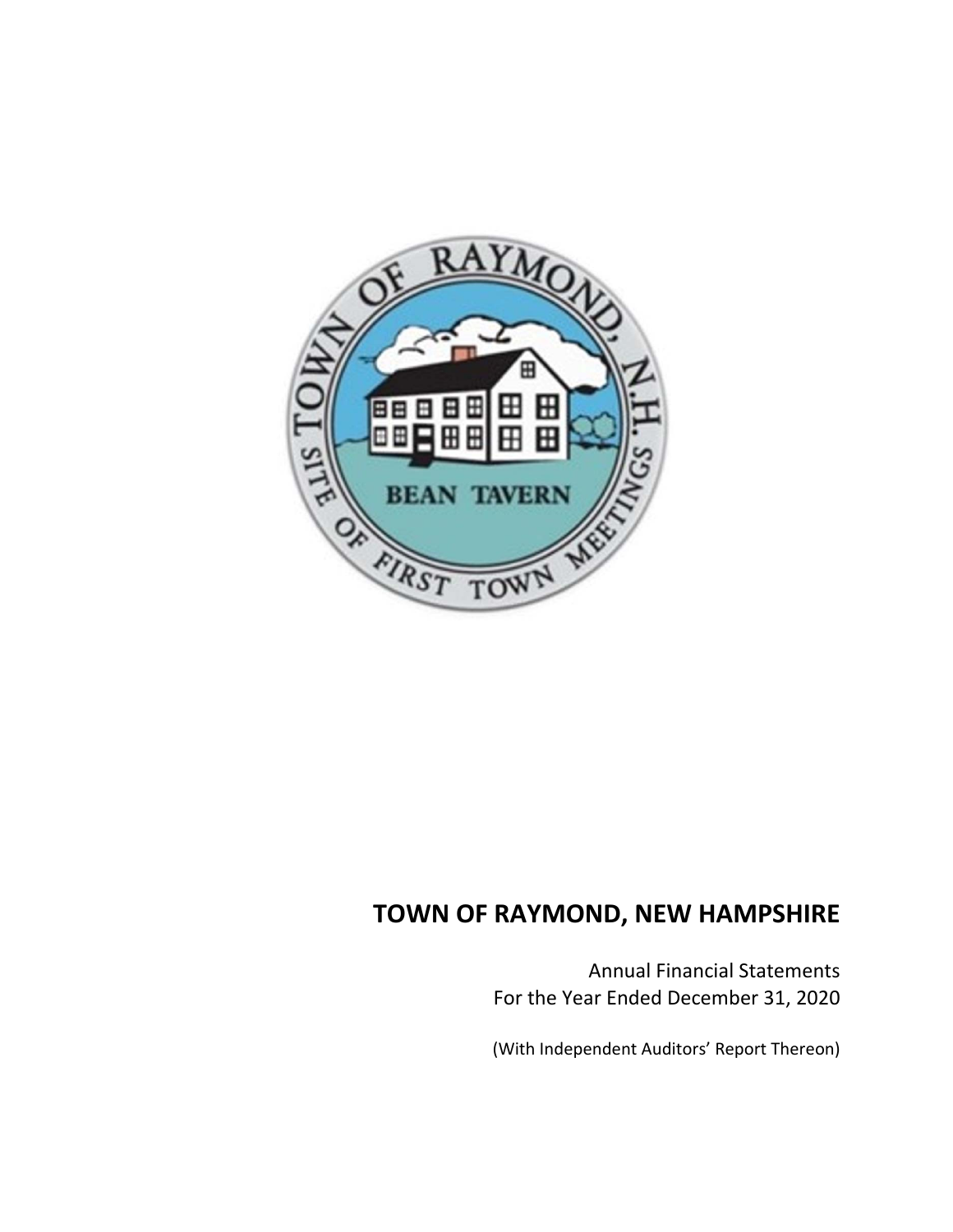# **TABLE OF CONTENTS**

|                                                                                                                                                    | Page |
|----------------------------------------------------------------------------------------------------------------------------------------------------|------|
| <b>INDEPENDENT AUDITORS' REPORT</b>                                                                                                                | 1    |
| <b>MANAGEMENT'S DISCUSSION AND ANALYSIS</b>                                                                                                        | 4    |
| <b>BASIC FINANCIAL STATEMENTS:</b>                                                                                                                 |      |
| <b>Government-Wide Financial Statements:</b>                                                                                                       |      |
| <b>Statement of Net Position</b>                                                                                                                   | 11   |
| <b>Statement of Activities</b>                                                                                                                     | 12   |
| <b>Fund Financial Statements:</b>                                                                                                                  |      |
| <b>Governmental Funds:</b>                                                                                                                         |      |
| <b>Balance Sheet</b>                                                                                                                               | 13   |
| Reconciliation of Total Governmental Fund Balances to<br>Net Position of Governmental Activities in the Statement<br>of Net Position               | 14   |
| Statement of Revenues, Expenditures, and Changes<br>in Fund Balances                                                                               | 15   |
| Reconciliation of the Statement of Revenues, Expenditures,<br>and Changes in Fund Balances of Governmental Funds to<br>the Statement of Activities | 16   |
| <b>Fiduciary Funds:</b>                                                                                                                            |      |
| <b>Statement of Fiduciary Net Position</b>                                                                                                         | 17   |
| Statement of Changes in Fiduciary Net Position                                                                                                     | 18   |
| <b>Notes to Financial Statements</b>                                                                                                               | 19   |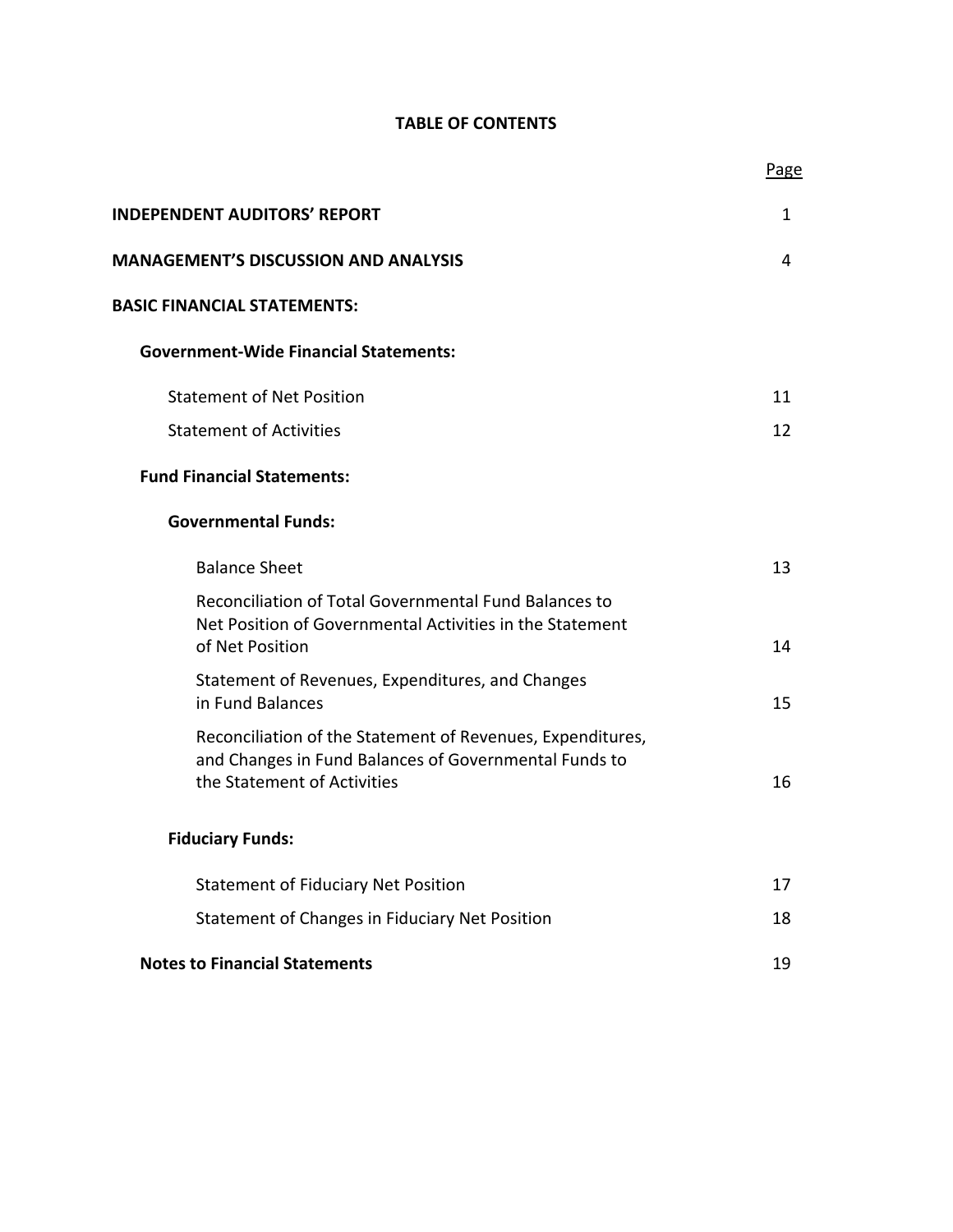# **REQUIRED SUPPLEMENTARY INFORMATION:**

# **Budget and Actual:**

| Statement of Revenues, Expenditures, and Other Financing<br>Sources (Uses) – Budget and Actual – General Fund                                                                      | 47 |
|------------------------------------------------------------------------------------------------------------------------------------------------------------------------------------|----|
| Notes to Required Supplemental Information for Budget                                                                                                                              | 48 |
| <b>Pension:</b>                                                                                                                                                                    |    |
| Schedule of Proportionate Share of the Net Pension Liability                                                                                                                       | 49 |
| <b>Schedule of Pension Contributions</b>                                                                                                                                           | 50 |
| <b>OPEB:</b>                                                                                                                                                                       |    |
| Schedules of Proportionate Share of the Net OPEB Liability and<br>Contributions                                                                                                    | 51 |
| Schedule of Changes in the Total OPEB Liability                                                                                                                                    | 52 |
| <b>REPORT ON INTERNAL CONTROL OVER FINANCIAL REPORTING</b><br>AND ON COMPLIANCE AND OTHER MATTERS BASED ON AN AUDIT OF<br><b>FINANCIAL STATEMENTS PERFORMED IN ACCORDANCE WITH</b> |    |
| <b>GOVERNMENT AUDITING STANDARDS</b>                                                                                                                                               | 53 |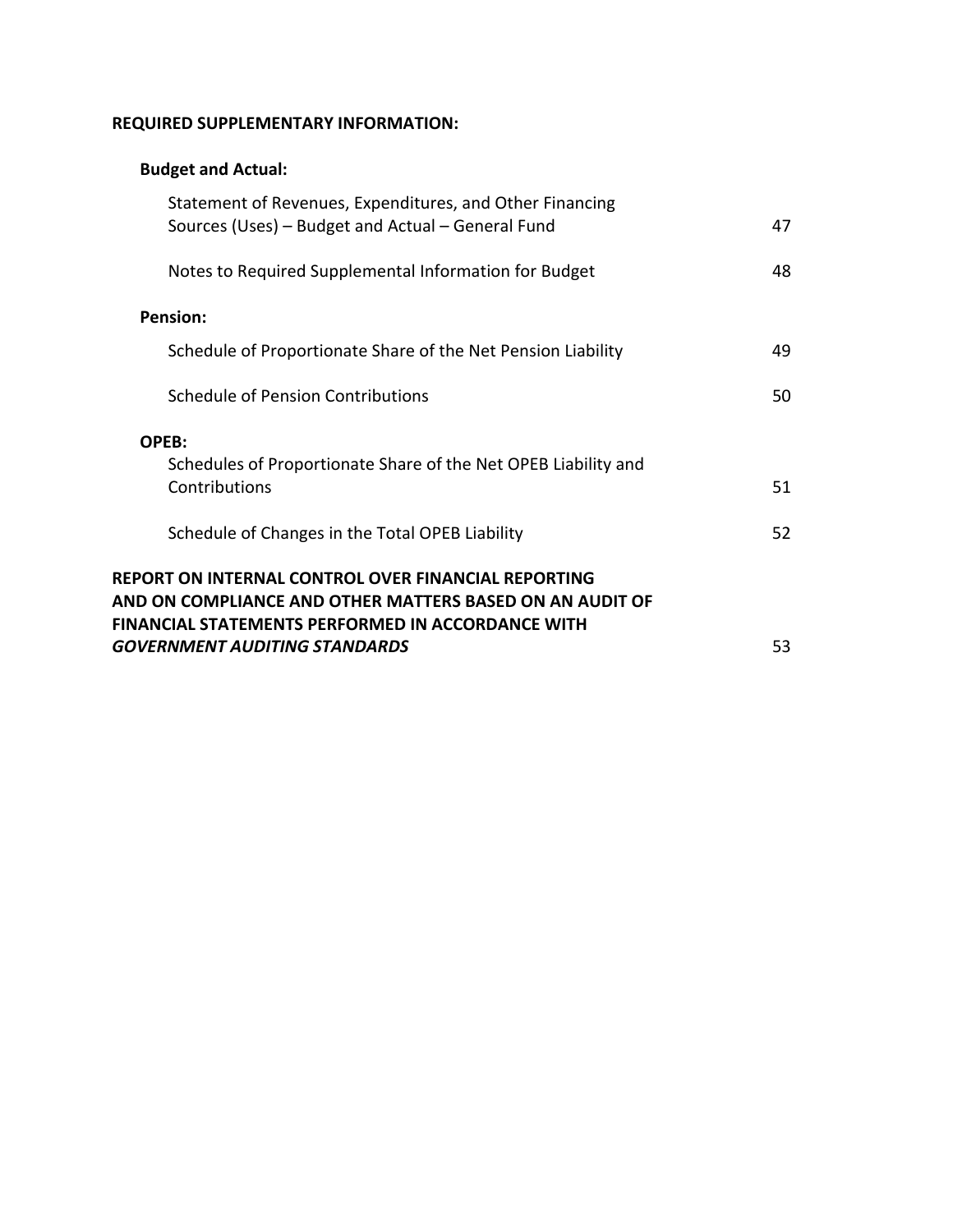

# **INDEPENDENT AUDITORS' REPORT**

To the Board of Selectmen Raymond, New Hampshire

#### **Report on the Financial Statements**

We have audited the accompanying financial statements of the governmental activities, the major fund, and the aggregate remaining fund information of the Town of Raymond, New Hampshire, as of and for the year ended December 31, 2020, and the related notes to the financial statements, which collectively comprise the Town's basic financial statements as listed in the Table of Contents.

#### **Management's Responsibility for the Financial Statements**

The Town's management is responsible for the preparation and fair presentation of these financial statements in accordance with accounting principles generally accepted in the United States of America; this includes the design, implementation, and maintenance of internal control relevant to the preparation and fair presentation of financial statements that are free from material misstatement, whether due to fraud or error.

#### **Auditors' Responsibility**

Our responsibility is to express opinions on these financial statements based on our audit. We conducted our audit in accordance with auditing standards generally accepted in the United States of America and the standards applicable to financial audits contained in *Government Auditing Standards*, issued by the Comptroller General of the United States. Those standards require that we plan and perform the audit to obtain reasonable assurance about whether the financial statements are free from material misstatement.

An audit involves performing procedures to obtain audit evidence about the amounts and disclosures in the financial statements. The procedures selected depend on the auditors' judgment, including the assessment of the risks of material misstatement of the financial statements, whether due to fraud or error. In making those risk assessments, the auditor considers internal control relevant to the entity's preparation and fair presentation of the financial statements in order to design audit procedures that are appropriate in the circumstances, but not for the purpose of expressing an opinion on the effectiveness of the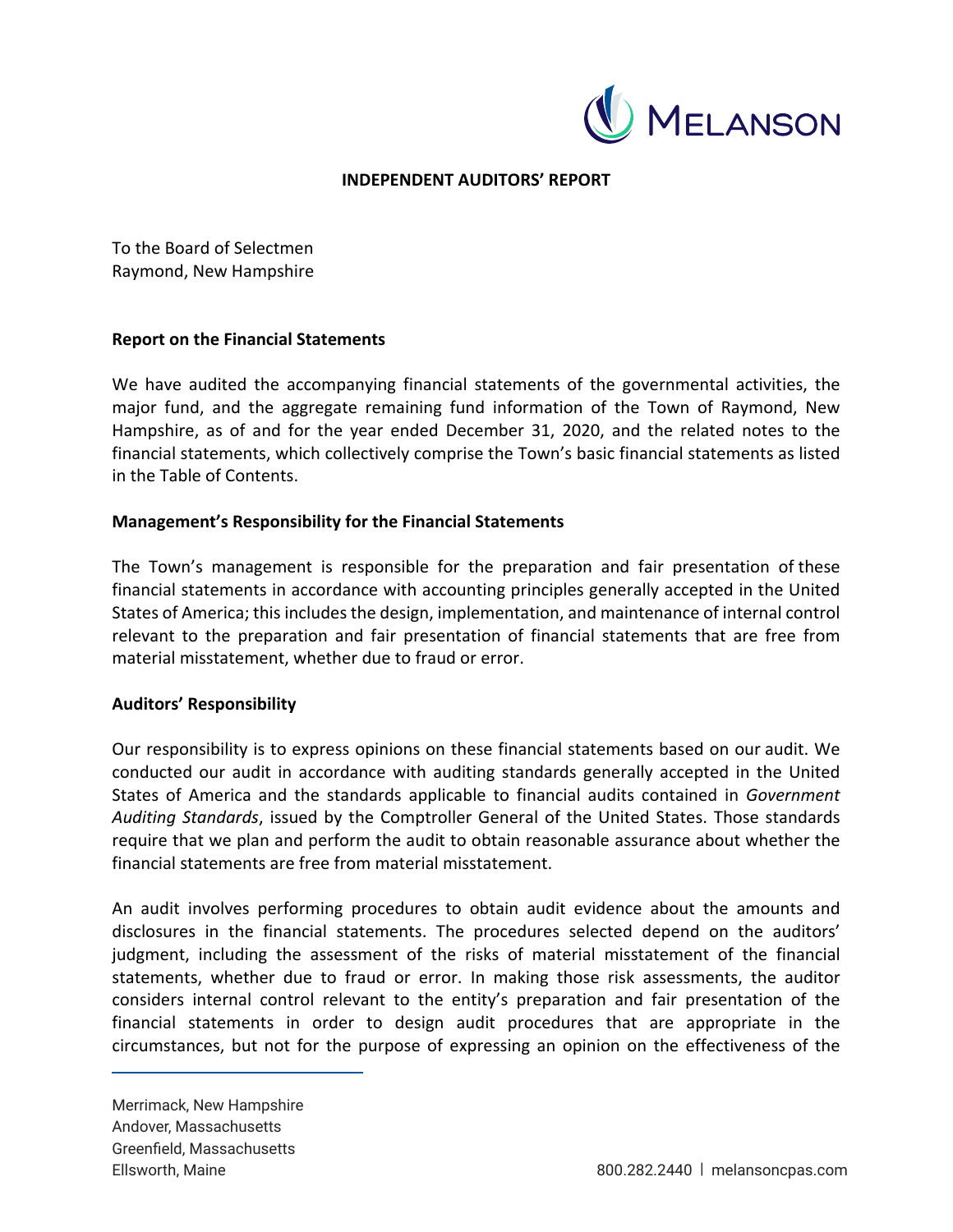

entity's internal control. Accordingly, we express no such opinion. An audit also includes evaluating the appropriateness of accounting policies used and the reasonableness of significant accounting estimates made by management, as well as evaluating the overall presentation of the financial statements.

We believe that the audit evidence we have obtained is sufficient and appropriate to provide a basis for our audit opinions.

#### **Opinions**

In our opinion, the financial statements referred to above present fairly, in all material respects, the respective financial position of the governmental activities, the major fund, and the aggregate remaining fund information of the Town of Raymond, New Hampshire, as of December 31, 2020, and the respective changes in financial position for the year then ended in accordance with accounting principles generally accepted in the United States of America.

#### *Emphasis of Matter*

As discussed in Note 16 to the financial statements, in 2020 the Town adopted Governmental Accounting Standards Board (GASB) Statement No. 84, *Fiduciary Activities*. Our opinion is not modified with respect to this matter.

#### **Other Matters**

# *Required Supplementary Information*

Accounting principles generally accepted in the United States of America require that Management's Discussion and Analysis, the Budgetary Comparison for the General Fund, and certain Pension and OPEB schedules be presented to supplement the basic financial statements. Such information, although not a part of the basic financial statements, is required by the *Governmental Accounting Standards Board*, who considers it to be an essential part of financial reporting for placing the basic financial statements in an appropriate operational, economic, or historical context. We have applied certain limited procedures to the required supplementary information in accordance with auditing standards generally accepted in the United States of America, which consisted of inquiries of management about the methods of preparing the information and comparing the information for consistency with management's responses to our inquiries, the basic financial statements, and other knowledge we obtained during our audit of the basic financial statements. We do not express an opinion or provide any assurance on the information because the limited procedures do not provide us with evidence sufficient to express an opinion or provide any assurance.

# **Other Reporting Required by** *Government Auditing Standards*

In accordance with Government Auditing Standards, we have also issued our report dated December 10, 2021 on our consideration of the Town's internal control over financial reporting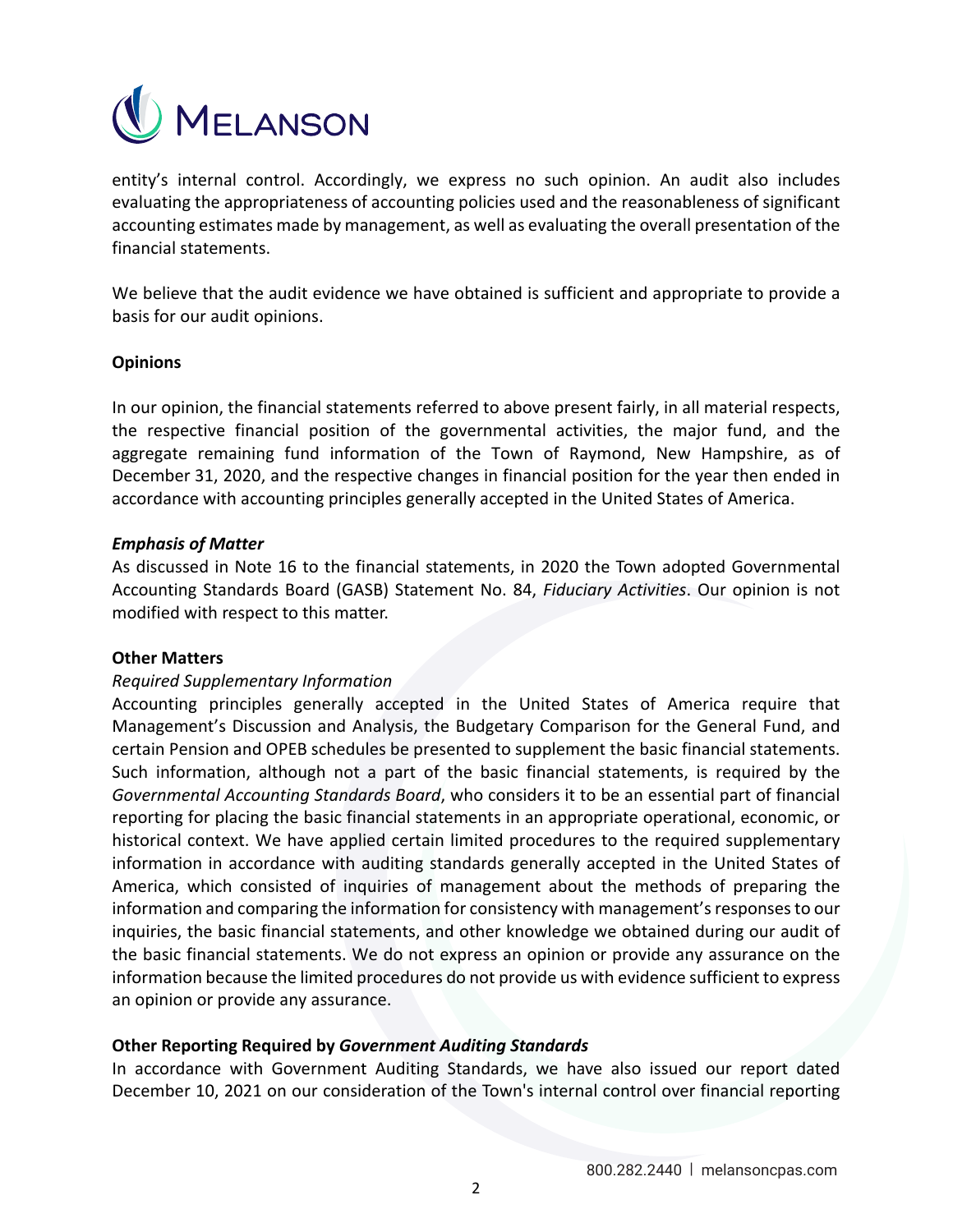

and on our tests of its compliance with certain provisions of laws, regulations, contracts, and grant agreements and other matters. The purpose of that report is solely to describe the scope of our testing of internal control over financial reporting and compliance and the results of that testing, and not to provide an opinion on the effectiveness of the Government's internal control over financial reporting or on compliance. That report is an integral part of an audit performed in accordance with *Government Auditing Standards* in considering the Town's internal control over financial reporting and compliance.

Melanoon

Merrimack, New Hampshire December 10, 2021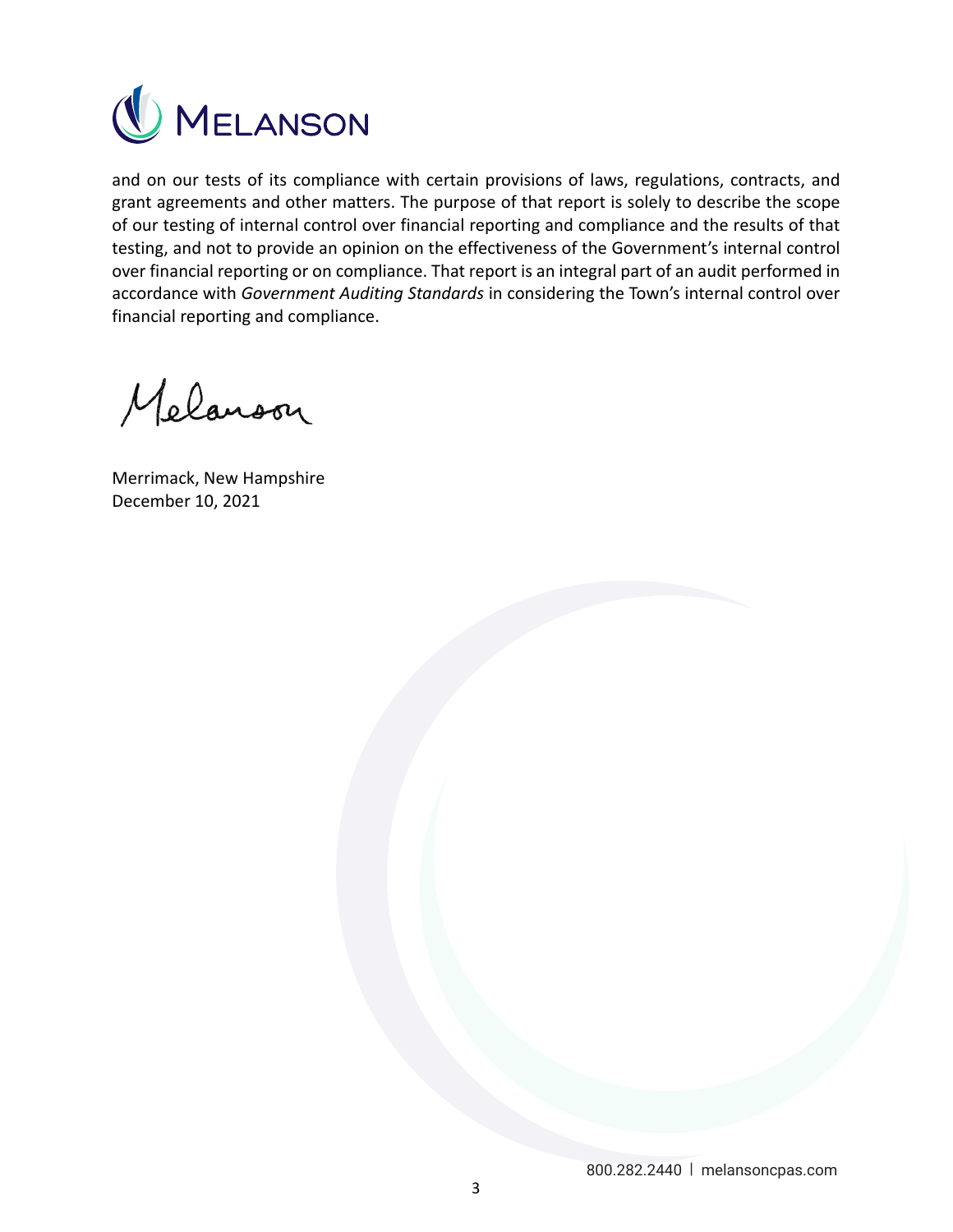#### **MANAGEMENT'S DISCUSSION AND ANALYSIS**

As management of the Town of Raymond (the Town), we offer readers this narrative overview and analysis of the financial activities of the Town for the calendar year ended December 31, 2020.

#### **Overview of the Financial Statements**

This discussion and analysis is intended to serve as an introduction to the basic financial statements. The basic financial statements are comprised of three components: (1) government‐ wide financial statements, (2) fund financial statements, and (3) notes to financial statements. This report also contains required supplementary information in addition to the basic financial statements themselves.

#### *Government‐Wide Financial Statements*

The government-wide financial statements are designed to provide readers with a broad overview of our finances in a manner similar to a private‐sector business.

The Statement of Net Position presents information on all assets, liabilities, and deferred outflows/inflows of resources, with the difference reported as net position. Over time, increases or decreases in net position may serve as a useful indicator of whether the financial position is improving or deteriorating.

The Statement of Activities presents information showing how the Town's net position changed during the most recent calendar year. All changes in net position are reported as soon as the underlying event giving rise to the change occurs, regardless of the timing of related cash flows. Thus, revenues and expenses are reported in this statement for some items that will only result in cash flows in future periods (e.g., uncollected taxes and earned but unused vacation leave).

The governmental activities include general government, public safety, highways and streets, health and welfare, sanitation, water distribution and treatment, and culture and recreation.

# *Fund Financial Statements*

A fund is a grouping of related accounts that is used to maintain control over resources that have been segregated for specific activities or objectives. Fund accounting is used to ensure and demonstrate compliance with finance‐related legal requirements. All of the funds can be divided into two categories: governmental funds and fiduciary funds.

#### *Governmental Funds*

Governmental funds are used to account for essentially the same functions reported as governmental activities in the government‐wide financial statements. However, unlike the government‐wide financial statements, governmental fund financial statements focus on near‐ term inflows and outflows of spendable resources, as well as on balances of spendable resources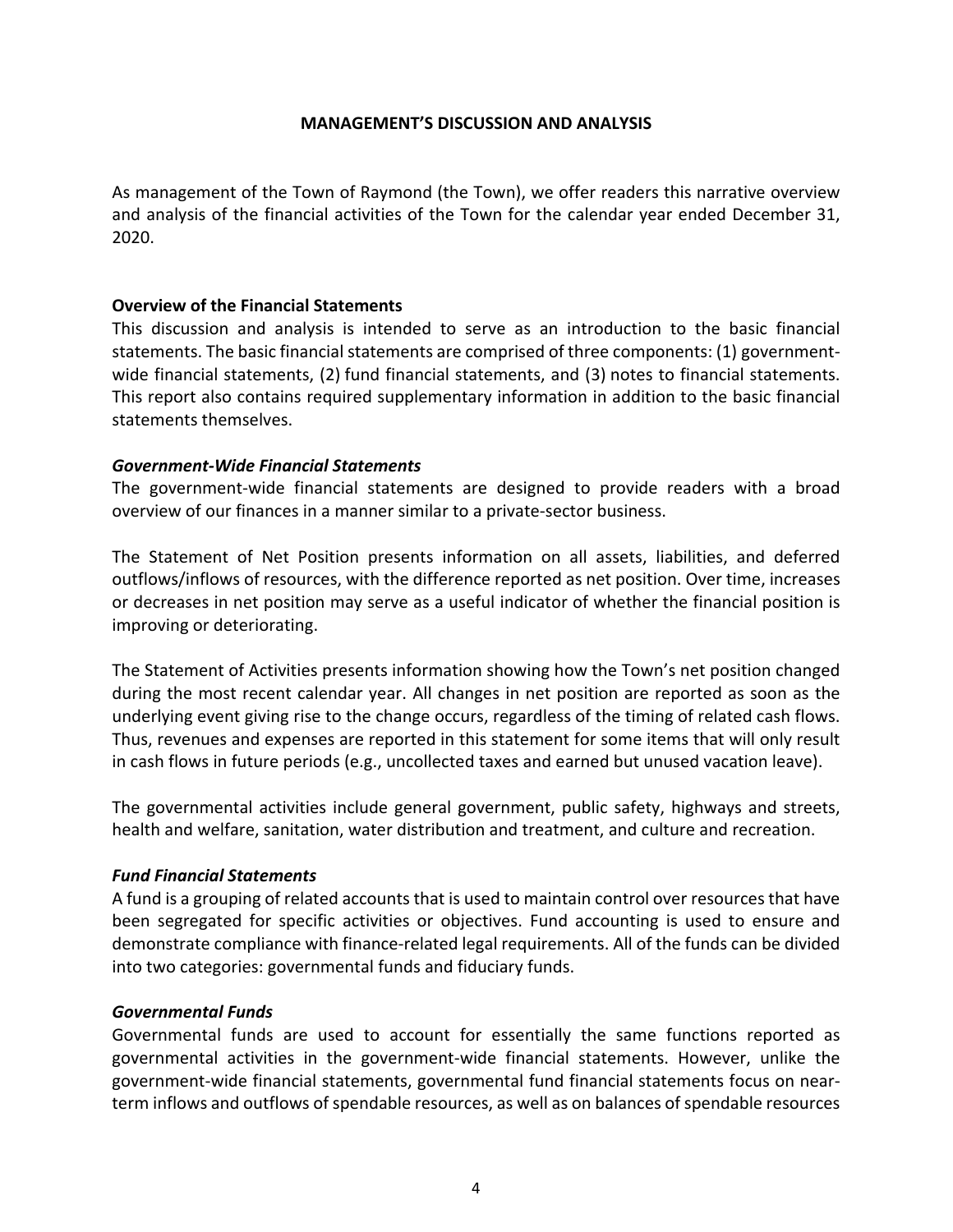available at the end of the calendar year. Such information may be useful in evaluating a government's near‐term financing requirements.

Because the focus of governmental funds is narrower than that of the government‐wide financial statements, it is useful to compare the information presented for governmental funds with similar information presented for governmental activities in the government‐wide financial statements. By doing so, readers may better understand the long-term impact of the government's near‐term financing decisions. Both the governmental fund balance sheet and the governmental fund statement of revenues, expenditures and changes in fund balances provide a reconciliation to facilitate this comparison between governmental funds and governmental activities.

# *Fiduciary Funds*

Fiduciary funds are used to account for resources held for the benefit of parties outside the government. Fiduciary funds are not reflected in the government-wide financial statements because the resources of those funds are not available to support the Town's own programs.

# *Notes to Financial Statements*

The notes provide additional information that is essential to a full understanding of the data provided in the government‐wide and fund financial statements.

# *Required Supplementary Information*

In addition to the basic financial statements and accompanying notes, this report also presents certain required supplementary information which is required to be disclosed by accounting principles generally accepted in the United States of America.

# **Financial Highlights**

- As of the close of the current calendar year, the total of assets exceeded liabilities by \$18,138,008 (i.e., net position), a change of \$1,388,807 in comparison to the prior year.
- As of the close of the current calendar year, governmental funds reported combined ending fund balances of \$12,189,910, a change of \$1,898,069 in comparison to the prior year.
- At the end of the current calendar year, unassigned fund balance for the General Fund was \$5,978,298, a change of \$1,417,585 in comparison to the prior year.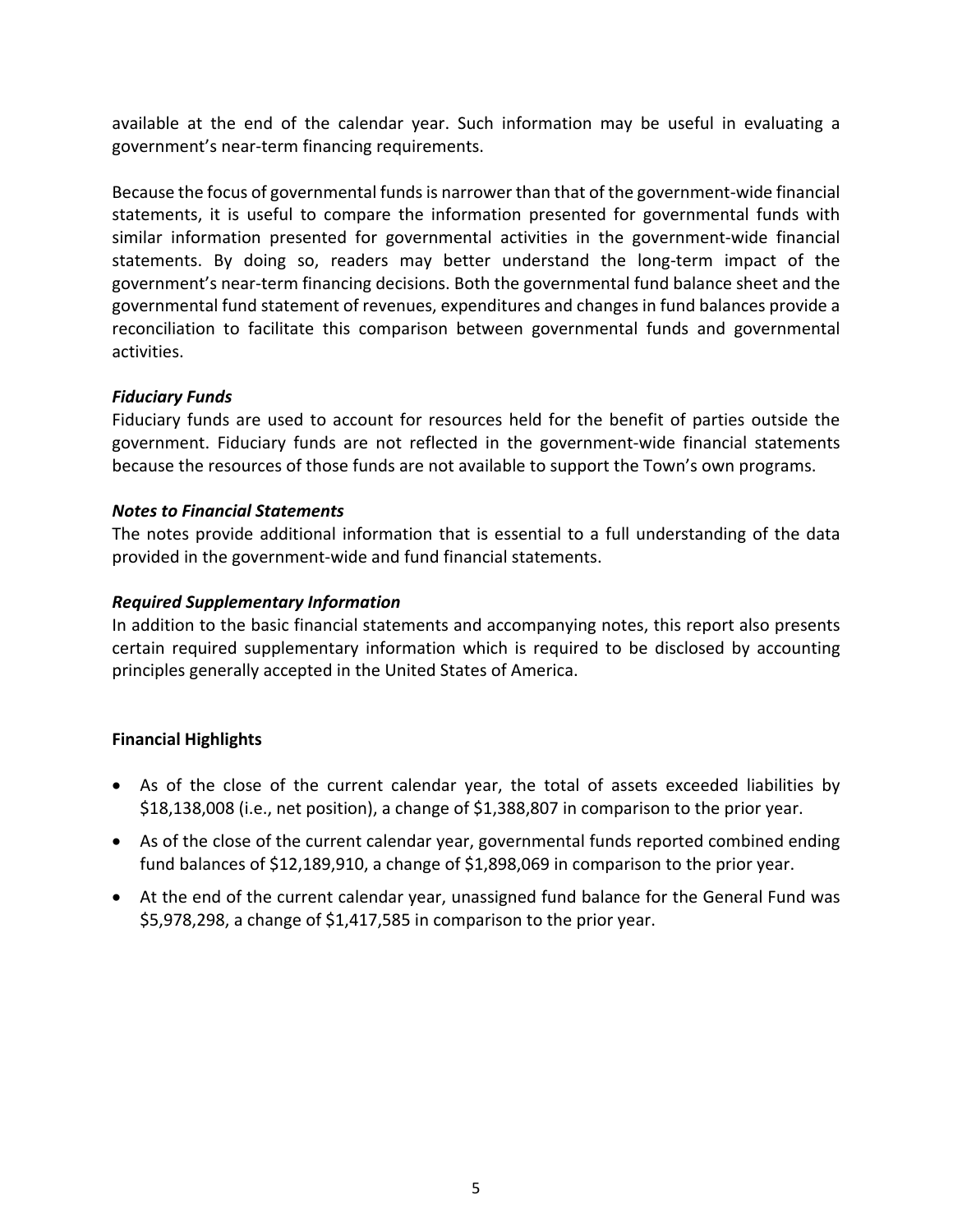#### **Government‐Wide Financial Analysis**

The following is a summary of condensed government‐wide financial data for the current and prior years.

| <b>NET POSITION</b>               |    |               |                   |            |  |  |  |
|-----------------------------------|----|---------------|-------------------|------------|--|--|--|
|                                   |    | Governmental  |                   |            |  |  |  |
|                                   |    |               | <b>Activities</b> |            |  |  |  |
|                                   |    | 2020          |                   | 2019       |  |  |  |
| <b>Assets</b>                     |    |               |                   |            |  |  |  |
| Current and other assets          | \$ | 21,401,417 \$ |                   | 22,841,721 |  |  |  |
| Capital assets                    |    | 15,518,428    |                   | 16,033,159 |  |  |  |
| <b>Total assets</b>               |    | 36,919,845    |                   | 38,874,880 |  |  |  |
| Deferred outflows of resources    |    | 1,893,443     |                   | 692,998    |  |  |  |
| <b>Liabilities</b>                |    |               |                   |            |  |  |  |
| <b>Other liabilities</b>          |    | 7,647,354     |                   | 11,336,035 |  |  |  |
| Long-term liabilities             |    | 12,617,448    |                   | 11,100,654 |  |  |  |
| <b>Total liabilities</b>          |    | 20,264,802    |                   | 22,436,689 |  |  |  |
| Deferred inflows of resources     |    | 410,478       |                   | 381,988    |  |  |  |
| <b>Net Position</b>               |    |               |                   |            |  |  |  |
| Net investments in capital assets |    | 12,828,291    |                   | 13,128,728 |  |  |  |
| Restricted                        |    | 2,982,475     |                   | 2,628,849  |  |  |  |
| Unrestricted                      |    | 2,327,242     |                   | 991,624    |  |  |  |
| Total net position                | \$ | 18,138,008    | \$                | 16,749,201 |  |  |  |

As noted earlier, net position may serve over time as a useful indicator of a government's financial position. At the close of the most recent calendar year, total net position was \$18,138,008, a change of \$1,388,807 in comparison to the prior year.

The largest portion of net position \$12,828,291 reflects our investment in capital assets (e.g., land, buildings, machinery, equipment, and infrastructure), less any related debt used to acquire those assets that is still outstanding. These capital assets are used to provide services to citizens; consequently, these assets are not available for future spending. Although the investment in capital assets is reported net of related debt, it should be noted that the resources needed to repay this debt must be provided from other sources, since the capital assets themselves cannot be used to liquidate these liabilities.

An additional portion of net position, \$2,982,475, represents resources that are subject to external restrictions on how they may be used. The remaining balance of unrestricted net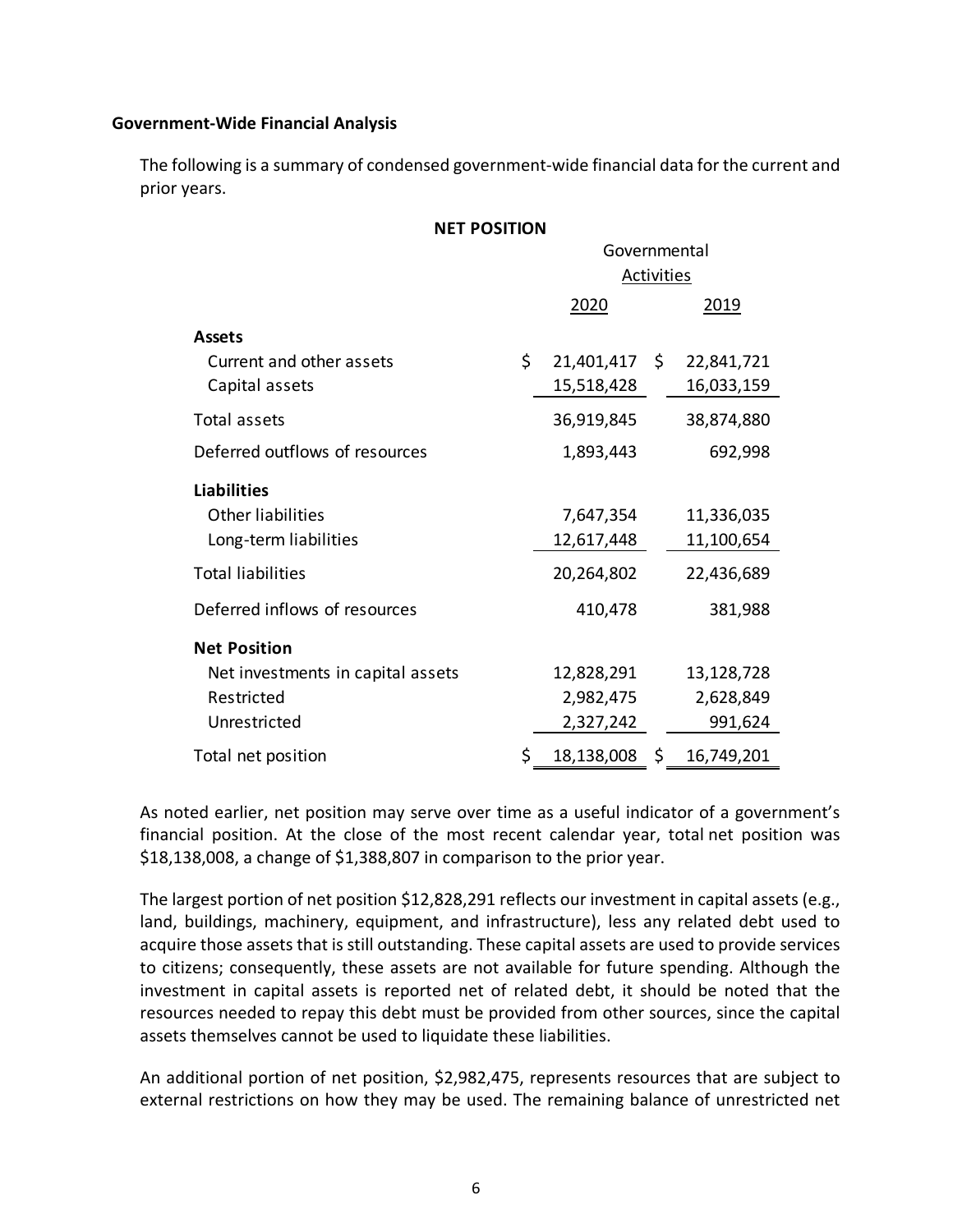position, \$2,327,242, may be used to meet the Town's ongoing obligations to citizens and creditors.

# **CHANGES IN NET POSITION**

|                                    | Governmental     |    |            |  |  |
|------------------------------------|------------------|----|------------|--|--|
|                                    | Activities       |    |            |  |  |
|                                    | 2020             |    | 2019       |  |  |
| <b>Revenues</b>                    |                  |    |            |  |  |
| Program revenues                   |                  |    |            |  |  |
| Charges for services               | \$<br>1,899,938  | \$ | 2,199,211  |  |  |
| Operating grants and contributions | 475,035          |    | 154,795    |  |  |
| Capital grants and                 |                  |    |            |  |  |
| contributions                      | 252,510          |    | 921,845    |  |  |
| General revenues:                  |                  |    |            |  |  |
| Property taxes                     | 6,594,360        |    | 5,671,388  |  |  |
| Motor vehicle permit fees          | 2,344,766        |    | 2,296,014  |  |  |
| Grants and contributions not       |                  |    |            |  |  |
| restricted to specific programs    | 538,075          |    | 539,610    |  |  |
| Investment income                  | 386,961          |    | 529,347    |  |  |
| Other                              | 320,069          |    | 205,293    |  |  |
| Total revenues                     | 12,811,714       |    | 12,517,503 |  |  |
| <b>Expenses</b>                    |                  |    |            |  |  |
| General government                 | 3,466,985        |    | 2,478,252  |  |  |
| Public safety                      | 3,021,736        |    | 3,034,450  |  |  |
| Highway and streets                | 2,685,920        |    | 2,868,442  |  |  |
| Health and welfare                 | 114,425          |    | 180,679    |  |  |
| Sanitation                         | 765,588          |    | 820,692    |  |  |
| Water distribution and treatment   | 526,047          |    | 658,639    |  |  |
| Culture and recreation             | 823,253          |    | 919,580    |  |  |
| Interest on long-term debt         | 18,953           |    | 147,171    |  |  |
| <b>Total expenses</b>              | 11,422,907       |    | 11,107,905 |  |  |
| Change in net position             | 1,388,807        |    | 1,409,598  |  |  |
|                                    |                  |    |            |  |  |
| Net position - beginning of year   | 16,749,201       |    | 15,339,603 |  |  |
| Net position - end of year         | \$<br>18,138,008 | \$ | 16,749,201 |  |  |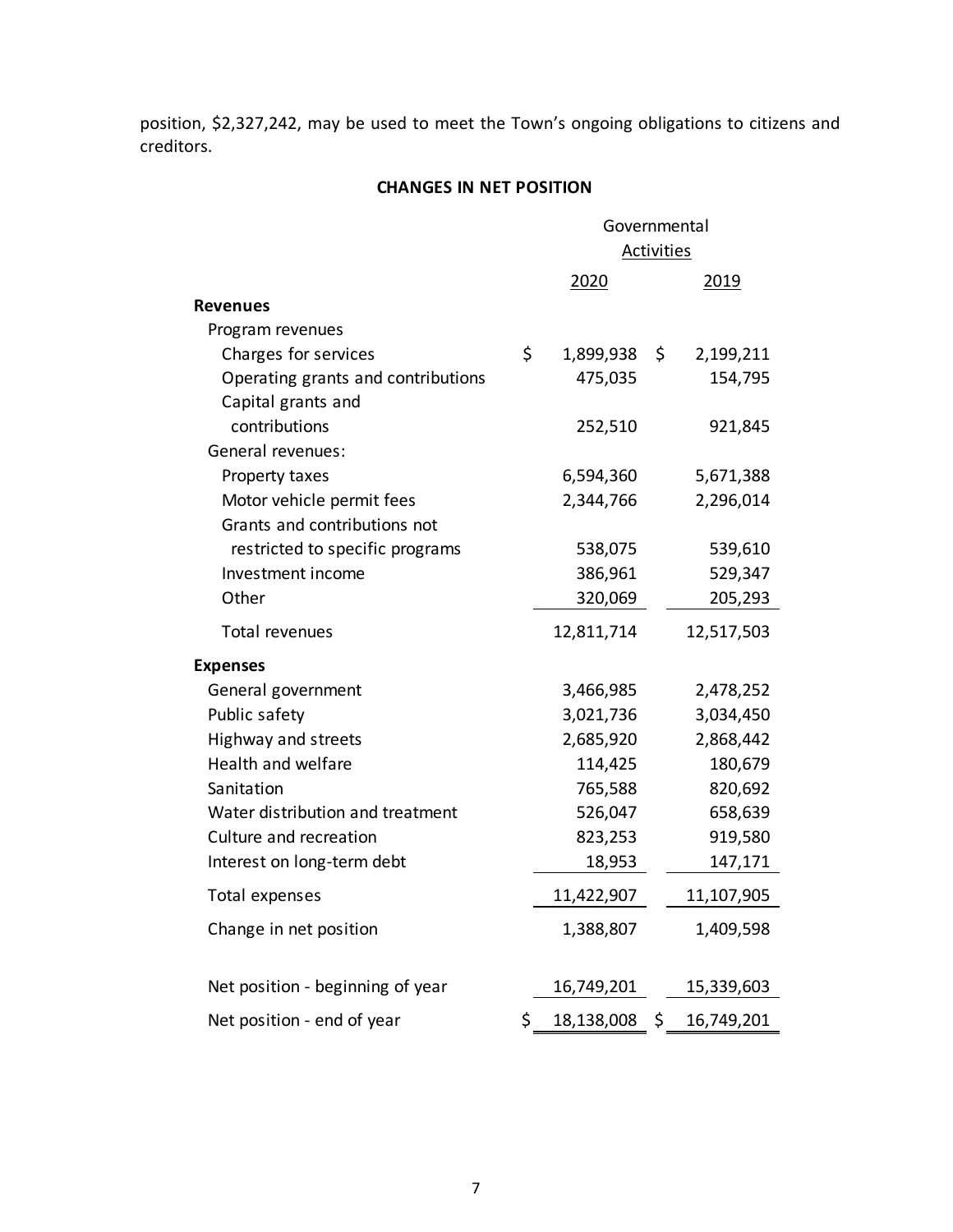#### *Governmental Activities*

Governmental activities for the year resulted in a change in net position of \$1,388,807. Key elements of this change are as follows:

| General Fund operations                                 | \$1,577,366 |
|---------------------------------------------------------|-------------|
| Other governmental funds operations                     | 320,703     |
| Net pension liability and related deferred outflows and |             |
| inflows of resources                                    | (553,086)   |
| Net OPEB liability and related deferred outflows and    |             |
| inflows of resources                                    | (218, 399)  |
| Other                                                   | 262,223     |
| Total                                                   | \$1,388,807 |

#### **Financial Analysis of Funds**

As noted earlier, fund accounting is used to ensure and demonstrate compliance with finance‐related legal requirements.

#### *Governmental Funds*

The focus of governmental funds is to provide information on near‐term inflows, outflows, and balances of spendable resources. Such information is useful in assessing financing requirements. In particular, unassigned fund balance may serve as a useful measure of a government's net resources available for spending at the end of the calendar year.

The General Fund is the chief operating fund. At the end of the current calendar year, unassigned fund balance of the General Fund was \$5,978,298, while total fund balance was \$9,382,470. As a measure of the General Fund's liquidity, it may be useful to compare both unassigned fund balance and total fund balance to total General Fund expenditures. Refer to the following table.

|                         |             |             |             | % of Total   |
|-------------------------|-------------|-------------|-------------|--------------|
|                         |             |             |             | General Fund |
| General Fund            | 12/31/20    | 12/31/19    | Change      | Expenditures |
| Unassigned fund balance | \$5,978,298 | \$4,560,713 | \$1,417,585 | 75.60%       |
| Total fund balance      | \$9,382,470 | \$7,805,104 | \$1,577,366 | 118.65%      |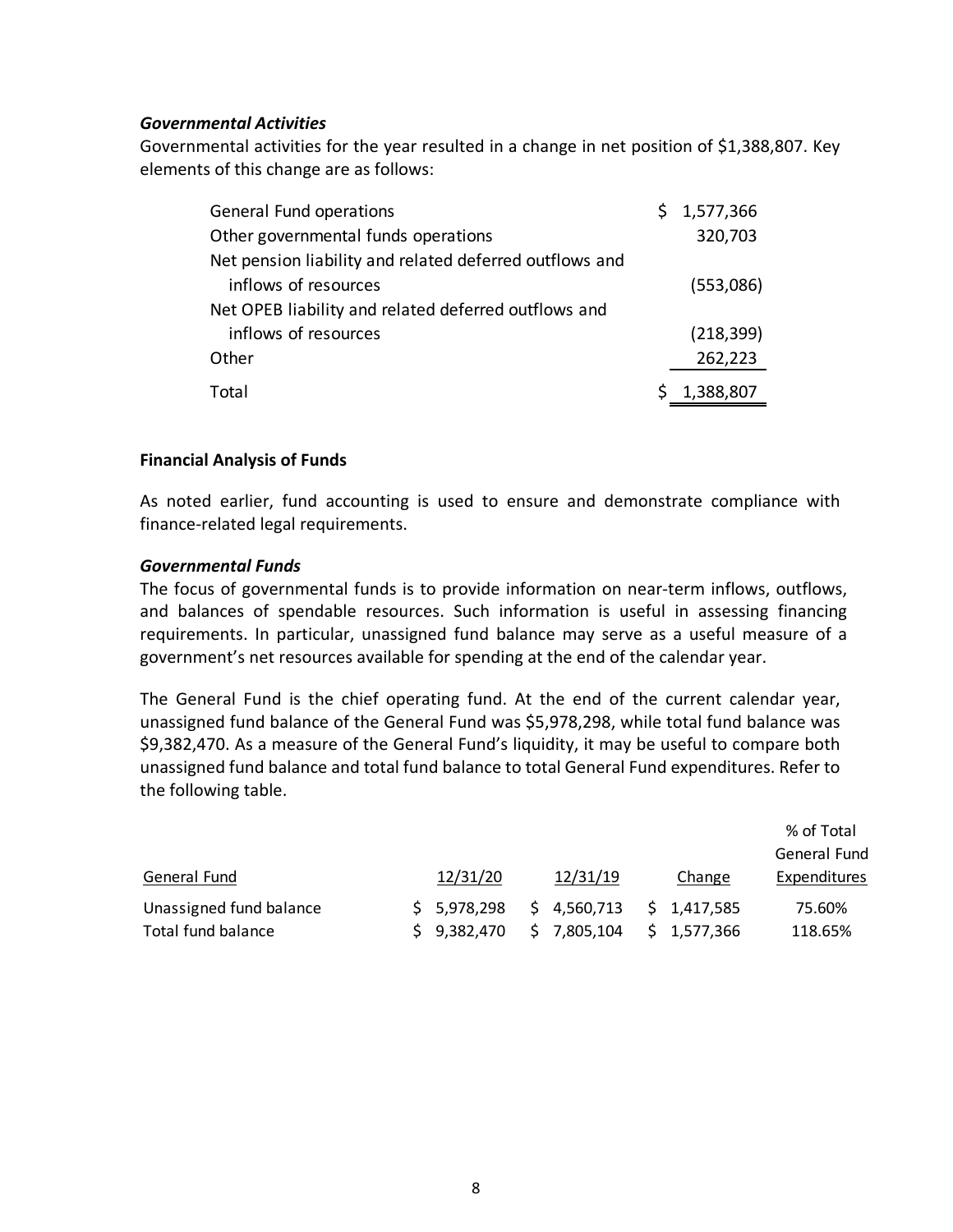The total fund balance of the General Fund changed by \$1,577,366 during the current calendar year. Key factors in this change are as follows:

| Revenues in excess of budget            | 434,286    |
|-----------------------------------------|------------|
| Expenditures less than budget           | 1,254,895  |
| Use of fund balance as a funding source | (767, 865) |
| Change in capital reserve               | 437,832    |
| Other                                   | 218,218    |
| Total                                   | 1,577,366  |

Included in the total General Fund balance are the Town's capital reserve account with the following balance, classified as committed fund balance:

|                  | 12/31/20    | 12/31/19 |              |  | Change  |
|------------------|-------------|----------|--------------|--|---------|
| Capital reserves | \$3,263,001 |          | \$2,825,169  |  | 437,832 |
| Total            | \$3,263,001 |          | \$ 2,825,169 |  | 437,832 |

# *Nonmajor Governmental Funds*

The nonmajor funds balance changed by \$320,703 primarily from timing differences between the receipt and disbursement of grants.

# **General Fund Budgetary Highlights**

There were no differences between the original budget and the final amended budget. The actual results of both revenues and expenditures were comparable to the budget.

# **Capital Asset and Debt Administration**

# *Capital Assets*

Total investment in capital assets at year‐end amounted to \$15,518,428 (net of accumulated depreciation). This investment in capital assets includes land, buildings and system, improvements, and machinery and equipment.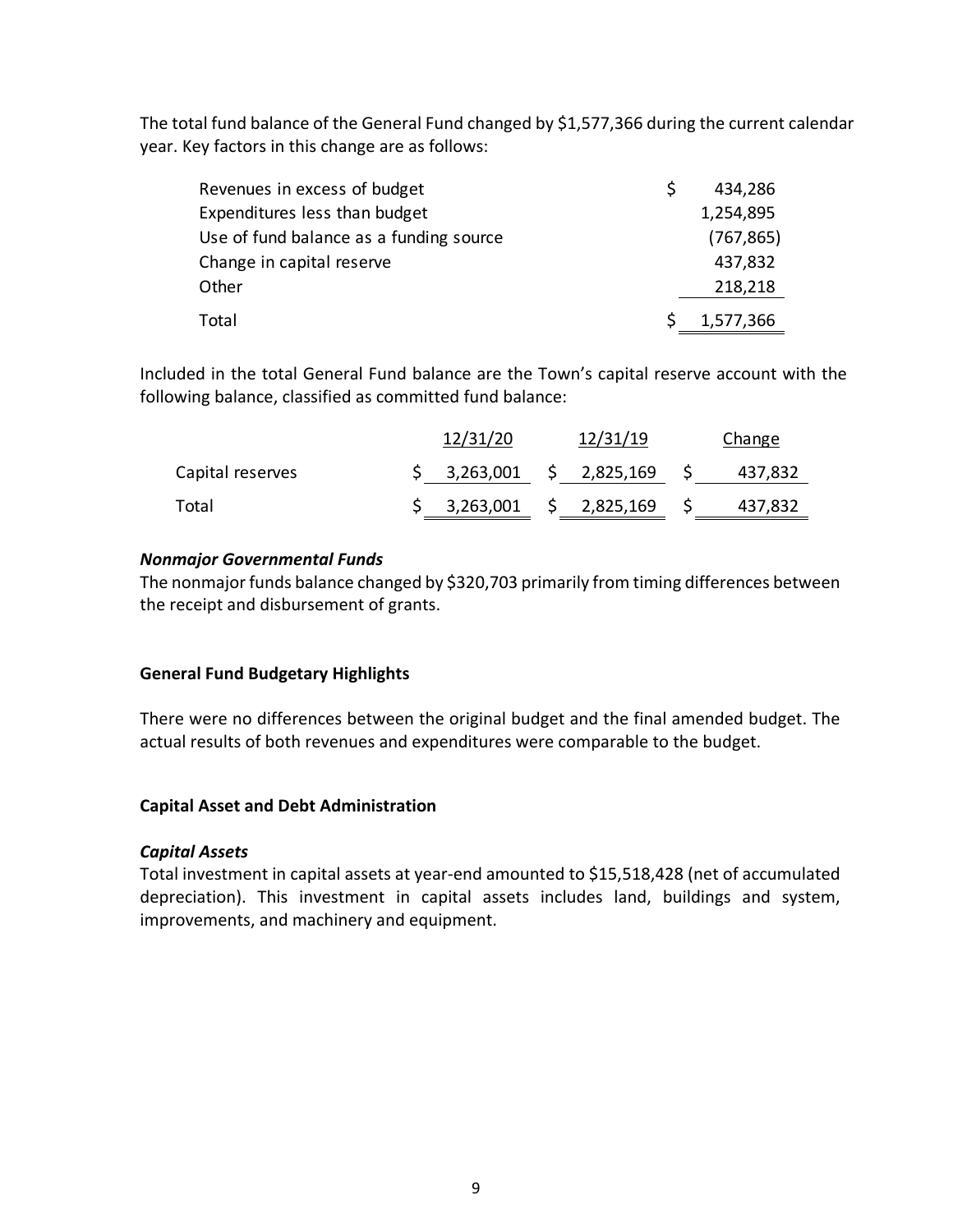Major capital asset events during the current calendar year included the following:

- \$874,255 for various machinery and equipment.
- \$715,883 for various infrastructure.
- $\bullet$  \$(2,153,371) of depreciation expense.

# *Long‐Term Debt*

At the end of the current calendar year, total loans outstanding was \$2,681,093, all of which was backed by the full faith and credit of the government.

Additional information on capital assets and long‐term debt can be found in the Notes to the Financial Statements.

# **Requests for Information**

This financial report is designed to provide a general overview of the Town of Raymond's finances for all those with an interest in the government's finances. Questions concerning any of the information provided in this report or requests for additional financial information should be addressed to:

> Town of Raymond, New Hampshire Town Manager 4 Epping Street Raymond, NH 03077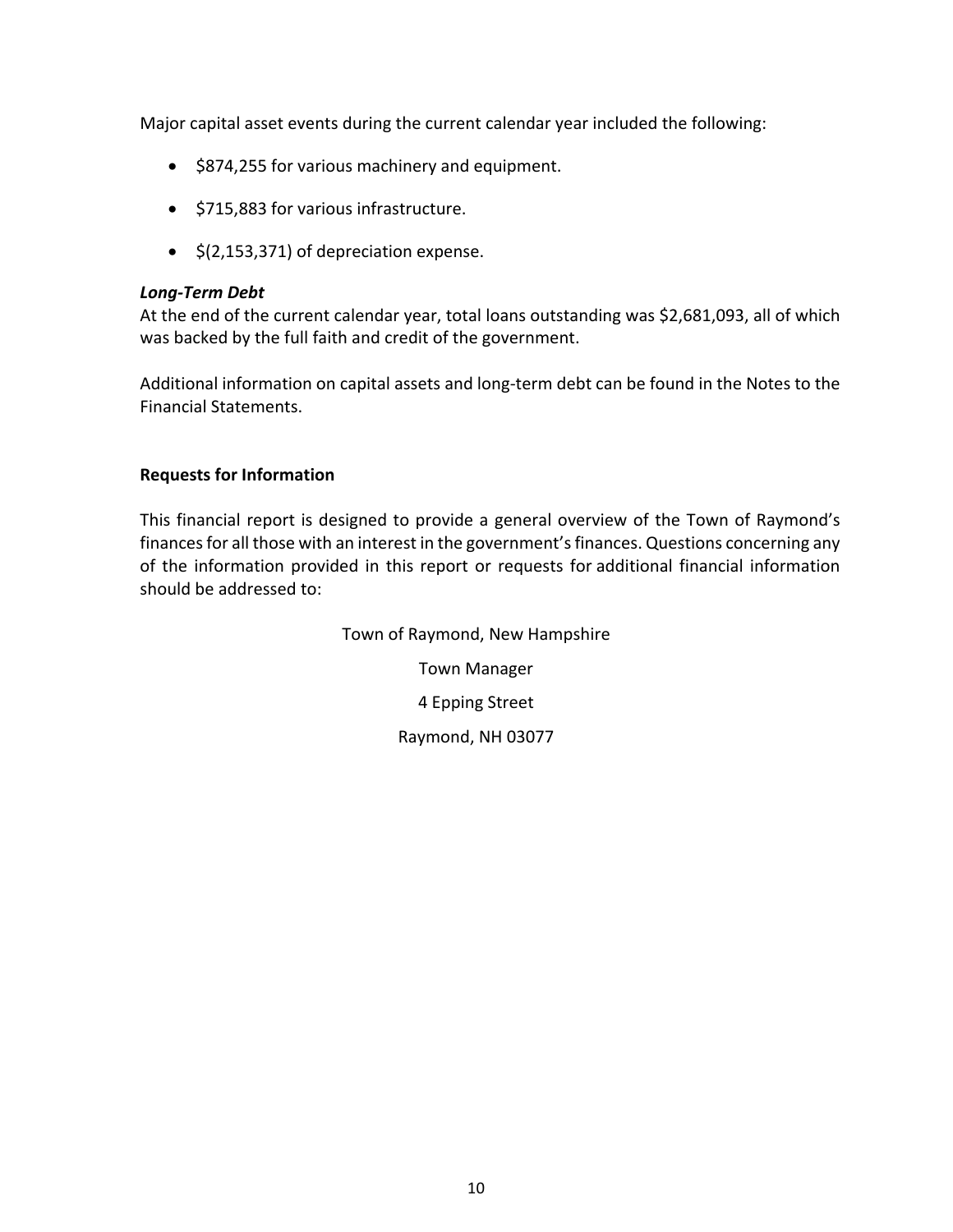#### Statement of Net Position December 31, 2020

| Assets                                                           | Governmental<br><b>Activities</b> |
|------------------------------------------------------------------|-----------------------------------|
| Current:                                                         |                                   |
| Cash and short-term investments<br>Investments                   | \$<br>15,265,360<br>3,965,356     |
| Receivables, net of allowance for uncollectibles:<br>Taxes       | 934,304                           |
| User fees                                                        | 260,181                           |
| Departmental and other                                           | 128,553                           |
| Other assets                                                     | 232,790                           |
| <b>Total Current Assets</b>                                      | 20,786,544                        |
| Noncurrent:<br>Receivables, net of allowance for uncollectibles: |                                   |
| Property taxes                                                   | 614,873                           |
| Capital assets:<br>Nondepreciable capital assets                 | 1,733,100                         |
| Other capital assets, net                                        |                                   |
| of accumulated depreciation                                      | 13,785,328                        |
| <b>Total Noncurrent Assets</b>                                   | 16,133,301                        |
| <b>Total Assets</b>                                              | 36,919,845                        |
| <b>Deferred Outflows of Resources</b>                            |                                   |
| Related to pensions<br><b>Related to OPEB</b>                    | 1,859,107                         |
|                                                                  | 34,336                            |
| <b>Total Deferred Outflows of Resources</b>                      | 1,893,443                         |
| <b>Liabilities</b>                                               |                                   |
| Current:<br>Accounts payable                                     | 322,058                           |
| <b>Accrued liabilities</b>                                       | 81,490                            |
| Due to fiduciary funds                                           | 7,137,386                         |
| Other current liabilities                                        | 106,420                           |
| Current portion of long-term liabilities:                        |                                   |
| Loans payable                                                    | 222,744                           |
| Compensated absences<br>Capital leases                           | 40,696<br>5,712                   |
| <b>Total Current Liabilities</b>                                 | 7,916,506                         |
|                                                                  |                                   |
| Noncurrent:                                                      |                                   |
| Loans payable, net of current portion<br>Net pension liability   | 2,458,349<br>7,989,263            |
| Net OPEB liability                                               | 1,531,090                         |
| Compensated absences, net of current portion                     | 366,262                           |
| Capital leases, net of current portion                           | 3,332                             |
| <b>Total Noncurrent Liabilities</b>                              | 12,348,296                        |
| <b>Total Liabilities</b>                                         | 20,264,802                        |
| <b>Deferred Inflows of Resources</b>                             |                                   |
| Related to pensions<br><b>Related to OPEB</b>                    | 400,869<br>9,609                  |
| <b>Total Deferred Inflows of Resources</b>                       | 410,478                           |
| <b>Net Position</b>                                              |                                   |
| Net investment in capital assets<br>Restricted for:              | 12,828,291                        |
| Grants and other statutory restrictions<br>Permanent funds:      | 2,281,836                         |
| Nonexpendable                                                    | 570,658                           |
| Expendable                                                       | 129,981                           |
| Unrestricted                                                     | 2,327,242                         |
| <b>Total Net Position</b>                                        | \$<br>18,138,008                  |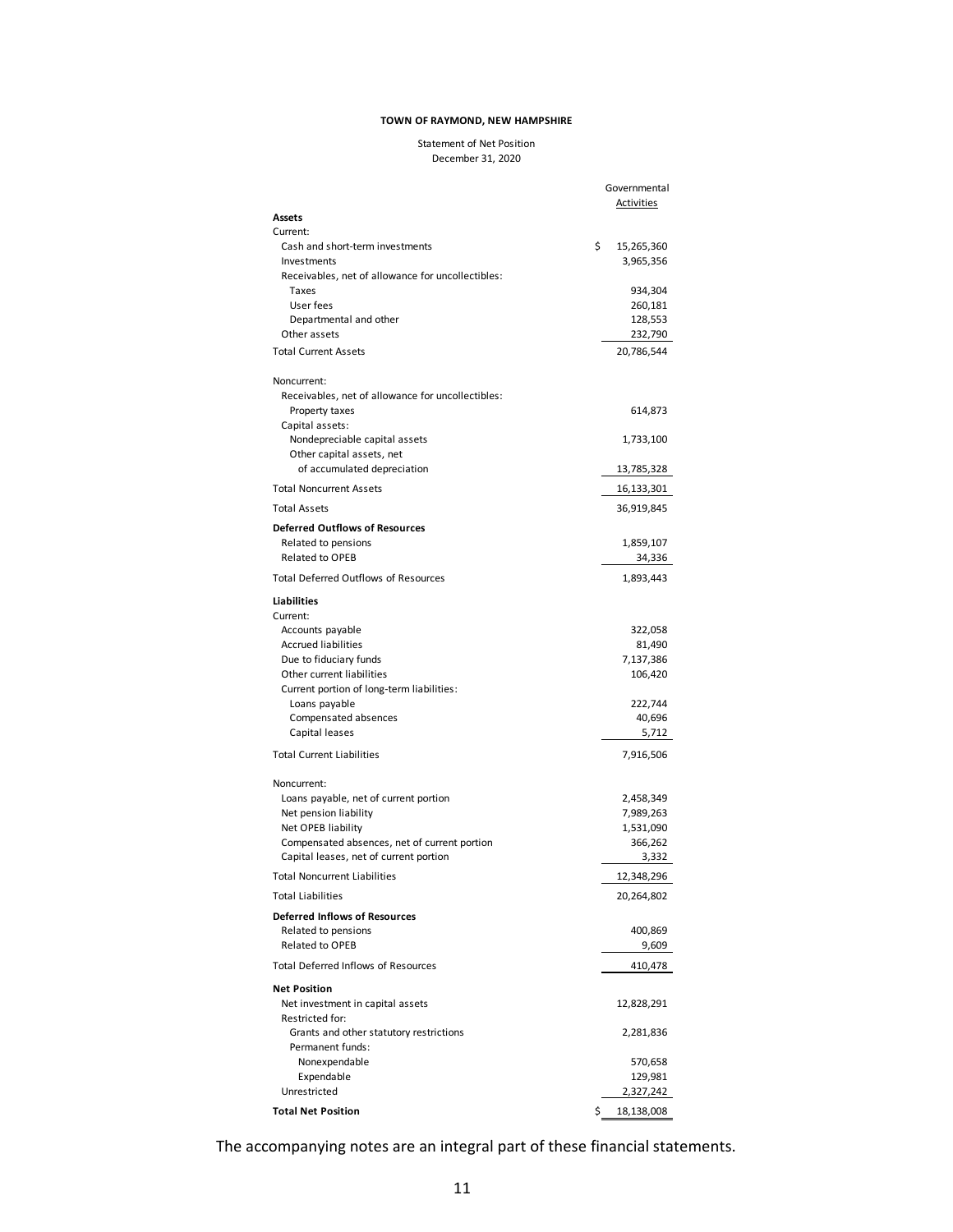#### Statement of Activities For the Year Ended December 31, 2020

|                                      |     |                 |     |                                         |    |               |    |                             | Net (Expenses) Revenues |
|--------------------------------------|-----|-----------------|-----|-----------------------------------------|----|---------------|----|-----------------------------|-------------------------|
|                                      |     |                 |     | Program Revenues                        |    |               |    | and Changes in Net Position |                         |
|                                      |     |                 |     |                                         |    | Operating     |    | Capital                     |                         |
|                                      |     |                 |     | Charges for                             |    | Grants and    |    | Grants and                  | Governmental            |
|                                      |     | <b>Expenses</b> |     | Services                                |    | Contributions |    | Contributions               | <b>Activities</b>       |
| <b>Governmental Activities</b>       |     |                 |     |                                         |    |               |    |                             |                         |
| General government                   | \$  | 3,466,985       | \$  | 69,720                                  | \$ | 273,442       | \$ |                             | \$<br>(3, 123, 823)     |
| Public safety                        |     | 3,021,736       |     | 162,833                                 |    | 201,593       |    | 6,381                       | (2,650,929)             |
| Highways and streets                 |     | 2,685,920       |     | 273                                     |    |               |    | 246,129                     | (2,439,518)             |
| Health and welfare                   |     | 114,425         |     | 3,035                                   |    |               |    |                             | (111,390)               |
| Sanitation                           |     | 765,588         |     | 598,347                                 |    |               |    |                             | (167, 241)              |
| Water distribution and treatment     |     | 526,047         |     | 911,053                                 |    |               |    |                             | 385,006                 |
| Culture and recreation               |     | 823,253         |     | 154,677                                 |    |               |    |                             | (668, 576)              |
| Interest on long-term debt           |     | 18,953          |     |                                         |    |               |    |                             | (18, 953)               |
| <b>Total Governmental Activities</b> | \$. | 11,422,907      | \$. | 1,899,938                               | \$ | 475,035       | S  | 252,510                     | (8,795,424)             |
|                                      |     |                 |     | <b>General Revenues</b>                 |    |               |    |                             |                         |
|                                      |     |                 |     | Property taxes                          |    |               |    |                             | 6,594,360               |
|                                      |     |                 |     | Motor vehicle permit fees               |    |               |    |                             | 2,344,766               |
|                                      |     |                 |     | Grants and contributions not restricted |    |               |    |                             |                         |
|                                      |     |                 |     | to specific programs                    |    |               |    |                             | 538,075                 |
|                                      |     |                 |     | Investment income                       |    |               |    |                             | 386,961                 |
|                                      |     |                 |     | Miscellaneous                           |    |               |    |                             | 320,069                 |
|                                      |     |                 |     | <b>Total General Revenues</b>           |    |               |    |                             | 10,184,231              |
|                                      |     |                 |     | Change in Net Position                  |    |               |    |                             | 1,388,807               |
|                                      |     |                 |     | <b>Net Position</b>                     |    |               |    |                             |                         |
|                                      |     |                 |     | Beginning of year                       |    |               |    |                             | 16,749,201              |
|                                      |     |                 |     | End of year                             |    |               |    |                             | \$<br>18,138,008        |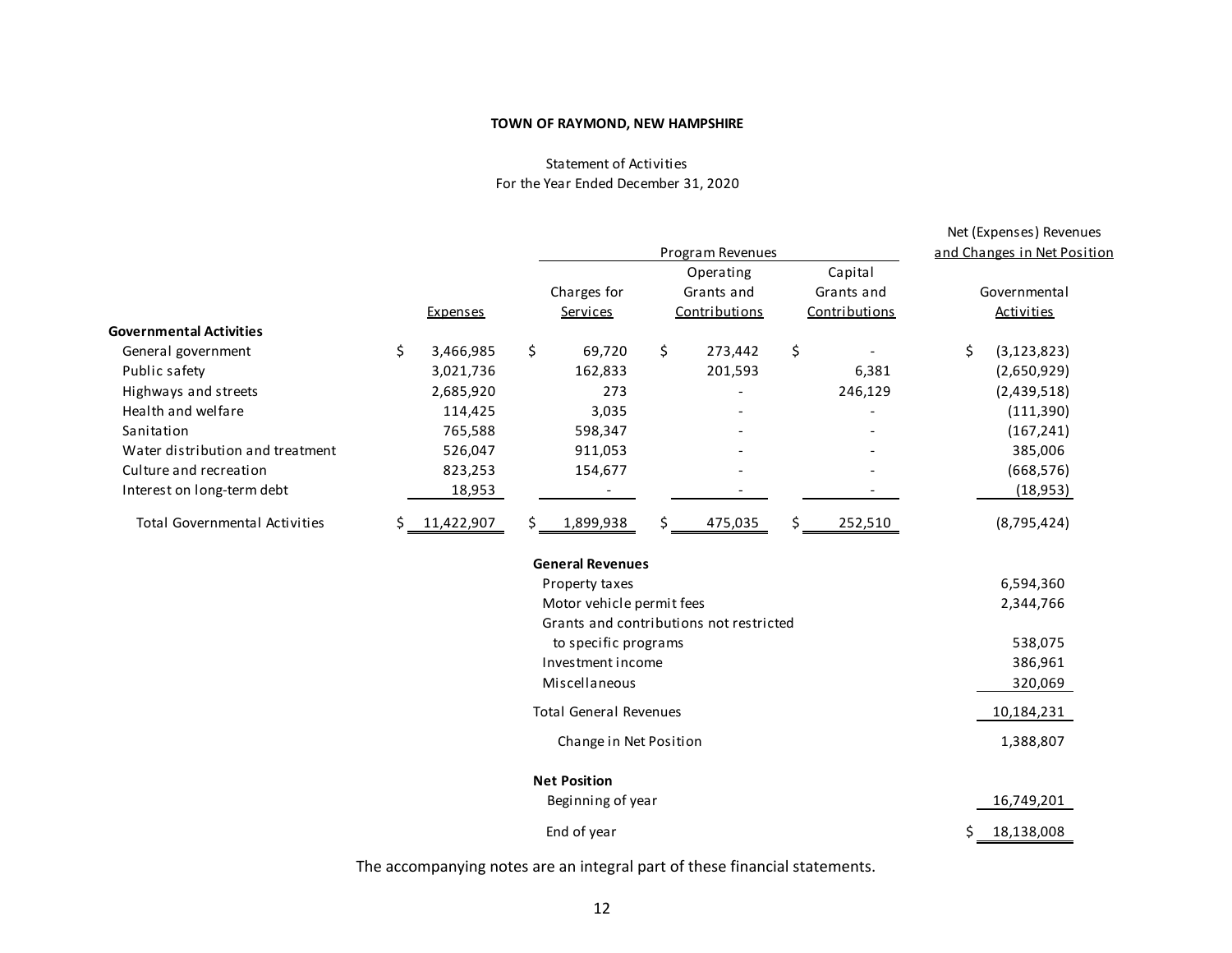Balance Sheet December 31, 2020 Governmental Funds

|                                        | General<br>Fund  | Nonmajor<br>Governmental<br>Funds |           |     | Total<br>Governmental<br>Funds |
|----------------------------------------|------------------|-----------------------------------|-----------|-----|--------------------------------|
| <b>Assets</b>                          |                  |                                   |           |     |                                |
| Cash and short-term investments        | \$<br>14,325,251 | \$                                | 940,109   | \$  | 15,265,360                     |
| Investments                            | 3,344,019        |                                   | 621,337   |     | 3,965,356                      |
| Receivables:                           |                  |                                   |           |     | 1,576,347                      |
| Property taxes<br>User fees            | 1,576,347        |                                   | 260,181   |     | 260,181                        |
| Departmental and other                 | 4,973            |                                   | 123,580   |     | 128,553                        |
| Due from other funds                   | 1,603,493        |                                   | 2,185,875 |     | 3,789,368                      |
| Other assets                           | 1,000            |                                   | 20,410    |     | 21,410                         |
|                                        |                  |                                   |           |     |                                |
| <b>Total Assets</b>                    | \$<br>20,855,083 | \$                                | 4,151,492 | \$  | 25,006,575                     |
| <b>Liabilities</b>                     |                  |                                   |           |     |                                |
| Accounts payable                       | \$<br>204,372    | \$                                | 117,686   | \$  | 322,058                        |
| <b>Accrued liabilities</b>             | 74,293           |                                   | 7,197     |     | 81,490                         |
| Due to fiduciary funds                 | 7,137,386        |                                   |           |     | 7,137,386                      |
| Due to other funds                     | 2,843,919        |                                   | 945,449   |     | 3,789,368                      |
| <b>Other liabilities</b>               | 92,881           |                                   | 13,539    |     | 106,420                        |
| <b>Total Liabilities</b>               | 10,352,851       |                                   | 1,083,871 |     | 11,436,722                     |
| <b>Deferred Inflows of Resources</b>   |                  |                                   |           |     |                                |
| Unavailable revenues                   | 1,119,762        |                                   | 260,181   |     | 1,379,943                      |
| <b>Fund Balances</b>                   |                  |                                   |           |     |                                |
| Nonspendable                           | 141,171          |                                   | 129,981   |     | 271,152                        |
| Restricted                             |                  |                                   | 2,852,494 |     | 2,852,494                      |
| Committed                              | 3,263,001        |                                   | 12,565    |     | 3,275,566                      |
| Unassigned                             | 5,978,298        |                                   | (187,600) |     | 5,790,698                      |
| <b>Total Fund Balances</b>             | 9,382,470        |                                   | 2,807,440 |     | 12,189,910                     |
| Total Liabilities, Deferred Inflows of |                  |                                   |           |     |                                |
| Resources                              | \$<br>20,855,083 | \$                                | 4,151,492 | \$. | 25,006,575                     |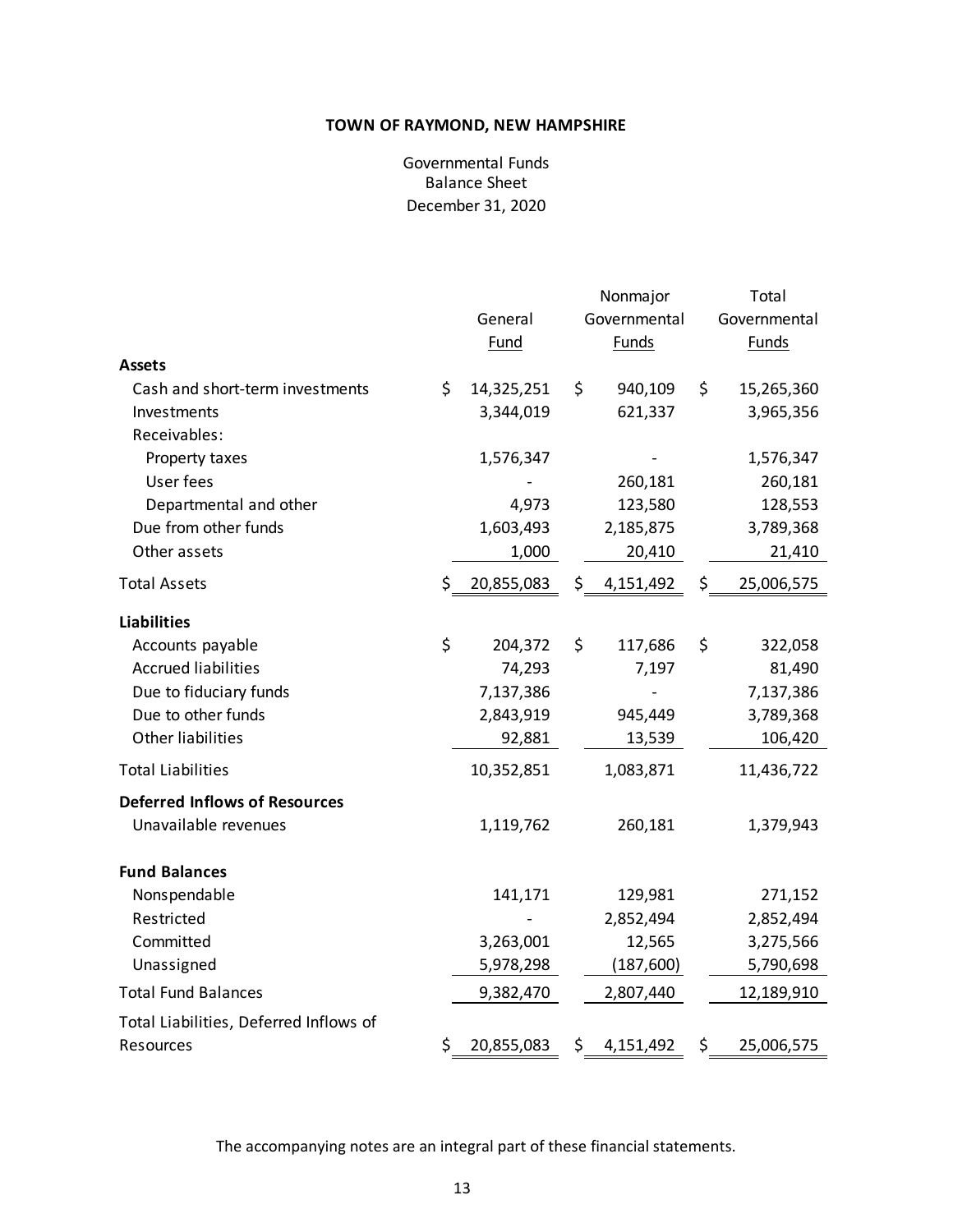December 31, 2020 Reconciliation of Total Governmental Fund Balances to Net Position of Governmental Activities in the Statement of Net Position

| <b>Total governmental fund balances</b>                                                                                                   | \$<br>12,189,910 |
|-------------------------------------------------------------------------------------------------------------------------------------------|------------------|
| Capital assets used in governmental activities are not financial<br>resources and, therefore, are not reported in the governmental funds. | 15,518,428       |
| Deferred outflows of resources related to pensions to be<br>recognized in pension expense in future periods.                              | 1,859,107        |
| Deferred outflows of resources related to OPEB to be recognized in<br>OPEB expense in future periods.                                     | 34,336           |
| Revenues are reported on the accrual basis of accounting<br>and are not deferred until collection.                                        | 1,379,943        |
| Long-term liabilities are not due and payable in the current period<br>and, therefore, are not reported in the governmental funds:        |                  |
| Loans payable                                                                                                                             | (2,681,093)      |
| Net pension liability                                                                                                                     | (7,989,263)      |
| Net OPEB liability                                                                                                                        | (1,531,090)      |
| Compensated absences                                                                                                                      | (406, 958)       |
| Capital leases payable                                                                                                                    | (9,044)          |
| Deferred inflows of resources related to pensions to be recognized<br>in pension expense in future periods.                               | (400, 869)       |
| Deferred inflows of resources related to OPEB to be recognized in<br>OPEB expense in future periods.                                      | (9,609)          |
| Other                                                                                                                                     | 184,210          |
| Net position of governmental activities                                                                                                   | \$<br>18,138,008 |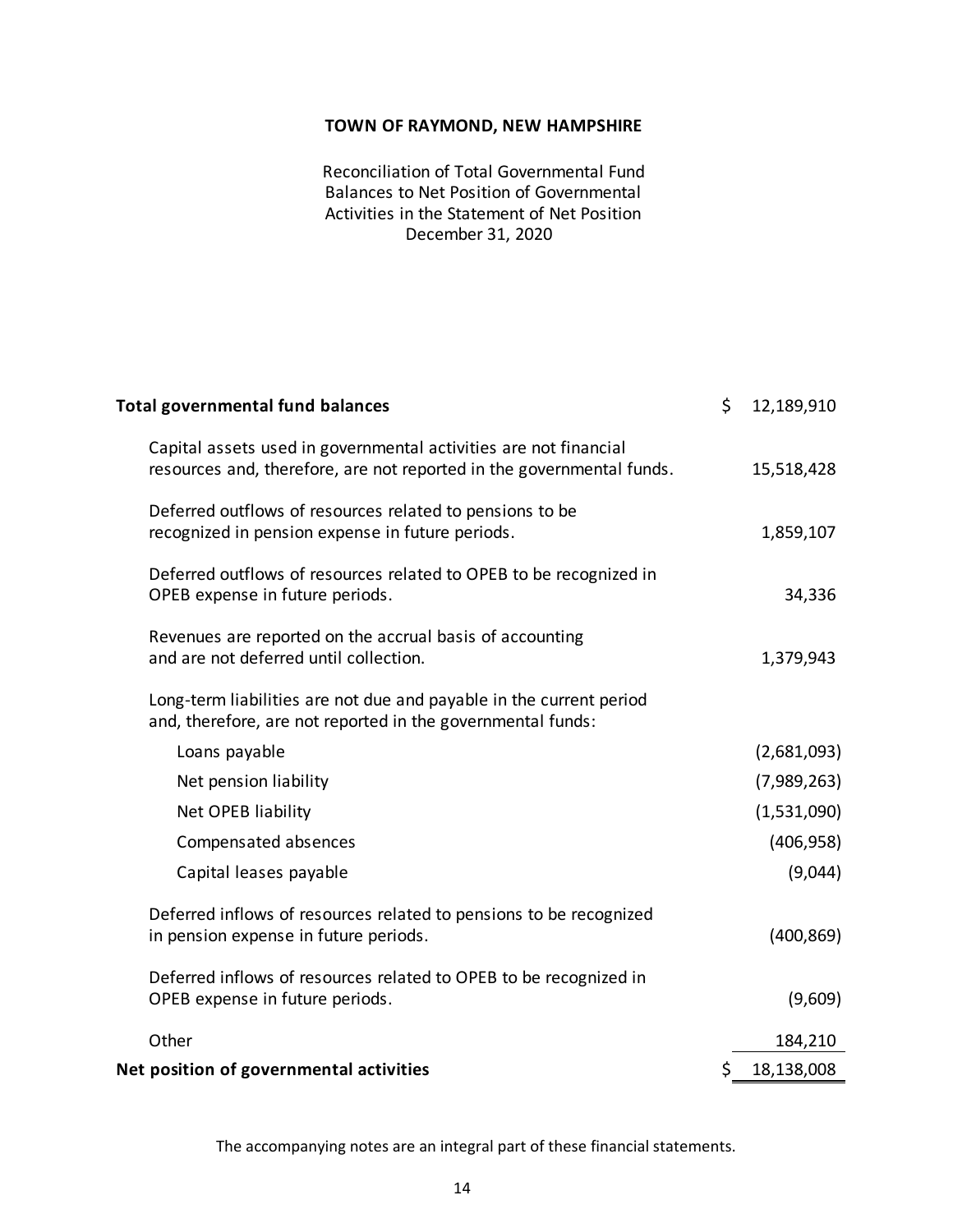#### Governmental Funds Statement of Revenues, Expenditures and Changes in Fund Balances For the Year Ended December 31, 2020

|                                       | Nonmajor        |    |              | Total |              |  |
|---------------------------------------|-----------------|----|--------------|-------|--------------|--|
|                                       | General         |    | Governmental |       | Governmental |  |
|                                       | Fund            |    | <u>Funds</u> |       | <b>Funds</b> |  |
| <b>Revenues</b>                       |                 |    |              |       |              |  |
| Property taxes                        | \$<br>6,066,283 | \$ | 69,250       | \$    | 6,135,533    |  |
| Penalties, interest, and other taxes  | 179,243         |    |              |       | 179,243      |  |
| Licenses and permits                  | 2,344,766       |    |              |       | 2,344,766    |  |
| Charges for services                  | 112,787         |    | 1,776,616    |       | 1,889,403    |  |
| Intergovernmental                     | 667,093         |    | 598,528      |       | 1,265,621    |  |
| Investment income                     | 171,922         |    | 215,038      |       | 386,960      |  |
| Miscellaneous                         | 153,276         |    | 166,794      |       | 320,070      |  |
| <b>Total Revenues</b>                 | 9,695,370       |    | 2,826,226    |       | 12,521,596   |  |
| <b>Expenditures</b>                   |                 |    |              |       |              |  |
| Current:                              |                 |    |              |       |              |  |
| General government                    | 2,400,263       |    | 321,421      |       | 2,721,684    |  |
| Public safety                         | 3,180,423       |    | 279,866      |       | 3,460,289    |  |
| Highways and streets                  | 1,371,611       |    | 415,882      |       | 1,787,493    |  |
| Health and welfare                    | 114,425         |    |              |       | 114,425      |  |
| Sanitation                            | 47,092          |    | 718,496      |       | 765,588      |  |
| Water distribution and treatment      |                 |    | 509,252      |       | 509,252      |  |
| Culture and recreation                | 597,769         |    | 137,391      |       | 735,160      |  |
| Debt service:                         |                 |    |              |       |              |  |
| Principal                             | 5,712           |    | 220,393      |       | 226,105      |  |
| Interest                              |                 |    | 79,143       |       | 79,143       |  |
| Capital outlay                        | 190,390         |    | 33,998       |       | 224,388      |  |
| <b>Total Expenditures</b>             | 7,907,685       |    | 2,715,842    |       | 10,623,527   |  |
| Excess of revenues over expenditures  | 1,787,685       |    | 110,384      |       | 1,898,069    |  |
| <b>Other Financing Sources (Uses)</b> |                 |    |              |       |              |  |
| Transfers in                          | 200,000         |    | 410,319      |       | 610,319      |  |
| Transfers out                         | (410, 319)      |    | (200,000)    |       | (610, 319)   |  |
| Total Other Financing Sources (Uses)  | (210, 319)      |    | 210,319      |       |              |  |
| Change in fund balance                | 1,577,366       |    | 320,703      |       | 1,898,069    |  |
| Fund Balance, at Beginning of Year    | 7,805,104       |    | 2,486,737    |       | 10,291,841   |  |
| Fund Balance, at End of Year          | \$<br>9,382,470 | \$ | 2,807,440    | \$    | 12,189,910   |  |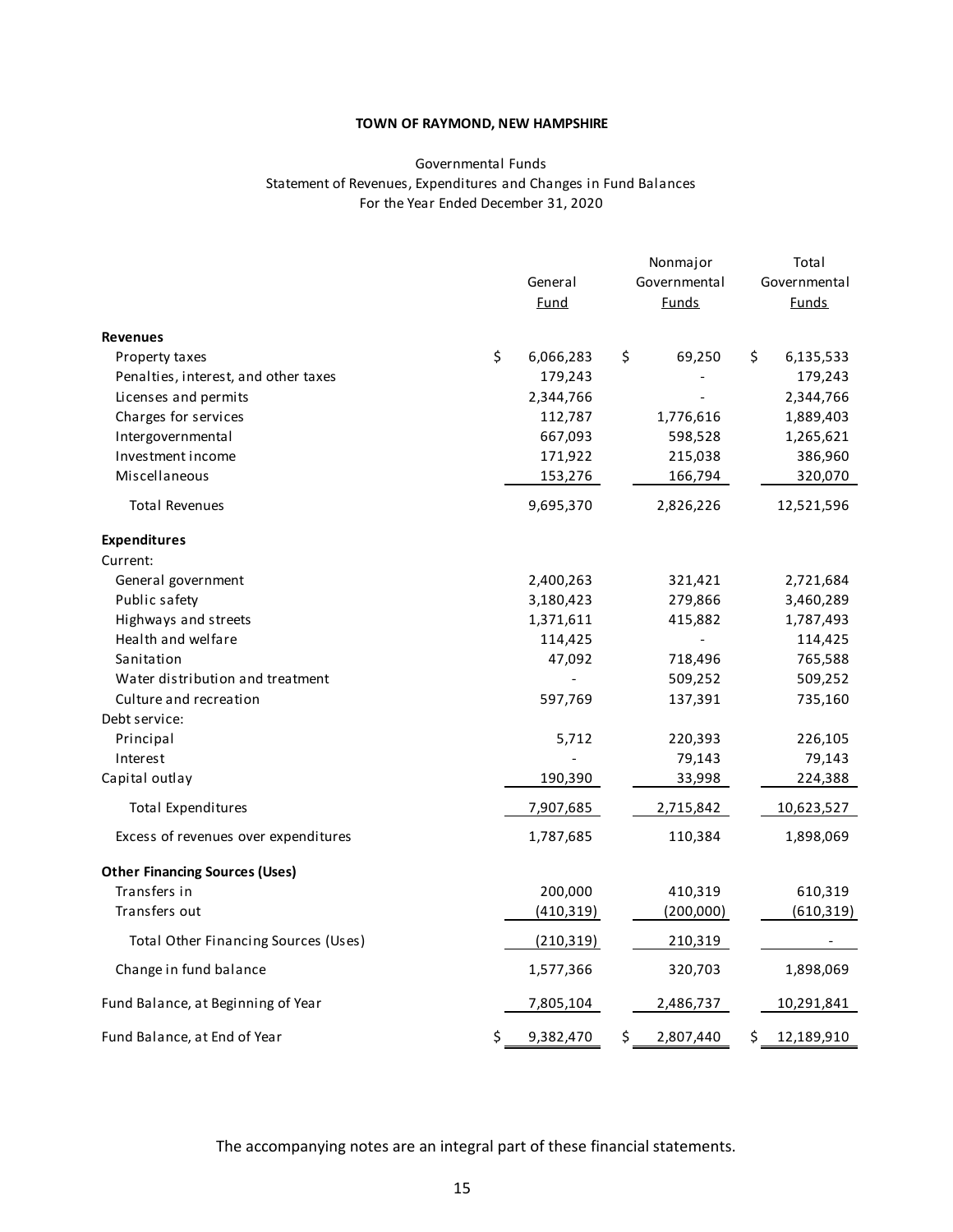Reconciliation of The Statement of Revenues, For the Year Ended December 31, 2020 Expendi tures, and Changes in Fund Balances of Governmental Funds to the Statement of Activities

| Net changes in fund balances - total governmental funds                   | \$<br>1,898,069 |
|---------------------------------------------------------------------------|-----------------|
| • Governmental funds report capital outlays as expenditures. However,     |                 |
| in the Statement of Activities the cost of those assets is allocated      |                 |
| over their estimated useful lives and reported as depreciation expense:   |                 |
| Capital outlay                                                            | 1,639,281       |
| Depreciation                                                              | (2, 153, 371)   |
| • The issuance of long-term debt (e.g., bonds) provides current           |                 |
| financial resources to governmental funds, while the repayment            |                 |
| of the principal of long-term debt consumes the financial                 |                 |
| resources of governmental funds. Neither transaction, however,            |                 |
| has any effect on net position:                                           |                 |
| Repayments of general obligation bonds                                    | 220,393         |
| Repayments of capital leases                                              | 5,712           |
| • Revenues in the Statement of Activities that do not provide current     |                 |
| financial resources are fully deferred in the Statement of Revenues,      |                 |
| Expenditures and Changes in Fund Balances. Therefore, the                 |                 |
| recognition of revenue for various types of accounts receivable           |                 |
| (i.e., real estate, etc.) differ between the two statements. This         |                 |
| amount represents the net change in unavailable revenue.                  | 78,739          |
| Some expenses reported in the Statement of Activities do not require      |                 |
| the use of current financial resources and, therefore are not reported    |                 |
| as expenditures in the governmental funds:                                |                 |
| Change in net pension liability and related deferred outflows and inflows | (553,086)       |
| Change in net OPEB liability and related deferred outflows and inflows    | (218, 399)      |
| Change in accrued employee benefits                                       | 200,541         |
| • Other differences                                                       | 270,928         |
| Change in net position of governmental activities                         | \$<br>1,388,807 |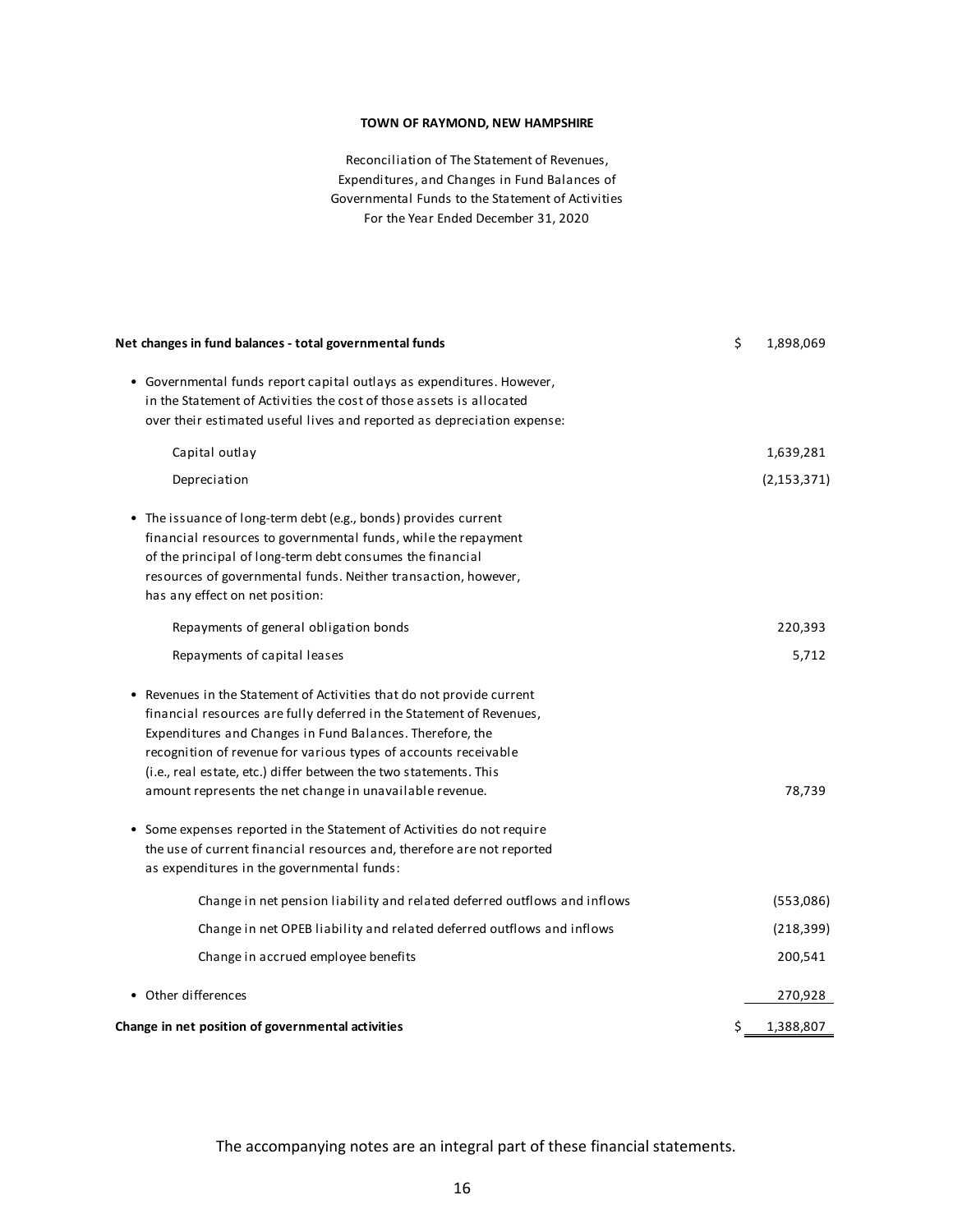# Fiduciary Funds Statement of Fiduciary Net Position December 31, 2020

| <b>Assets</b>                                  | Private<br>Purpose<br>Trust<br><b>Funds</b> |     | Custodial<br><b>Funds</b> |
|------------------------------------------------|---------------------------------------------|-----|---------------------------|
| Cash and short-term investments                | \$<br>1,441                                 | \$  | 724,163                   |
| Investments:                                   |                                             |     |                           |
| Corporate equities                             | 12,754                                      |     | 200,928                   |
| Fixed income mutual funds                      | 65,291                                      |     | 1,028,545                 |
| Due from primary government                    | 5,508                                       |     | 7,131,878                 |
| <b>Total Assets</b>                            | 84,994                                      |     | 9,085,514                 |
| <b>Liabilities</b>                             |                                             |     |                           |
| Accounts payable                               |                                             |     | 4,556                     |
| Due to School District                         |                                             |     | 7,530,024                 |
| <b>Other liabilities</b>                       | 124                                         |     | 216,748                   |
| <b>Total Liabilities</b>                       | 124                                         |     | 7,751,328                 |
| <b>Net Position</b>                            |                                             |     |                           |
| Restricted for individuals, organizations, and |                                             |     |                           |
| other governments                              | 84,870                                      |     | 1,334,186                 |
| Total net position                             | \$<br>84,870                                | \$. | 1,334,186                 |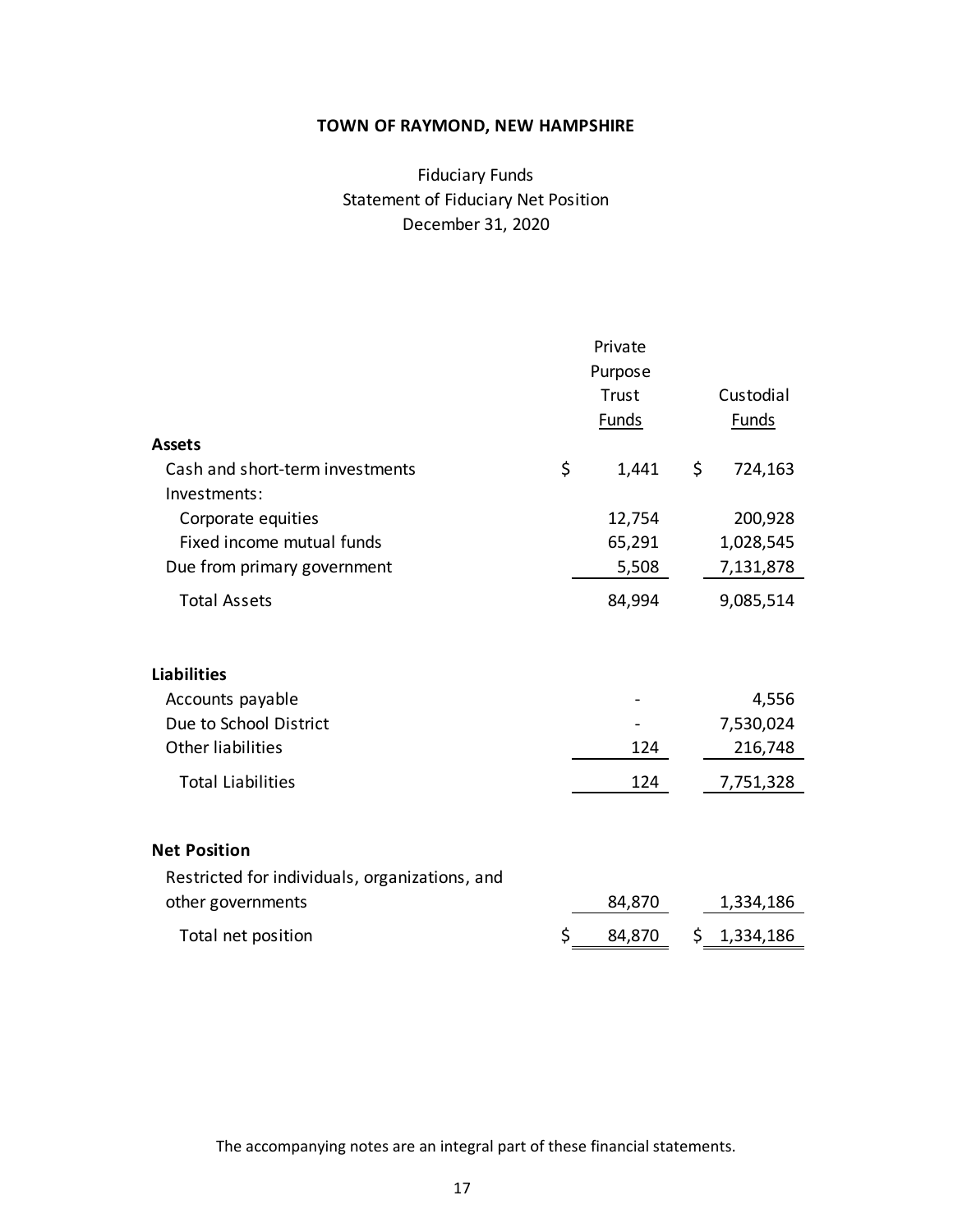For the Year Ended December 31, 2020 Statement of Changes In Fiduciary Net Position Fiduciary Funds

|                                                   | Private            |         |     |              |  |
|---------------------------------------------------|--------------------|---------|-----|--------------|--|
|                                                   |                    | Purpose |     | Custodial    |  |
|                                                   | <b>Trust Funds</b> |         |     | <b>Funds</b> |  |
|                                                   |                    |         |     |              |  |
| <b>Additions</b>                                  |                    |         |     |              |  |
| <b>Taxes collected for School Districts</b>       | \$                 |         |     | \$18,030,024 |  |
| <b>Taxes collected for County</b>                 |                    |         |     | 995,901      |  |
| Fees collected for State of New Hampshire         |                    |         |     | 773,629      |  |
| <b>Contributions from School District</b>         |                    |         |     | 690,088      |  |
| Fees collected for School District                |                    |         |     | 110,075      |  |
| Investment income                                 |                    | 4,947   |     | 90,155       |  |
| <b>Total Additions</b>                            |                    | 4,947   |     | 20,689,872   |  |
| <b>Deductions</b>                                 |                    |         |     |              |  |
| Payment of taxes to School Districts              |                    |         |     | 18,030,024   |  |
| Payment of taxes to County                        |                    |         |     | 995,901      |  |
| Payment of fees to State of New Hampshire         |                    |         |     | 773,629      |  |
| Payment on behalf of School District              |                    |         |     | 327,090      |  |
| Payment of fees to School District                |                    |         |     | 119,842      |  |
| Scholarships                                      |                    | 3,530   |     |              |  |
| <b>Total Deductions</b>                           |                    | 3,530   |     | 20,246,486   |  |
| Net Increase                                      |                    | 1,417   |     | 443,386      |  |
| Net Position Restricted for Other Governments and |                    |         |     |              |  |
| <b>Other Purposes</b>                             |                    |         |     |              |  |
| Beginning of year                                 |                    | 83,453  |     | 890,800      |  |
| End of year                                       | \$                 | 84,870  | \$. | 1,334,186    |  |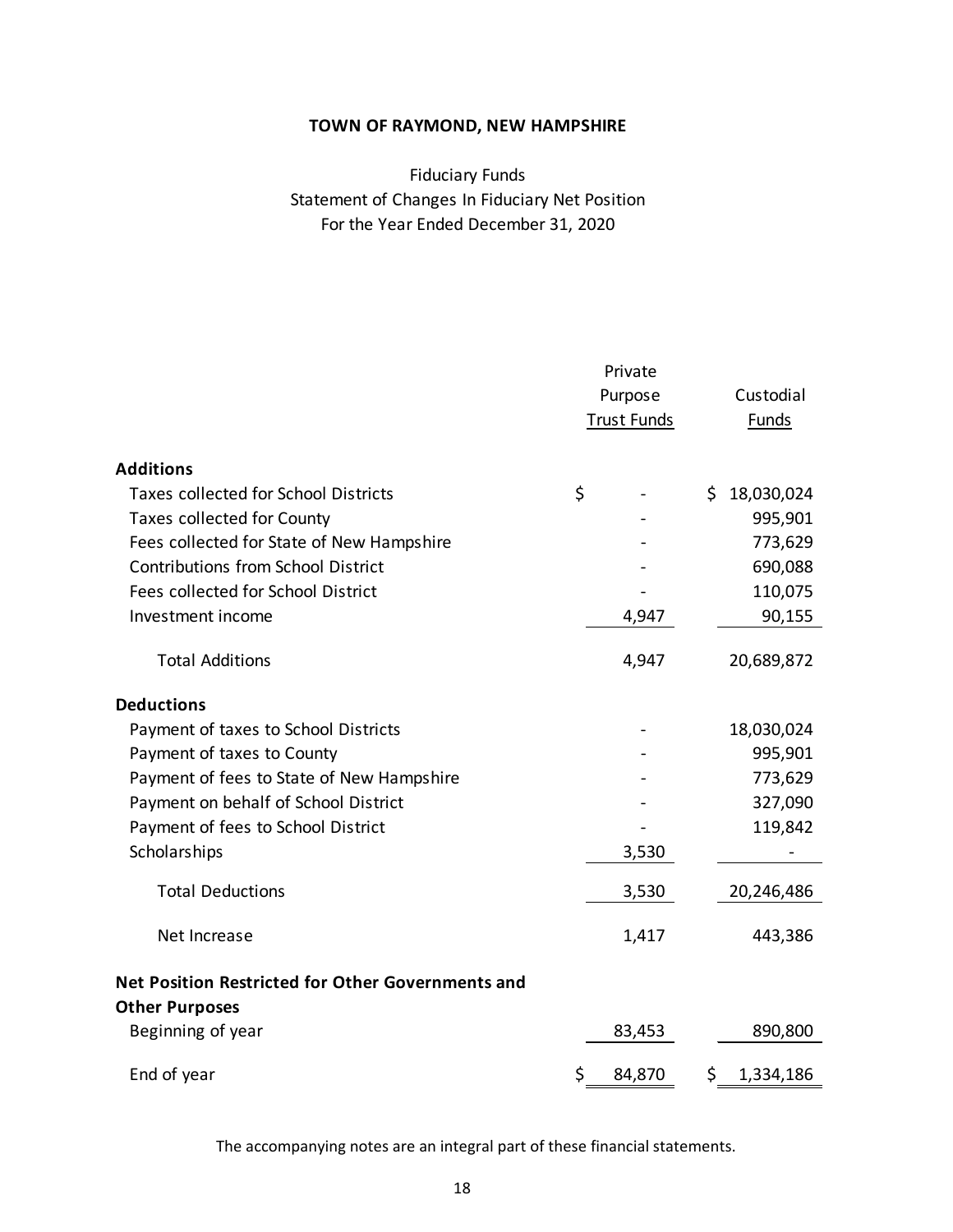Notes to Financial Statements

#### **1. Summary of Significant Accounting Policies**

The accounting policies of the Town of Raymond (the Town) conform to generally accepted accounting principles (GAAP) as applicable to governmental units. The following is a summary of the significant policies:

#### *Reporting Entity*

The government is a municipal corporation governed by an elected Board of Selectmen. As required by GAAP, these financial statements present the government and applicable component units for which the government is considered to be financially accountable. In calendar year 2020, it was determined that no entities met the required GASB 14 (as amended) criteria of component units.

# *Government‐Wide and Fund Financial Statements*

#### *Government‐Wide Financial Statements*

The government‐wide financial statements (i.e., the Statement of Net Position and the Statement of Activities) report information on all of the nonfiduciary activities of the primary government. For the most part, the effect of interfund activity has been removed from these statements.

The Statement of Activities demonstrates the degree to which the direct expenses of a given function or segment are offset by program revenues. *Direct expenses* are those that are clearly identifiable with a specific function or segment. Program revenues include (1) charges to customers or applicants who purchase, use, or directly benefit from goods, services, or privileges provided by a given function or segment and (2) grants and con‐ tributions that are restricted to meeting the operational or capital requirements of a particular function or segment. Taxes and other items not properly included among program revenues are reported instead as *general revenues*.

# *Fund Financial Statements*

Separate financial statements are provided for governmental funds and fiduciary funds, even though the latter are excluded from the government-wide financial statements. Major individual governmental funds are reported as separate columns in the fund financial statements.

# *Measurement Focus, Basis of Accounting, and Financial Statement Presentation Government‐Wide Financial Statements*

The government‐wide financial statements are reported using the *economic resources measurement focus* and the *accrual basis of accounting*, as is the fiduciary fund financial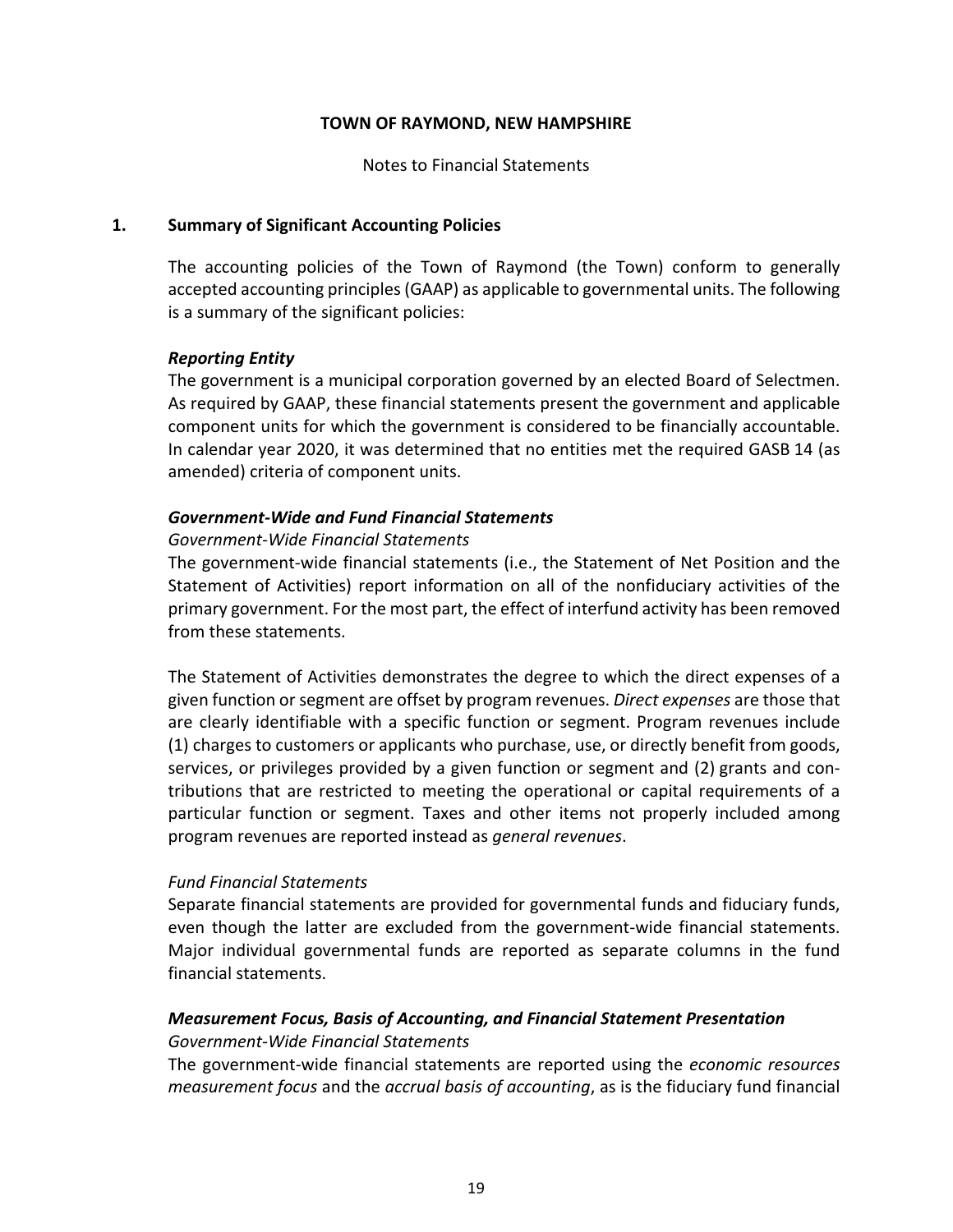statements. Revenues are recorded when earned and expenses are recorded when a liability is incurred, regardless of the timing of related cash flows. Property taxes are recognized as revenues in the year for which they are levied. Grants and similar items are recognized as revenue as soon as all eligibility requirements imposed by the provider have been met. As a general rule, the effect of interfund activity has been eliminated from the government‐wide financial statements.

Amounts reported as *program revenues* include (1) charges to customers or applicants for goods, services, or privileges provided, (2) operating grants and contributions, and (3) capital grants and contributions, including special assessments. Internally dedicated resources are reported as *general revenues* rather than as program revenues. Likewise, general revenues include all taxes and auto permits.

#### *Fund Financial Statements*

Governmental fund financial statements are reported using the *current financial resources measurement focus* and the *modified accrual basis of accounting*. Revenues are recognized as soon as they are both measurable and available. Revenues are considered to be available when they are collectible within the current period or soon enough thereafter to pay liabilities of the current period. For this purpose, the government considers property tax revenues to be available if they are collected within 60 days of the end of the current period. All other revenue items are considered to be measurable and available only when cash is received by the government. Expenditures generally are recorded when a liability is incurred, as under accrual accounting. However, certain expenditures such as debt service, claims and judgments, compensated absences, OPEB, and pension are recorded only when payment is due.

The government reports the following major governmental fund:

• The *General Fund* is the government's primary operating fund. It accounts for all financial resources of the general government, except those required to be accounted for in another fund.

The fiduciary fund financial statements are reported using the *economic resources measurement focus* and the *accrual basis of accounting*. Under this method, revenues are recognized when earned and expenses are recorded when liabilities are incurred.

The Town reports the following fiduciary funds:

● The *Private-Purpose Trust Fund* is used to account for trust arrangements, other than those properly reported in the pension trust fund or permanent fund, under which principal and investment income exclusively benefit individuals, private organizations, or other governments.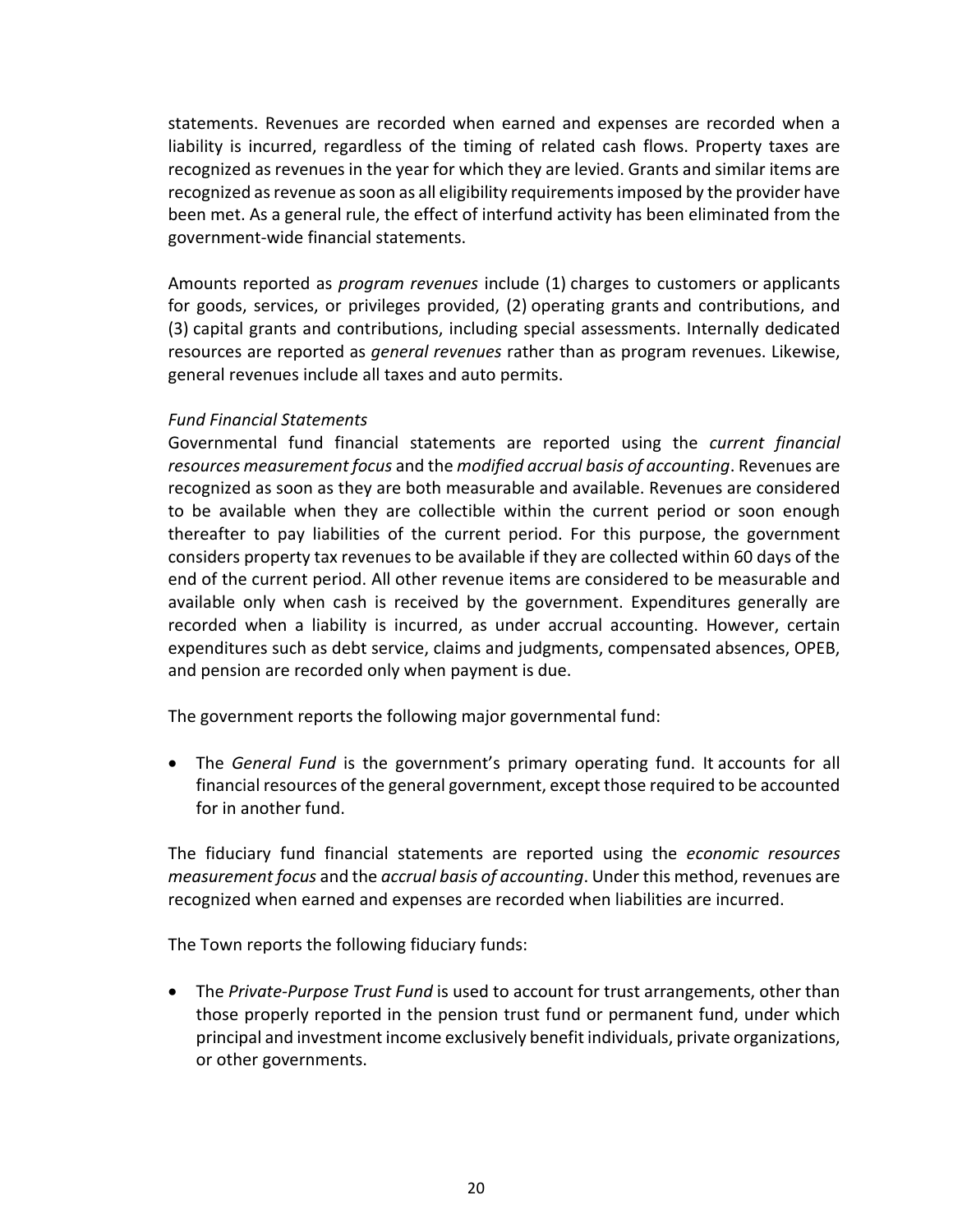The *custodial funds* account for fiduciary assets held by the Government in a custodial capacity as an agent on behalf of others and are not required to be reported elsewhere on the financial statements. Custodial funds include taxes and fees collected of other governments, as well as capital reserve funds held in a trust by the Trustees of Trust Funds.

# *Cash and Investments*

Cash balances from all funds, except those required to be segregated by law, are combined to form a consolidation of cash. Cash balances are invested to the extent available, and interest earnings are recognized in the General Fund. Certain special revenue, and fiduciary funds segregate cash, and investment earnings become a part of those funds.

Deposits with financial institutions consist primarily of demand deposits, certificates of deposits, savings accounts, and money market accounts. A cash and investment pool is maintained that is available for use by all funds. Each fund's portion of this pool is reflected on the combined financial statements under the caption "cash and short‐term investments". The interest earnings attributable to each fund type are included under investment income.

Where applicable, fair values are based on quotations from national securities exchanges, except for certain investments that are required to be presented using the net asset value (NAV). The NAV per share is he amount of net assets attributable to each share of capital stock outstanding at the close of the period. Investments measured at the NAV for fair value are not subject to level classification.

The Town invests in New Hampshire Public Deposit Investment Pool (NHPDIP), an external investment pool managed by the State Banking Commission. The portfolio meets the requirements of GASB Statement No. 79, *Certain External Investment Pools and Pool Participants*, and investments are valued at amortized cost.

Investments are carried at fair value, except certificates of deposit which are reported at cost.

#### *Interfund Receivables and Payables*

Transactions between funds that are representative of lending/borrowing arrangements outstanding at the end of the calendar year are referred to as either "due from/to other funds" (i.e., the current portion of interfund loans) or "advances to/from other funds" (i.e., the non‐current portion of interfund loans).

# *Capital Assets*

Capital assets, which include property, plant, equipment, and infrastructure assets, are reported in the applicable columns in the government‐wide financial statements. Capital assets are defined by the government as assets with an initial individual cost of more than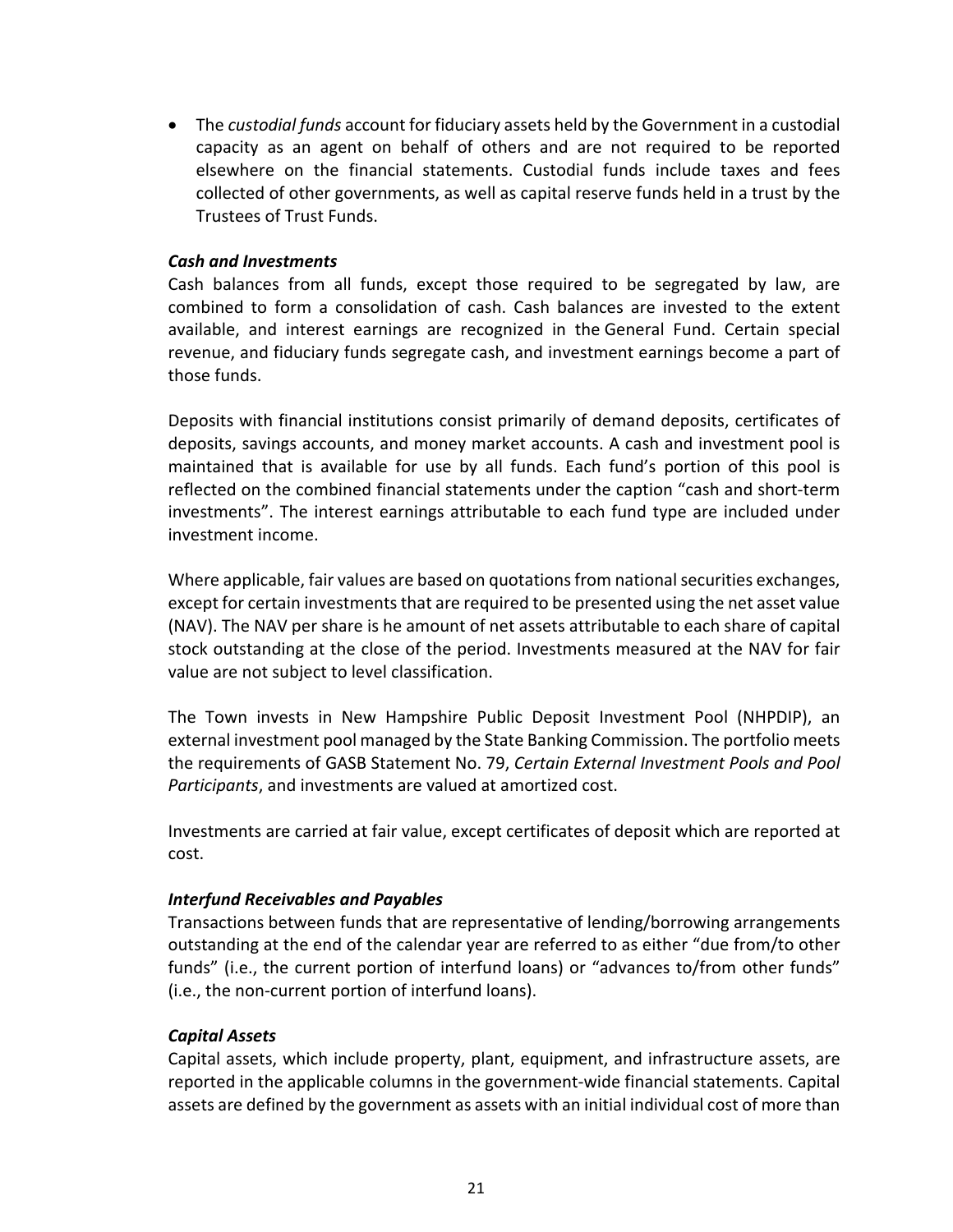\$15,000 (\$10,000 for donated assets) and an estimated useful life in excess of five years. Such assets are recorded at historical cost or estimated historical cost if purchased or constructed. Donated capital assets are recorded at acquisition value at the date of donation.

The costs of normal maintenance and repairs that do not add to the value of the asset or materially extend the asset's useful life are not capitalized.

Major outlays for capital assets and improvements are capitalized as projects are constructed.

Property, plant and equipment are depreciated using the straight‐line method over the following estimated useful lives:

| Assets                                | Years     |
|---------------------------------------|-----------|
| <b>Buildings and improvements</b>     | $20 - 40$ |
| Machinery, equipment, and furnishings | $5 - 15$  |
| Infrastructure                        | 50        |

#### *Compensated Absences*

It is the government's policy to permit employees to accumulate earned but unused vacation and sick pay benefits. All vested sick and vacation pay is accrued when incurred in the government‐wide, proprietary, and fiduciary fund financial statements. A liability for these amounts is reported in governmental funds only if they have matured, for example, as a result of employee resignations and retirements.

# *Long‐Term Obligations*

In the government‐wide financial statements, long‐term debt and other long‐term obligations are reported as liabilities in the governmental activities Statement of Net Position.

# *Fund Equity*

Fund equity at the governmental fund financial reporting level is classified as "fund balance". Fund equity for all other reporting is classified as "net position".

# *Fund Balance*

Generally, fund balance represents the difference between the current assets/deferred outflows and current liabilities/deferred inflows. The Town reserves those portions of fund balance that are legally segregated for a specific future use or which do not represent available, spendable resources and therefore, are not available for appropriation or expenditure. Unassigned fund balance indicates that portion of fund balance that is available for appropriation in future periods. The General Fund is the only fund that reports a positive unassigned fund balance.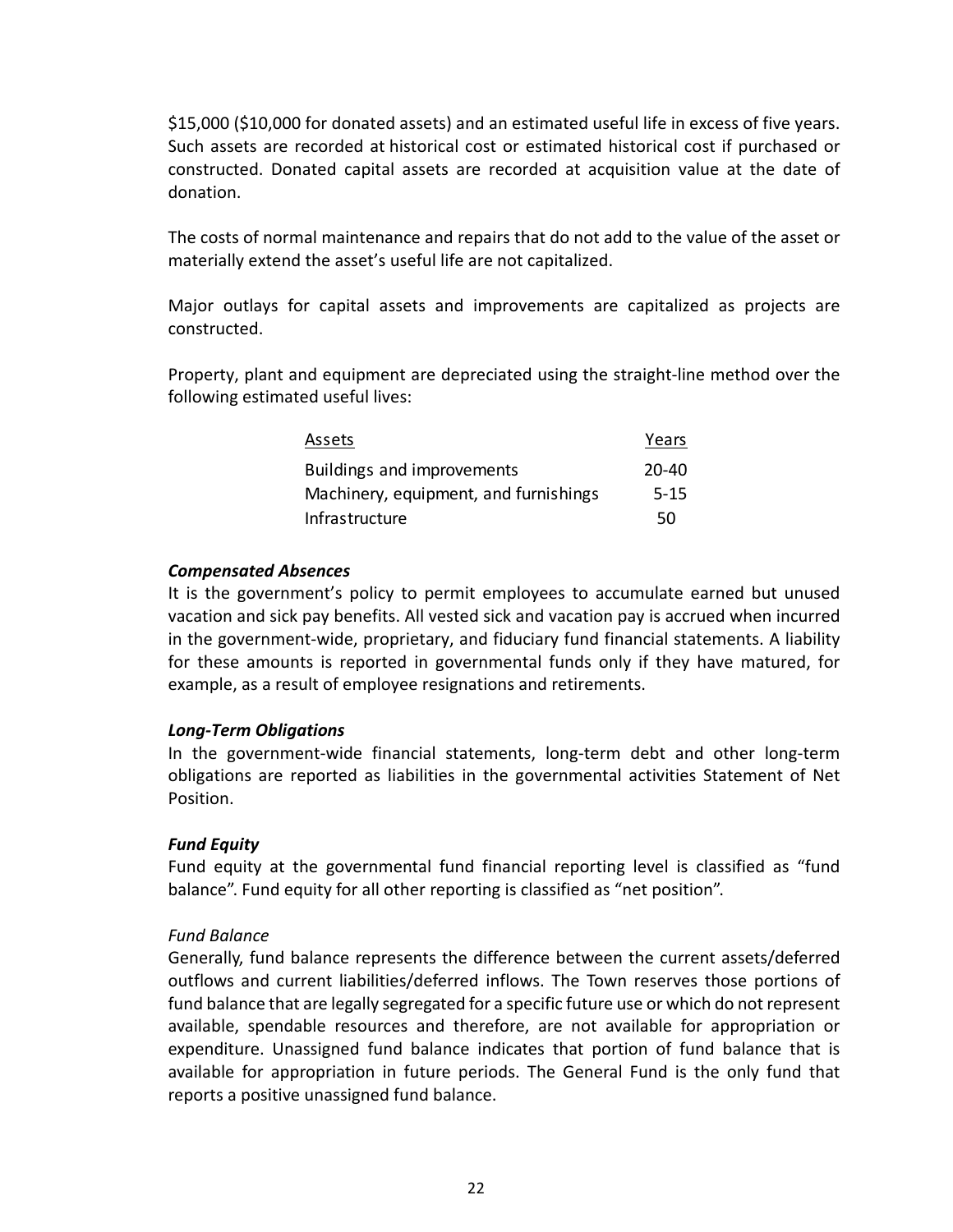When an expenditure is incurred that would qualify for payment from multiple fund balance types, the Town uses the following order to liquidate liabilities: restricted, committed, assigned, and unassigned.

#### *Net Position*

Net position represents the difference between assets/deferred outflows and liabilities/deferred inflows. Net investment in capital assets, consists of capital assets, net of accumulated depreciation, reduced by the outstanding balances of any borrowing used for the acquisition, construction or improvement of those assets. Net position is reported as restricted when there are limitations imposed on their use either through the enabling legislation adopted by the Town or through external restrictions imposed by creditors, grantors, or laws or regulations of other governments. The remaining net position is reported as unrestricted.

# *Use of Estimates*

The preparation of basic financial statements in conformity with GAAP requires management to make estimates and assumptions that affect the reported amounts of assets and liabilities and disclosures for contingent assets and liabilities at the date of the basic financial statements, and the reported amounts of the revenues and expenditures/expenses during the calendar year. Actual results could vary from estimates that were used.

# **2. Stewardship, Compliance, and Accountability**

# *Budgetary Information*

The Town's budget is originally prepared by the Selectmen's Office with the cooperation of the various department heads. It is then submitted to the Budget Committee, in accordance with the Municipal Budget Law. After reviewing the budget, the Committee holds a public hearing for discussion.

The final version of the budget is then submitted for approval at the annual Town meeting. The approved budget is subsequently reported to the State of New Hampshire on the statement of appropriation form in order to establish the current property tax rate.

The Selectmen cannot increase the total of the approved budget; however, they have the power to reclassify its components when necessary.

#### *Deficit Fund Equity*

Certain individual funds reflected deficit balances as of December 31, 2020.

It is anticipated that the deficits in these funds will be eliminated through future departmental revenues, bond proceeds, and transfers from other funds.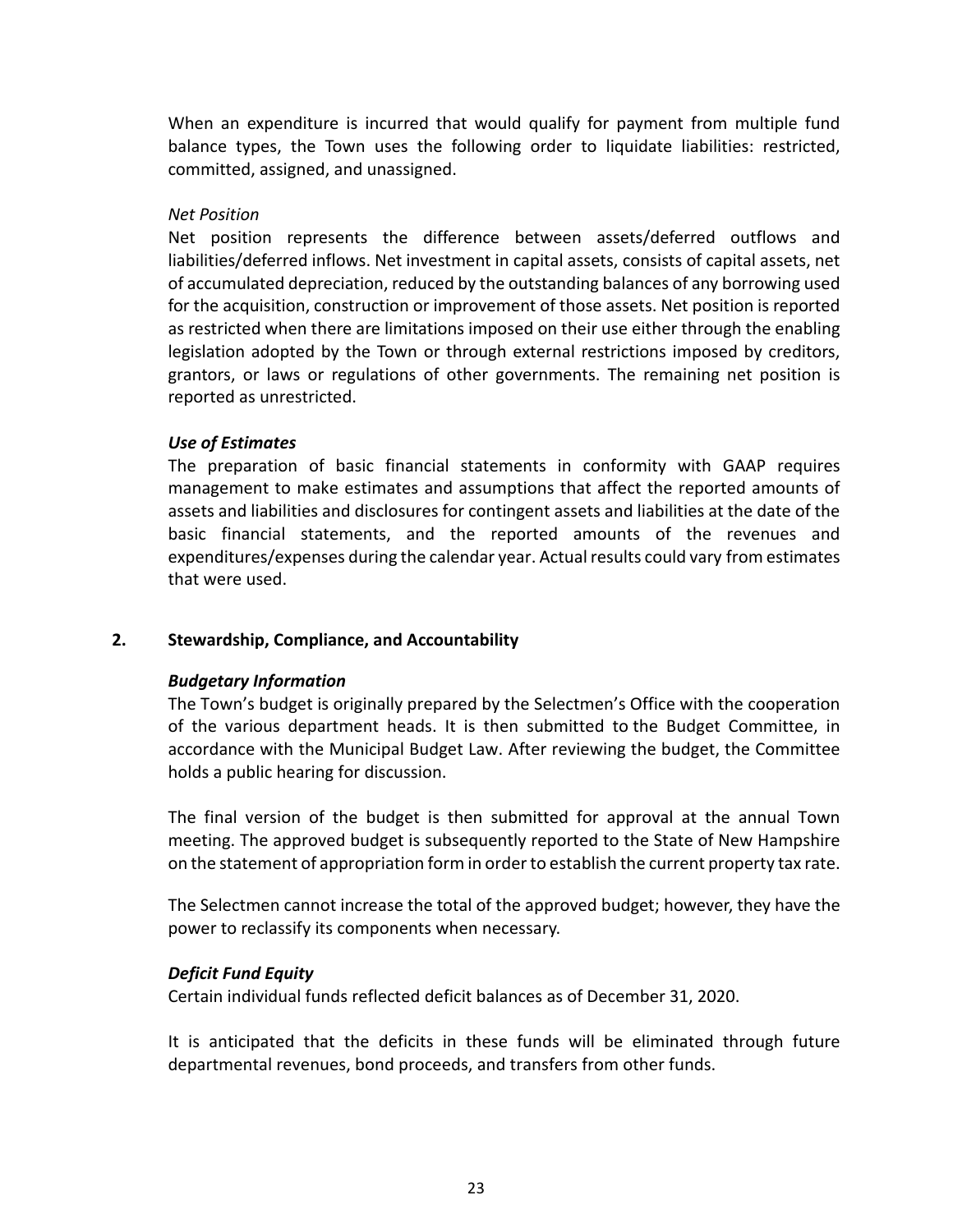#### **3. Deposits and Investments**

State statue RSA 35:9, for town capital reserve funds, limits funds be invested in federally or state-chartered banks or associations authorized by the State of New Hampshire; in bonds or notes of the State of New Hampshire; in stocks and bonds as are legal for investment by banks and associations chartered by the State of New Hampshire to engage in a banking business; in NHPDIP established pursuant to RSA 383:22; or in obligations with principal and interest fully guaranteed by the United States government.

# *Custodial Credit Risk – Deposits*

Custodial credit risk is the risk that in the event of bank failure, the Town's deposits may not be returned to it.

As of December 31, 2020, none of the Town's bank balance of \$15,998,520 was exposed to custodial credit risk as uninsured, uncollateralized, and collateral held by pledging bank's trust department not in the Town's name.

#### *Investment Summary*

The following is a summary of the Town's investments as of December 31, 2020:

| Investment Type           |    | Amount    |  |  |
|---------------------------|----|-----------|--|--|
| Corporate equities        | S. | 861,722   |  |  |
| Fixed income mutual funds |    | 4,411,151 |  |  |
| Total investments         |    | 5,272,873 |  |  |

# *Custodial Credit Risk ‐ Investments*

The custodial credit risk for investments is the risk that, in the event of the failure of the counterparty (e.g., broker‐dealer) to a transaction, a government will not be able to recover the value of its investment or collateral securities that are in the possession of another party. The Town does not have formal investment policies related to custodial credit risk.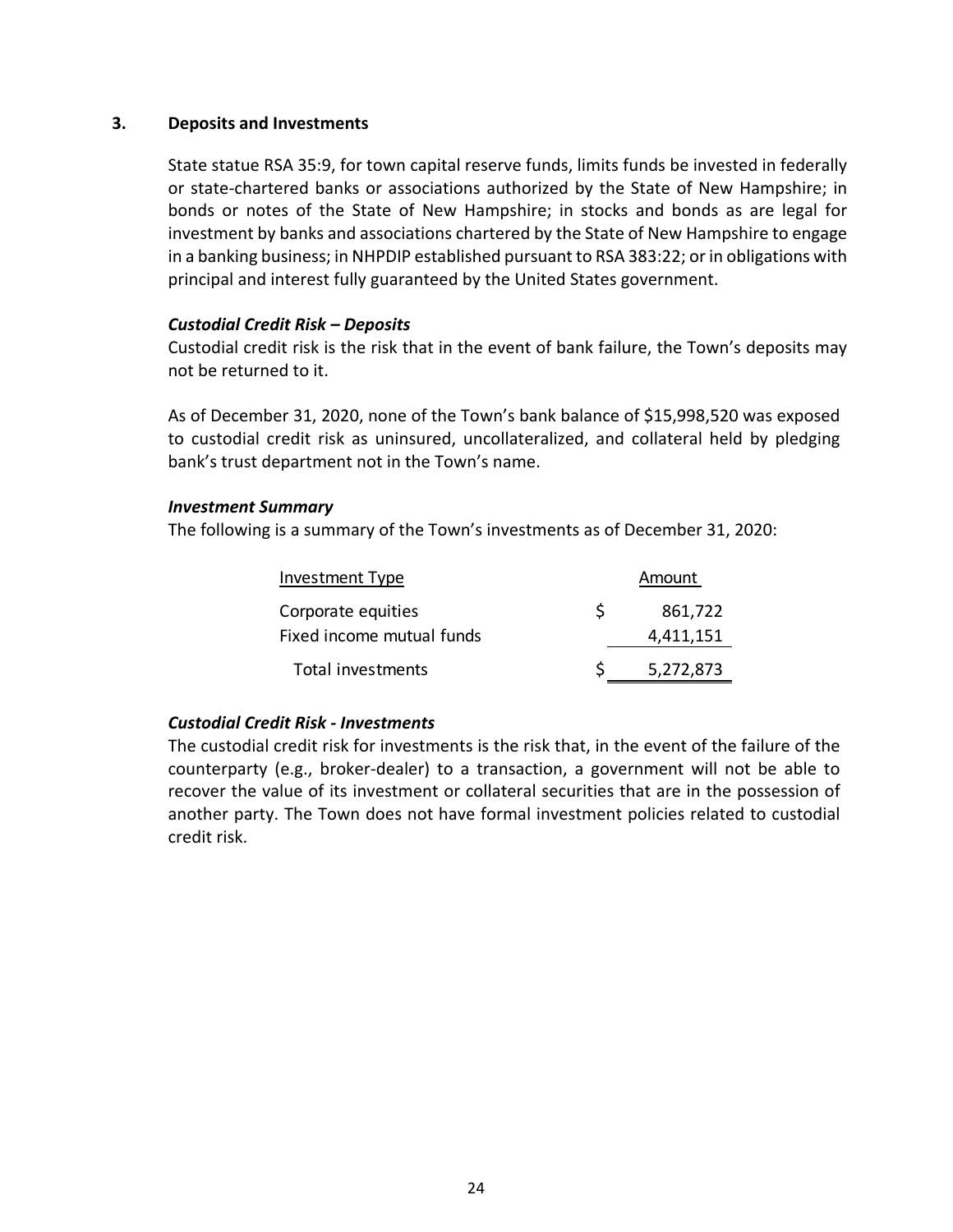As of December 30, 2020, The Town and Trustees did not have investments subject to custodial credit risk exposure, as all assets were in the Town and Trustees' names.

#### *Credit Risk – Investments of Debt Securities*

Generally, credit risk is the risk that an issuer of an investment will not fulfill its obligation to the holder of the investment. State law employs the prudent person rule whereby investments are made as a prudent person would be expected to act, with discretion and intelligence, to seek reasonable income, preserve capital, and, in general, avoid speculative investments. As of December 31, 2020, investment ratings in fixed income mutual funds were not readily available.

#### *Concentration of Credit Risk ‐ Investments*

Concentration of credit risk is the risk of loss attributable to the magnitude of the Town's investment in a single issuer. The Town places no limit on the amount invested in any one issuer. The Town does not have formal investment policies related to concentration of credit risk exposure. As of December 31, 2020 the Town did not have any individual investments exceeding 5% of total investments.

# *Interest Rate Risk – Investments of Debt Securities*

Interest rate risk is the risk that changes in market interest rates will adversely affect the fair value of an investment. Generally, the longer the maturity of an investment, the greater the sensitivity of its fair value to changes in market interest rates. The Town does not have formal investment policies limiting investment maturities as a means of manag‐ ing its exposure to fair value losses arising from increasing interest rates.

# *Foreign Currency Risk ‐ Investments*

Foreign currency risk is the risk that changes in foreign exchange rates will adversely affect the fair value of an investment. The Town does not have formal investment policies related to foreign currency risk.

#### *Fair Value*

The Town categorizes its fair value measurements within the fair value hierarchy established by Governmental Accounting Standards Board Statement No. 72 *Fair Value Measurement and Application* (GASB 72).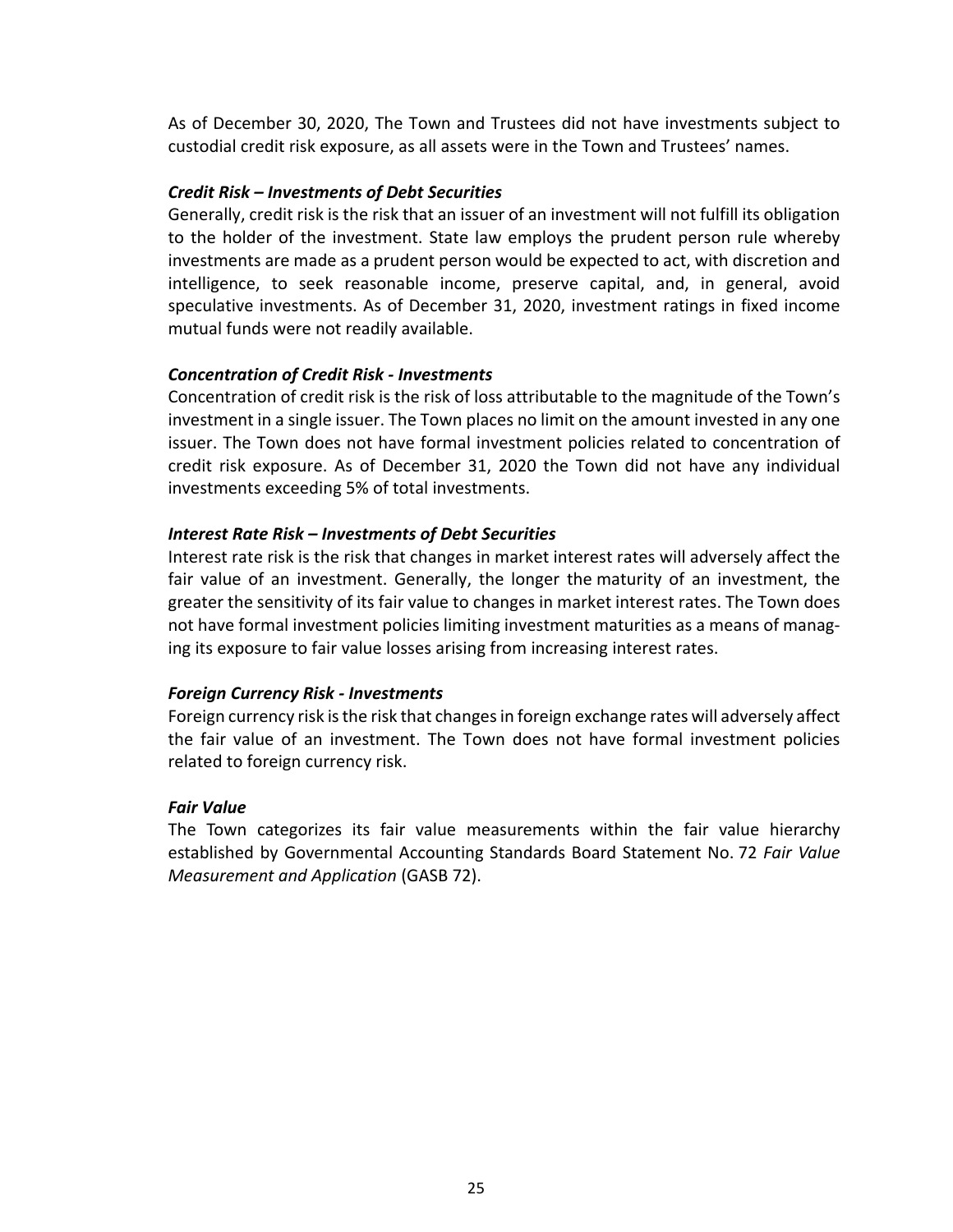The hierarchy is based on the valuation inputs used to measure the fair value of the asset and give the highest priority to unadjusted quoted prices in active markets for identical assets or liabilities (level 1 measurements) and the lowest priority to unobservable inputs (level 3 measurements). The hierarchy categorizes the inputs to valuation techniques used for fair value measurement into three levels as follows:

- Level 1 inputs that reflect quoted prices (unadjusted) in active markets for identical assets or liabilities that the fund has the ability to access at the measurement date.
- Level 2 inputs other than quoted prices that are observable for an asset or liability either directly or indirectly, including inputs in markets that are not considered to be active. Because they must often be priced on the basis of transactions involving similar but not identical securities or do not trade with sufficient frequency, certain directly held securities are categorized as level 2.
- $\bullet$  Level 3 unobservable inputs based on the best information available, using assumptions in determining the fair value of investments and derivative instruments.

In instances where inputs used to measure fair value fall into different levels in the fair value hierarchy, fair value measurements in their entirety are categorized based on the lowest level input that is significant to the valuation.

|                                  |                  | Fair Value Measurements Using:                                |                                     |                                       |  |  |  |  |
|----------------------------------|------------------|---------------------------------------------------------------|-------------------------------------|---------------------------------------|--|--|--|--|
|                                  |                  | Quoted prices<br>in active<br>markets for<br>identical assets | Significant<br>observable<br>inputs | Significant<br>unobservable<br>inputs |  |  |  |  |
| <b>Investment Type</b>           | Amount           | (Level 1)                                                     | (Level 2)                           | (Level 3)                             |  |  |  |  |
| Investments by fair value level: |                  |                                                               |                                     |                                       |  |  |  |  |
| Corporate equities               | 861,722<br>S     | \$<br>786,149                                                 | \$                                  | \$                                    |  |  |  |  |
| Fixed income mutual funds        | 4,411,151        |                                                               | 4,411,151                           |                                       |  |  |  |  |
| Total                            | 5,272,873<br>\$. | \$<br>786,149                                                 | 4,411,151                           | Ś                                     |  |  |  |  |

The Town has the following fair value measurements as of December 31, 2020:

Equity securities classified in Level 1 are valued using prices quoted in active markets for those securities.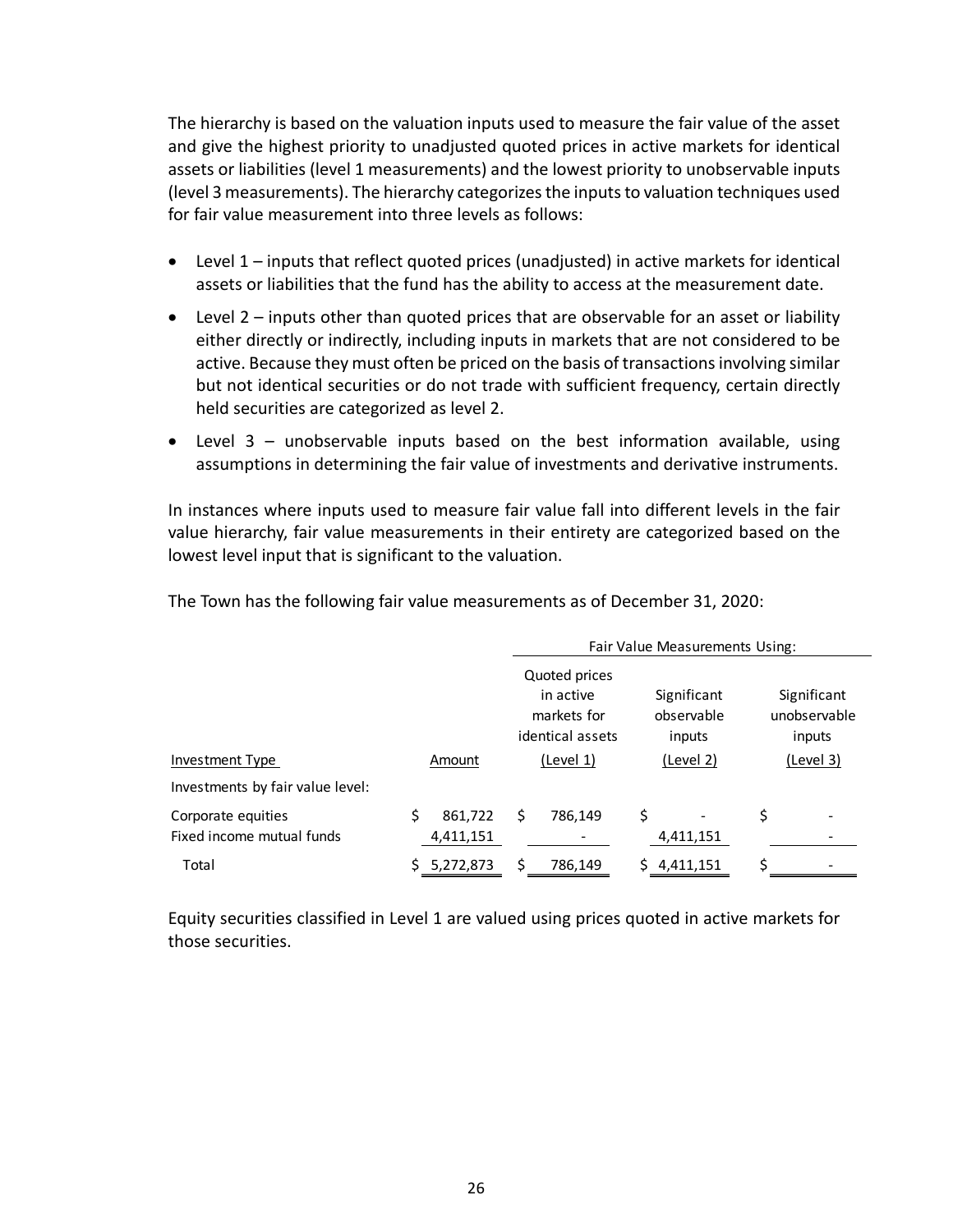Debt securities classified in Level 2 are valued using either a bid evaluation or a matrix pricing technique. Bid evaluations may include market quotations, yields, maturities, call features, and ratings. Matrix pricing is used to value securities based on the securities relationship to benchmark quote prices. Level 2 debt securities have non‐proprietary information that was readily available to market participants, from multiple independent sources, which are known to be actively involved in the market.

#### **4. Property Taxes Receivable**

The Town bills property taxes semi‐annually, in May and November. Property tax revenues are recognized in the fiscal year for which taxes have been levied. Property taxes are due on July 1 and December 1. Delinquent accounts are charged 8% interest. In April of the next year, a lien is recorded on delinquent property at the Registry of Deeds. The Town purchases all the delinquent accounts by paying the delinquent balance, recording costs, and accrued interest. The accounts that are liened by the Town will be reclassified from property taxes receivable to unredeemed tax liens receivable. After this date, delinquent accounts will be charged interest at a rate of 14%. The Town annually budgets amounts (overlay for abatements) for property tax abatements and refunds.

Property taxes receivable reported in the government‐wide financial statements are net of an allowance for doubtful accounts of \$27,170.

|                   |        |           | Long- |              |         |         |                          |
|-------------------|--------|-----------|-------|--------------|---------|---------|--------------------------|
|                   |        | Gross     |       | for Doubtful |         | Current | Term                     |
| Receivables:      | Amount |           |       | Accounts     | Portion | Portion |                          |
| Real estate taxes |        | 934,304   | -S    |              |         | 934,304 | $\overline{\phantom{a}}$ |
| <b>Tax liens</b>  |        | 642,043   |       | (27,170)     |         | -       | 614,873                  |
| Grand total       |        | 1,576,347 |       | (27,170)     |         | 934.304 | 614,873                  |

#### **5. User Fee Receivables**

Receivables for user charges at December 31, 2020 consisted of outstanding water billing due at year end.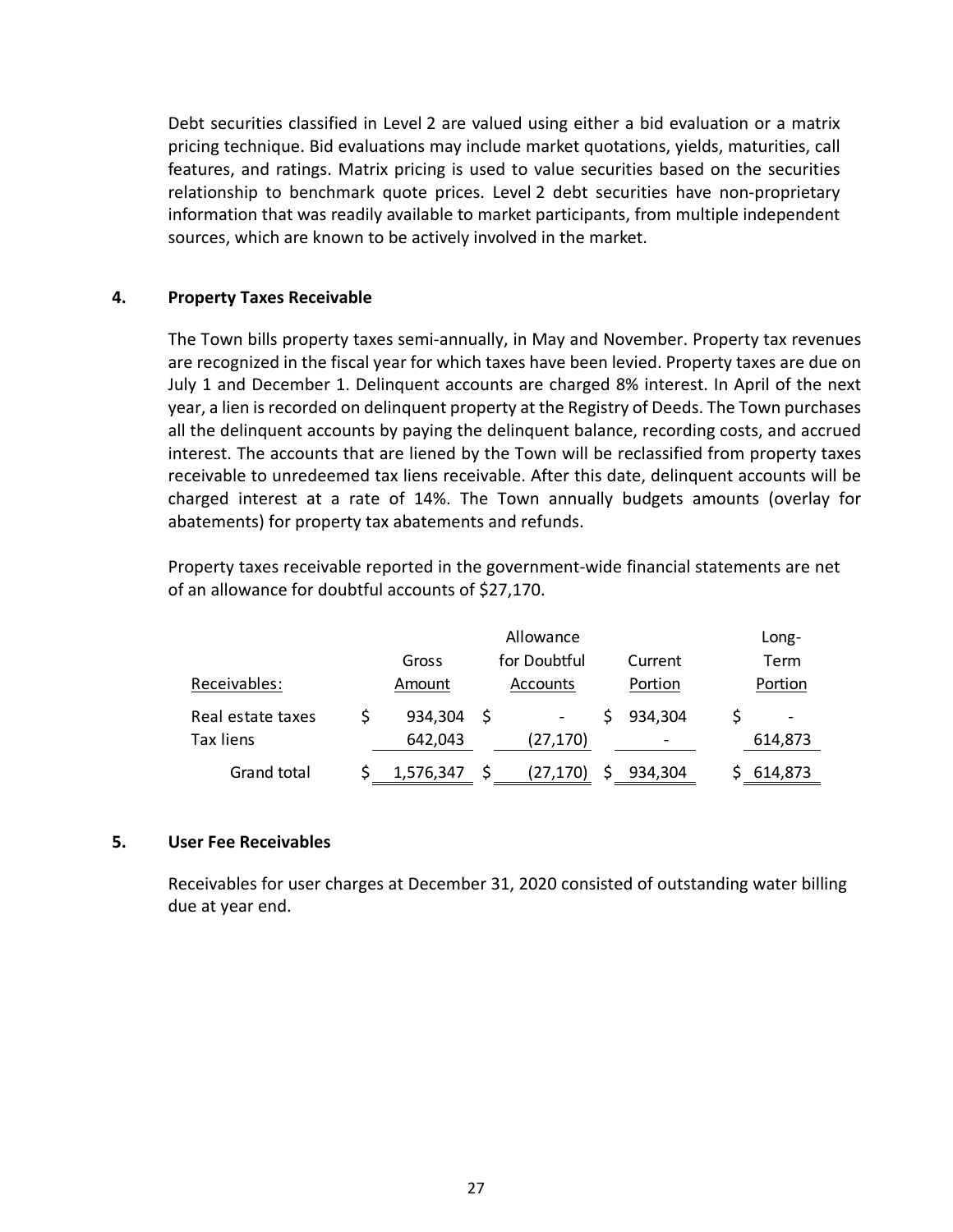# **6. Interfund Accounts**

#### *Receivables/Payables*

Although self‐balancing funds are maintained, most transactions flow through the General Fund. In order to obtain accountability for each fund, interfund receivable and payable accounts must be utilized. The composition of interfund balances as of December 31, 2020 is as follows:

|                                | Due From         | Due To |             |  |
|--------------------------------|------------------|--------|-------------|--|
| Fund                           | Other Funds      |        | Other Funds |  |
| <b>General Fund</b>            | \$<br>1,603,493  | \$     | 9,981,305   |  |
| Nonmajor Funds:                |                  |        |             |  |
| Special Revenue Funds:         |                  |        |             |  |
| Cable Fund                     | 345,827          |        |             |  |
| <b>Recreation Fund</b>         | 155,879          |        |             |  |
| Roadways Fund                  | 376,940          |        |             |  |
| Water                          | 861,263          |        |             |  |
| <b>WWTP Fund</b>               |                  |        | 141,171     |  |
| Other                          | 378,136          |        | 228,341     |  |
| Subtotal Special Revenue Funds | 2,118,045        |        | 369,512     |  |
| <b>Permanent Funds:</b>        | 67,830           |        |             |  |
| Capital Project Funds:         |                  |        |             |  |
| <b>Water Bond</b>              |                  |        | 20,350      |  |
| Water Well                     |                  |        | 555,587     |  |
| Subtotal Capital Project Funds |                  |        | 575,937     |  |
| Subtotal Nonmajor Funds        | 2,185,875        |        | 945,449     |  |
| Trust and Agency Funds:        |                  |        |             |  |
| Private Purpose Trust Fund     | 5,508            |        |             |  |
| <b>Custodial Fund</b>          | 7,131,878        |        |             |  |
| Subtotal Fiduciary Funds       | 7,137,386        |        |             |  |
| Total                          | \$<br>10,926,754 | \$     | 10,926,754  |  |

# *Transfers*

The Town reports interfund transfers between various funds. Most transfers result from budgetary or statutory actions, whereby funds are moved to accomplish various expenditure purposes. The following is an analysis of interfund transfers made in fiscal year 2020.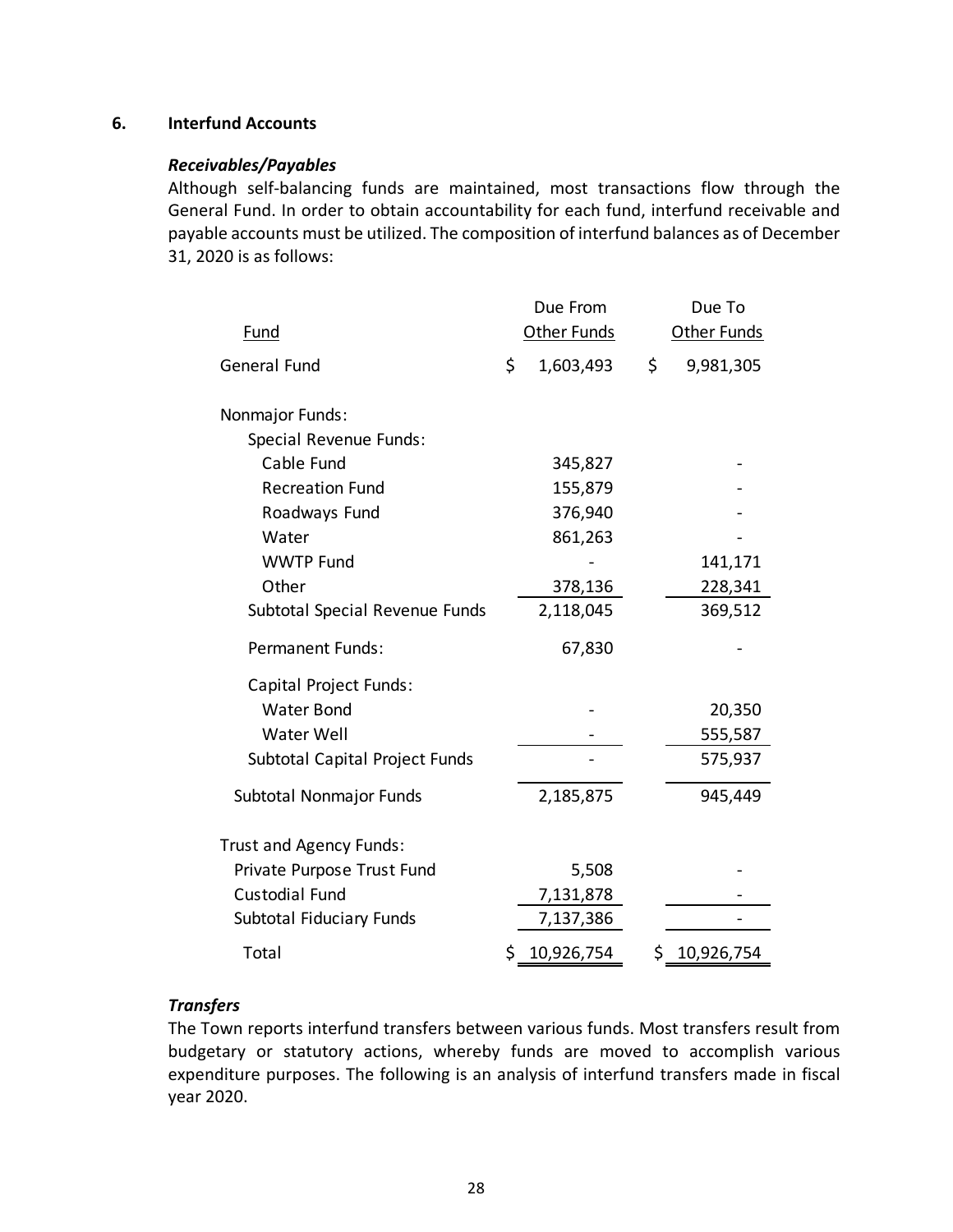| Governmental Funds:            | Transfers In  |    | Transfers Out |
|--------------------------------|---------------|----|---------------|
| <b>General Fund</b>            | \$<br>200,000 | \$ | 410,319       |
| Nonmajor Funds:                |               |    |               |
| Special Revenue Funds:         |               |    |               |
| Recycling Fund                 | 60,319        |    |               |
| Roadways Fund                  | 350,000       |    |               |
| Water Fund                     |               |    | 200,000       |
| Subtotal Special Revenue Funds | 410,319       |    | 200,000       |
| Subtotal Nonmajor Funds        | 410,319       |    | 200,000       |
| Grand Total                    | \$<br>610,319 | Ś  | 610,319       |

The \$200,000 was transferred from the Water Fund to the General Fund for capital reserve fund contributions. Of the \$410,319 transferred out of the General Fund, \$350,000 of highway block grant revenue was transferred to account for it separately in Special Revenue Funds.

# **7. Capital Assets**

Capital asset activity for the year ended December 31, 2020 was as follows:

|                                             | Beginning        |    |             |             | Ending           |
|---------------------------------------------|------------------|----|-------------|-------------|------------------|
|                                             | <b>Balance</b>   |    | Increases   | Decreases   | <b>Balance</b>   |
| <b>Governmental Activities</b>              |                  |    |             |             |                  |
| Capital assets, being depreciated:          |                  |    |             |             |                  |
| Buildings and improvements                  | \$<br>4,666,310  | Ŝ. |             | \$          | \$<br>4,666,310  |
| Machinery, equipment, and furnishings       | 5,182,647        |    | 874,255     | (180, 785)  | 5,876,117        |
| Infrastructure                              | 58,444,234       |    | 715,883     |             | 59,160,117       |
| Total capital assets, being depreciated     | 68,293,191       |    | 1,590,138   | (180, 785)  | 69,702,544       |
| Less accumulated depreciation for:          |                  |    |             |             |                  |
| Buildings and improvements                  | (3, 165, 955)    |    | (223, 582)  |             | (3,389,537)      |
| Machinery, equipment, and furnishings       | (3,929,122)      |    | (290, 875)  | 180,785     | (4,039,212)      |
| Infrastructure                              | (46,849,553)     |    | (1,638,914) |             | (48,488,467)     |
| Total accumulated depreciation              | (53,944,630)     |    | (2,153,371) | 180,785     | (55, 917, 216)   |
| Capital assets, being depreciated, net      | 14,348,561       |    | (563, 233)  |             | 13,785,328       |
| Capital assets, not being depreciated:      |                  |    |             |             |                  |
| Land                                        | 1,684,598        |    |             | (641)       | 1,683,957        |
| Construction in progress                    |                  |    | 49,143      |             | 49,143           |
| Total capital assets, not being depreciated | 1,684,598        |    | 49,143      | (641)       | 1,733,100        |
| Governmental activities capital assets, net | \$<br>16,033,159 | S  | (514,090)   | \$<br>(641) | \$<br>15,518,428 |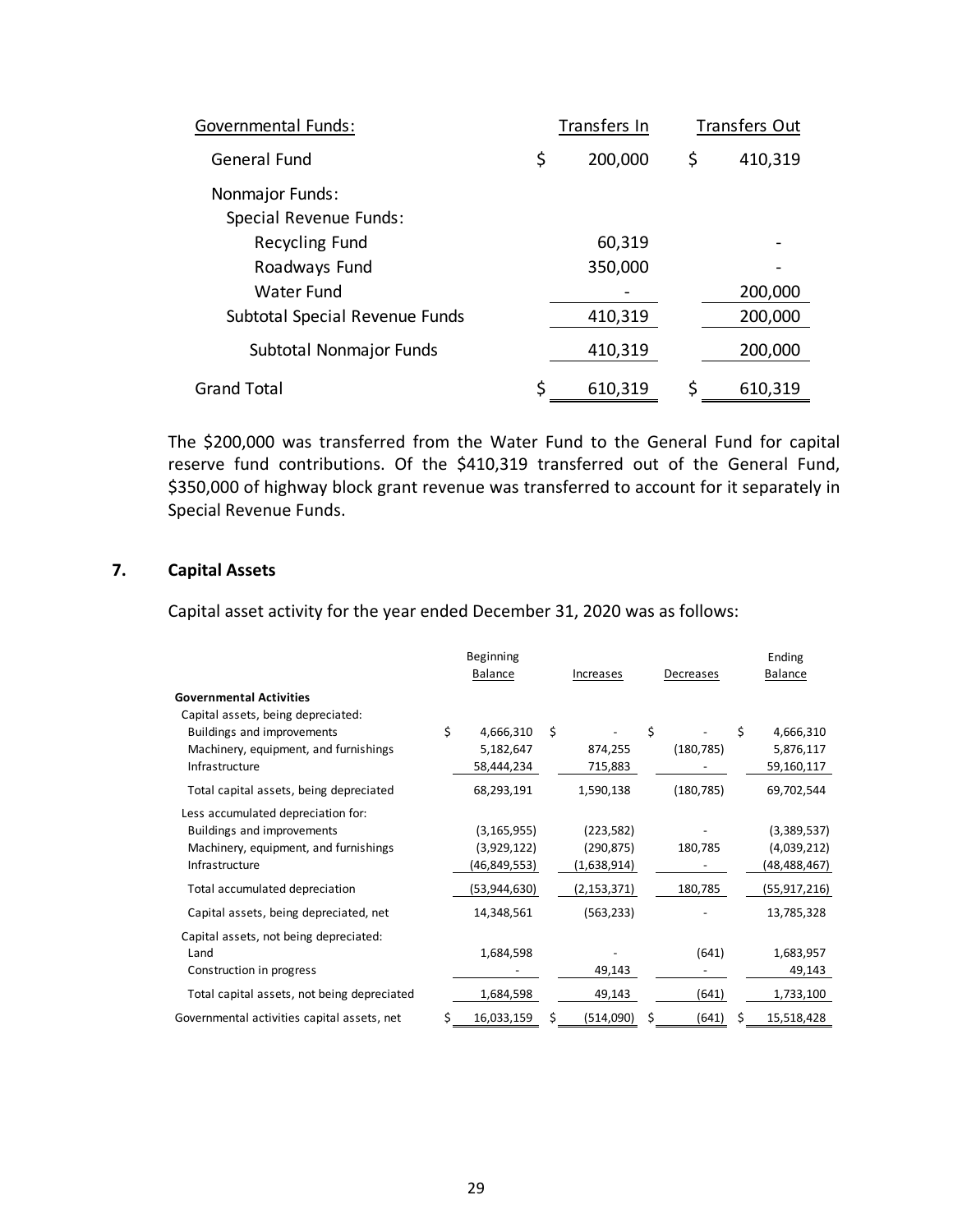Depreciation expense was charged to functions of the Town as follows:

| <b>Governmental Activities</b>   |   |           |
|----------------------------------|---|-----------|
| General government               | S | 4,319     |
| Public safety                    |   | 110,174   |
| Highway and streets              |   | 1,912,604 |
| Water distribution and treatment |   | 16,201    |
| Culture and recreation           |   | 110,073   |
| Total governmental activities    |   | 2,153,371 |

# **8. Deferred Outflows of Resources**

Deferred outflows of resources represent the consumption of net position by the Town that is applicable to future reporting periods. Deferred outflows of resources have a positive effect on net position, similar to assets. Deferred outflows of resources related to pensions and OPEB, in accordance with GASB Statements No. 68 and 75, are more fully discussed in the corresponding pension and OPEB notes.

# **9. Accounts Payable and Accrued Liabilities**

Accounts payable and accrued expenses represent 2020 expenditures paid in 2021.

# **10. Capital Lease Obligations**

The Town is the lessee of certain equipment under a capital and operating lease expiring in 2022. Future minimum lease payments under the capital lease consists of the following as of December 31, 2020:

| Fiscal         | Capital |       |  |  |  |  |
|----------------|---------|-------|--|--|--|--|
| Year           | Leases  |       |  |  |  |  |
| 2021           | Ś       | 5,712 |  |  |  |  |
| 2022           |         | 3,332 |  |  |  |  |
| Total payments | Ś       | 9,044 |  |  |  |  |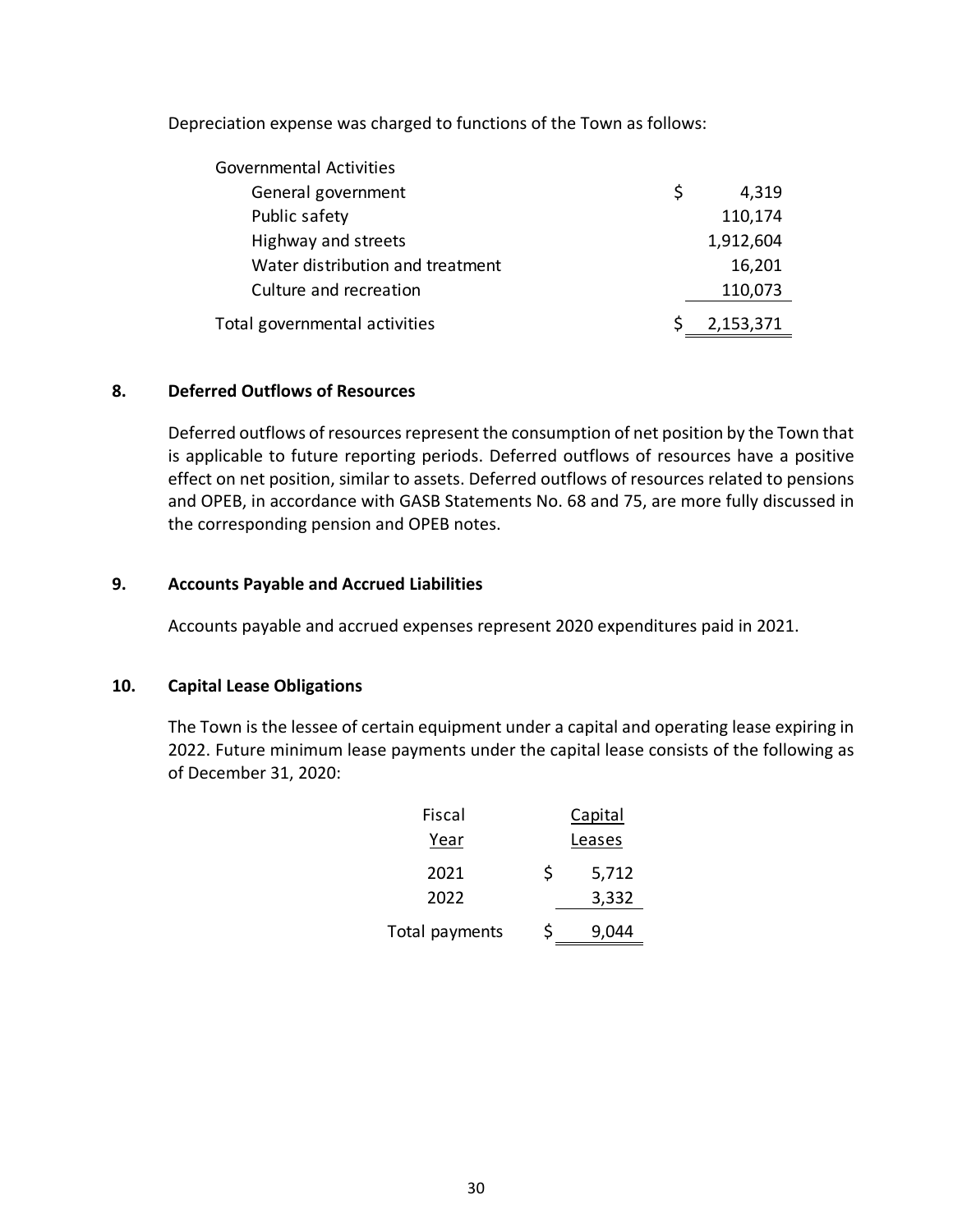# **11. Long‐Term Debt**

#### *Loans – Direct Borrowings*

The Town issues state revolving loans to provide funds for improvements in the Town's water infrastructure. Loans currently outstanding are as follows:

|                   |             |   | Amount      |
|-------------------|-------------|---|-------------|
| Serial            |             |   | Outstanding |
| <b>Maturities</b> | Interest    |   | as of       |
| Through           | Rate(s) $%$ |   | 12/31/20    |
| 06/01/24          | 3.69%       | S | 500,000     |
| 03/01/38          | 0.46%       |   | 2,181,093   |
|                   |             |   | 2,681,093   |
|                   |             |   |             |

#### *Future Debt Service*

The annual payments to retire all long‐term loans outstanding as of December 31, 2020 are as follows:

| Governmental |    | Principal | Interest      |    | Total     |
|--------------|----|-----------|---------------|----|-----------|
| 2021         | \$ | 222,744   | \$<br>72,182  | \$ | 294,926   |
| 2022         |    | 225,152   | 65,164        |    | 290,316   |
| 2023         |    | 227,620   | 58,086        |    | 285,706   |
| 2024         |    | 230,148   | 50,948        |    | 281,096   |
| 2025         |    | 107,739   | 43,747        |    | 151,486   |
| 2026         |    | 110,395   | 41,092        |    | 151,487   |
| 2027         |    | 113,114   | 38,372        |    | 151,486   |
| 2028         |    | 115,901   | 35,585        |    | 151,486   |
| 2029         |    | 118,757   | 32,729        |    | 151,486   |
| 2030         |    | 121,683   | 29,803        |    | 151,486   |
| 2031 - 2035  |    | 654,893   | 102,535       |    | 757,428   |
| 2036 - 2038  |    | 432,947   | 21,509        |    | 454,456   |
| Total        | S  | 2,681,093 | \$<br>591,752 | \$ | 3,272,845 |

The Water Fund has been designated as the source to repay the long-term loans outstanding as of December 31, 2020.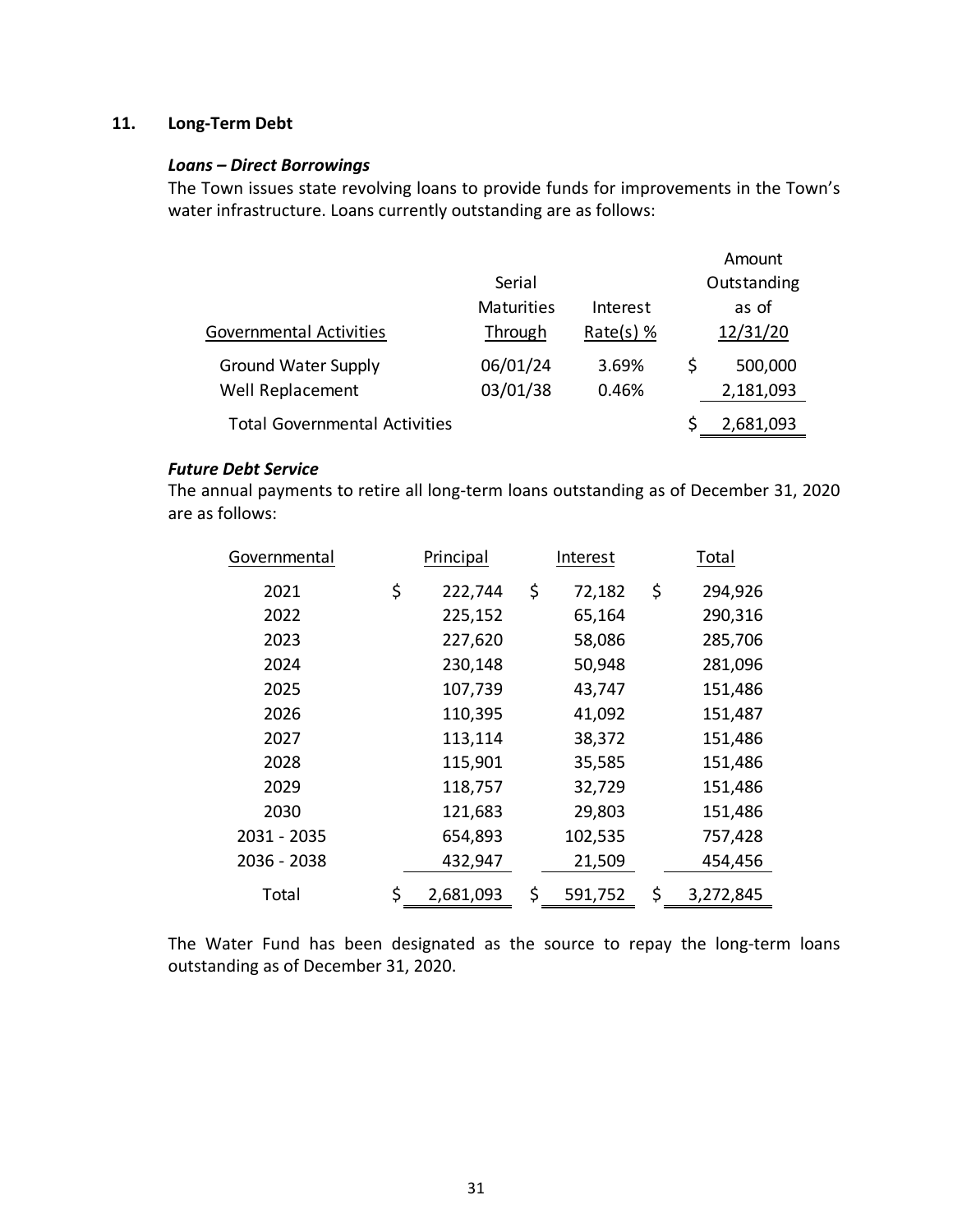#### *Changes in General Long‐Term Liabilities*

During the year ended December 31, 2020, the following changes occurred in long‐term liabilities:

|                                |                  |           |                 |            |   | Less                     |   | Equals     |
|--------------------------------|------------------|-----------|-----------------|------------|---|--------------------------|---|------------|
|                                | <b>Beginning</b> |           |                 | Ending     |   | Current                  |   | Long-Term  |
|                                | Balance          | Additions | Reductions      | Balance    |   | Portion                  |   | Portion    |
| <b>Governmental Activities</b> |                  |           |                 |            |   |                          |   |            |
| Loans payable                  | 2,901,486        | \$        | $(220, 393)$ \$ | 2,681,093  | Ś | (222, 744)               | Ś | 2,458,349  |
| Net pension liability          | 6,262,657        | 1,726,606 |                 | 7,989,263  |   | $\overline{\phantom{a}}$ |   | 7,989,263  |
| Net OPEB liability             | 1,314,256        | 282,804   | (65, 970)       | 1,531,090  |   | ٠                        |   | 1,531,090  |
| Compensated absences           | 607,499          |           | (200,541)       | 406,958    |   | (40,696)                 |   | 366,262    |
| Capital leases                 | 14,756           |           | (5, 712)        | 9,044      |   | (5, 712)                 |   | 3,332      |
| Totals                         | 11,100,654       | 2,009,410 | $(492, 616)$ \$ | 12,617,448 |   | (269,152)                |   | 12,348,296 |

#### *Long‐Term Debt Supporting Governmental Activities*

Loans issued by the Town for various municipal projects are approved by Town Meeting and repaid with user fees in the Water fund. All other long‐term liabilities will be funded by revenues recorded in the General Fund.

#### **12. Deferred Inflows of Resources**

Deferred inflows of resources are the acquisition of net position by the Town that are applicable to future reporting periods. Deferred inflows of resources have a negative effect on net position, similar to liabilities. Deferred inflows of resources related to pension and OPEB will be recognized as expense in future years and is more fully described in the corresponding pension and OPEB notes. *Unavailable revenues* are reported in the governmental funds balance sheet in connection with receivables for which revenues are not considered available to liquidate liabilities of the current year.

#### **13. Governmental Funds ‐ Balances**

Fund balances are segregated to account for resources that are either not available for expenditure in the future or are legally set aside for a specific future use.

The Town has implemented *GASB Statement No. 54 (GASB 54), Fund Balance Reporting and Governmental Fund Type Definitions,* which enhances the usefulness of fund balance information by providing clearer fund balance classifications that can be more consistently applied and by clarifying existing governmental fund type definitions.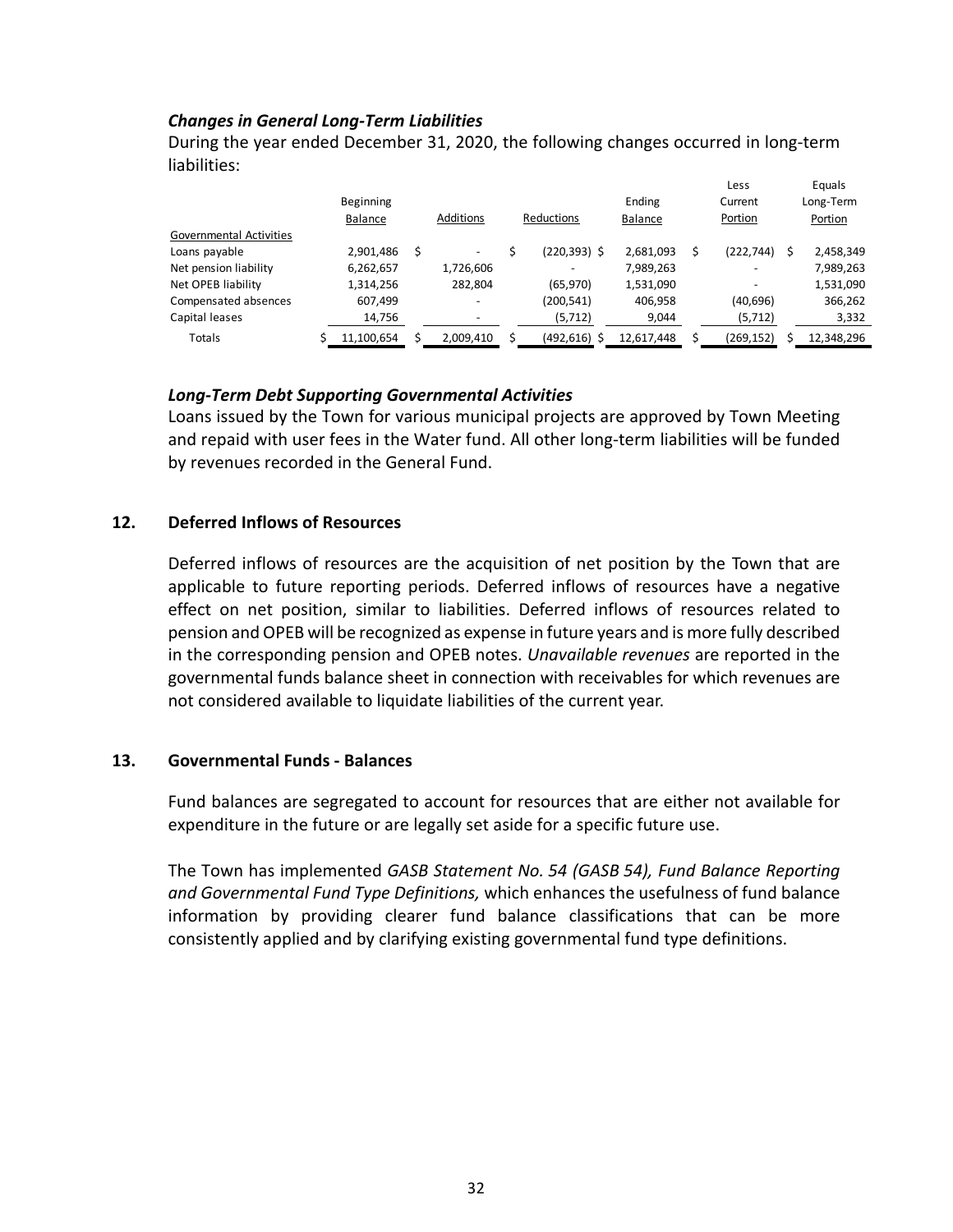The following types of fund balances are reported at December 31, 2020:

# *Nonspendable*

Represents amounts that cannot be spent because they are either (a) not in spendable form or (b) legally or contractually required to be maintained intact. This fund balance classification includes General Fund reserves for prepaid expenditures and nonmajor governmental fund reserves for the principal portion of permanent trust funds.

# *Restricted*

Represents amounts that are restricted to specific purposes by constraints imposed by creditors, grantors, contributors, or laws or regulations of other governments, or constraints imposed by law through constitutional provisions or enabling legislation. This fund balance classification includes various special revenue funds and the expendable portion of permanent trust funds.

# *Committed*

Represents amounts that can only be used for specific purposes pursuant to constraints imposed by formal action of the Town's highest level of decision-making authority. This fund balance classification includes capital reserve funds and various capital project funds.

#### *Unassigned*

Represents amounts that are available to be spent in future periods, general capital reserve funds, and deficit funds.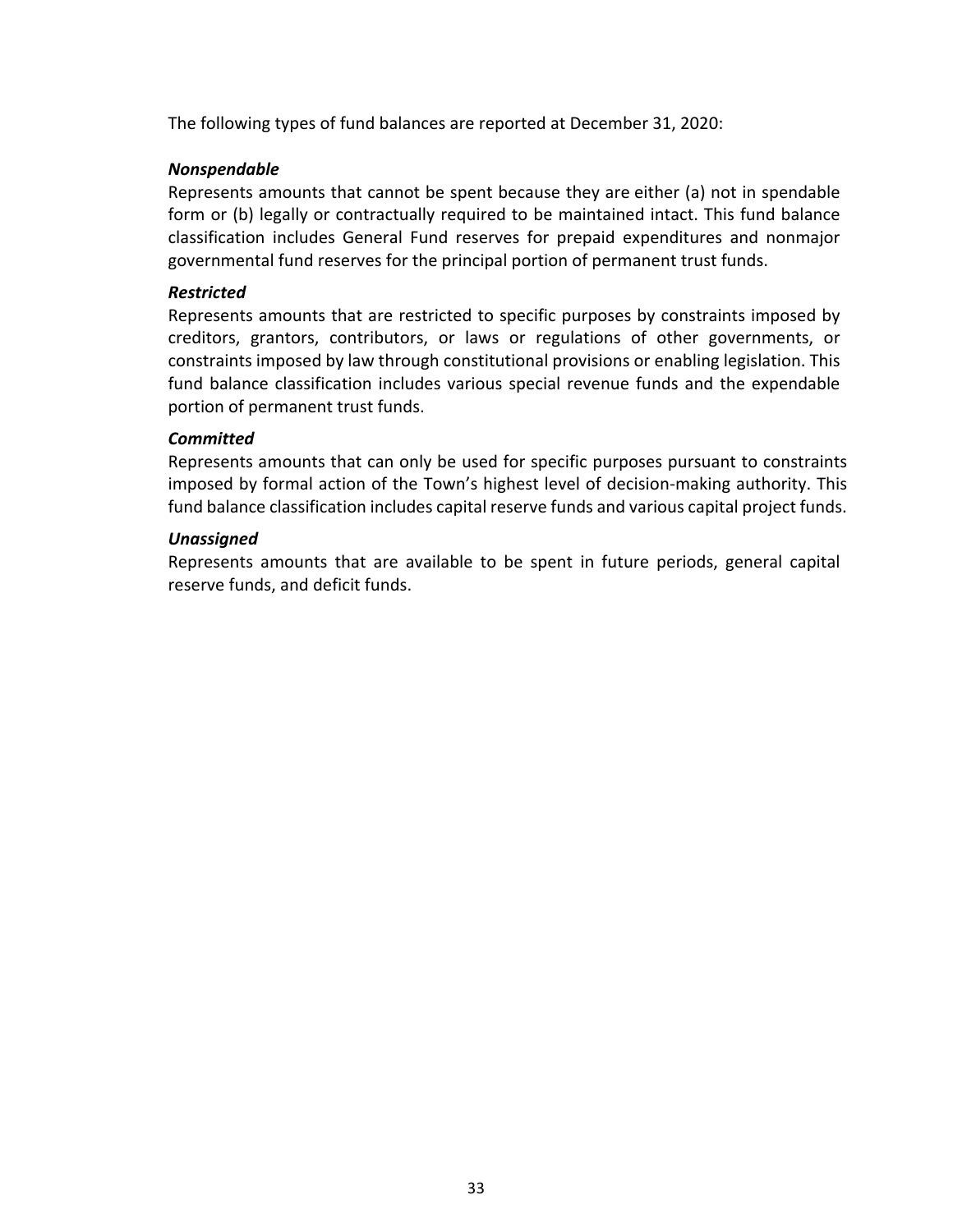|                               |                 | Nonmajor        | Total            |
|-------------------------------|-----------------|-----------------|------------------|
|                               | General         | Governmental    | Governmental     |
|                               | Fund            | <b>Funds</b>    | <b>Funds</b>     |
| Nonspendable                  |                 |                 |                  |
| Fund deficits                 | \$<br>141,171   | \$              | \$<br>141,171    |
| Nonexpendable permanent funds |                 | 129,981         | 129,981          |
| <b>Total Nonspendable</b>     | 141,171         | 129,981         | 271,152          |
| Restricted                    |                 |                 |                  |
| Special revenue funds:        |                 |                 |                  |
| Water fund                    |                 | 845,180         | 845,180          |
| Cable fund                    |                 | 364,866         | 364,866          |
| Conservation fund             |                 | 254,248         | 254,248          |
| Library fund                  |                 | 124,103         | 124,103          |
| <b>Recreation fund</b>        |                 | 156,679         | 156,679          |
| Roadways fund                 |                 | 331,639         | 331,639          |
| Other                         |                 | 205,121         | 205,121          |
| Expendable permanent funds    |                 | 570,658         | 570,658          |
| <b>Total Restricted</b>       |                 | 2,852,494       | 2,852,494        |
| Committed                     |                 |                 |                  |
| Capital reserve funds         | 3,263,001       |                 | 3,263,001        |
| Capital project funds         |                 | 12,565          | 12,565           |
| <b>Total Committed</b>        | 3,263,001       | 12,565          | 3,275,566        |
| Unassigned                    |                 |                 |                  |
| Special revenue fund deficits |                 | (152, 952)      | (152, 952)       |
| Capital project fund deficits |                 | (34, 648)       | (34, 648)        |
| Unassigned                    | 5,978,298       |                 | 5,978,298        |
| <b>Total Unassigned</b>       | 5,978,298       | (187, 600)      | 5,790,698        |
| <b>Total Fund Balance</b>     | \$<br>9,382,470 | \$<br>2,807,440 | \$<br>12,189,910 |

Following is a breakdown of the Town's fund balances at December 31, 2020:

# **14. Retirement System**

The Town follows the provisions of GASB Statement No. 68, *Accounting and Financial Reporting for Pensions – an amendment of GASB Statement No. 27*, with respect to the State of New Hampshire Retirement System (NHRS).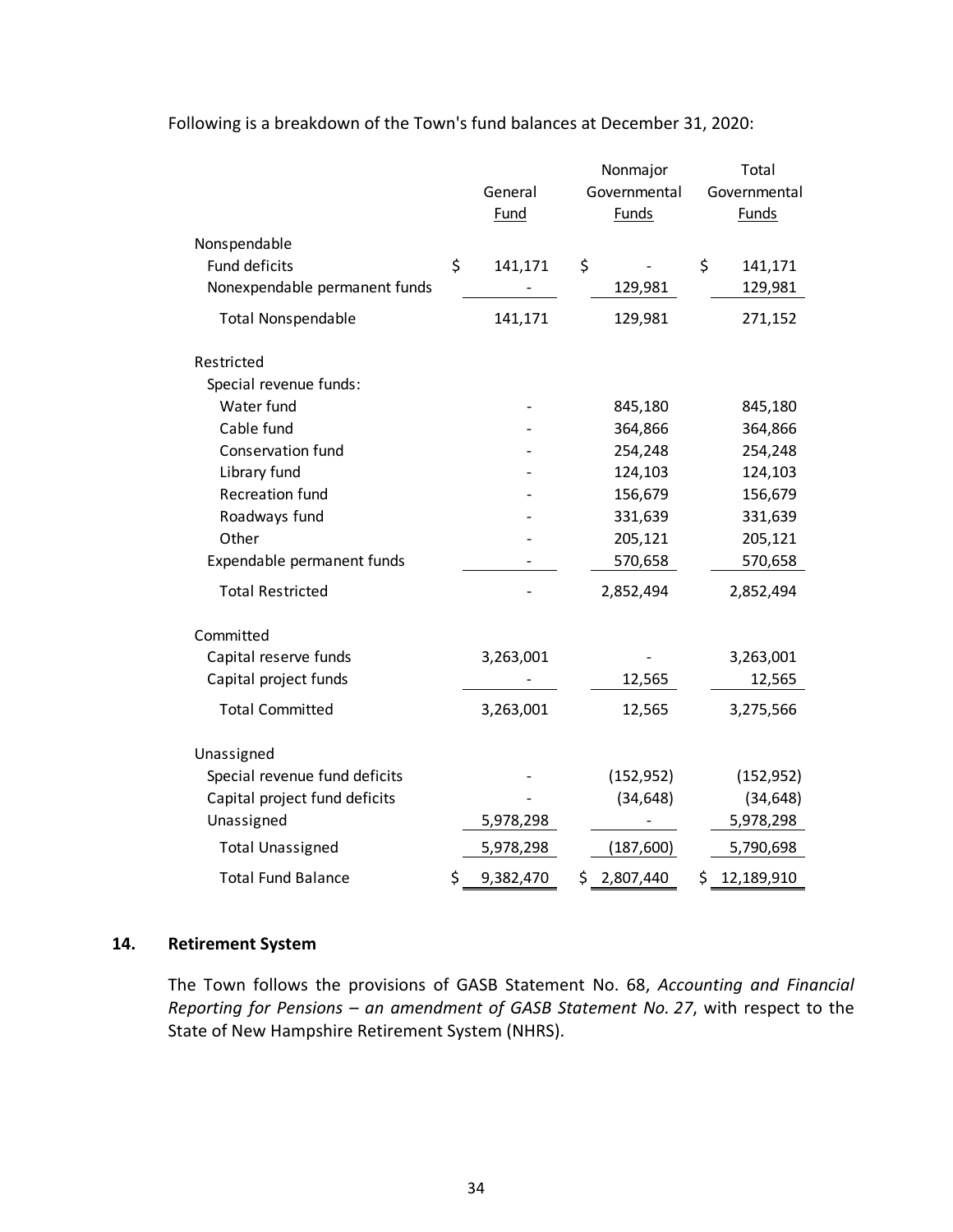#### *Plan Description*

Full‐time employees participate in the New Hampshire Retirement System (NHRS), a cost sharing, multiple‐employer defined benefit contributory pension plan and trust established in 1967 by RSA 100-A:2 and qualified as a tax-exempt organization under Sections 401(a) and 501(a) of the Internal Revenue Code. The plan provides service, disability, death, and vested retirement benefits to members and their beneficiaries. Substantially all full‐time state employees, public school teachers and administrators, permanent firefighters, and permanent police officers within the State of New Hampshire are eligible and required to participate in the system. Full-time employees of political subdivisions, including counties, municipalities, and school districts, are also eligible to participate as a group if the governing body of the political subdivision has elected participation.

The New Hampshire Retirement System, a Public Employees Retirement System (PERS), is divided into two membership groups. State or local employees and teachers belong to Group I. Police officers and firefighters belong to Group II. All assets are held in a single trust and are available to each group. Additional information is disclosed in the NHRS annual report publicly available from the New Hampshire Retirement System located at 54 Regional Drive, Concord, New Hampshire 03301‐8507.

# *Benefits Provided*

Group I benefits are provided based on creditable service and average final salary for the highest of either three or five years, depending on when service commenced. Group II benefits are provided based on age, years of creditable service, and a benefit multiplier depending on vesting status as of January 1, 2012.

# *Contributions*

Plan members are required to contribute a percentage of their gross earnings to the pension plan, for which the contribution rates are 7.00% for employees, 11.55% for police and 11.80% for fire. The Town makes annual contributions to the pension plan equal to the amount required by Revised Statutes Annotated 100‐A:16 III, which is 10.88% for employees, 24.77% for police and 26.43% for fire. The Town's contributions to NHRS for the year ended December 31, 2020 were \$573,812, which was equal to their annual required contribution.

# *Summary of Significant Accounting Policies*

For purposes of measuring the net pension liability, deferred outflows of resources and deferred inflows of resources related to pensions, and pension expense, information about the fiduciary net position of the NHRS and additions to/deductions from NHRS' fiduciary net position have been determined on the same basis as they are reported by NHRS. For this purpose, benefit payments (including refunds of employee contributions) are recognized when due and payable in accordance with benefit terms. Investments are reported at fair value.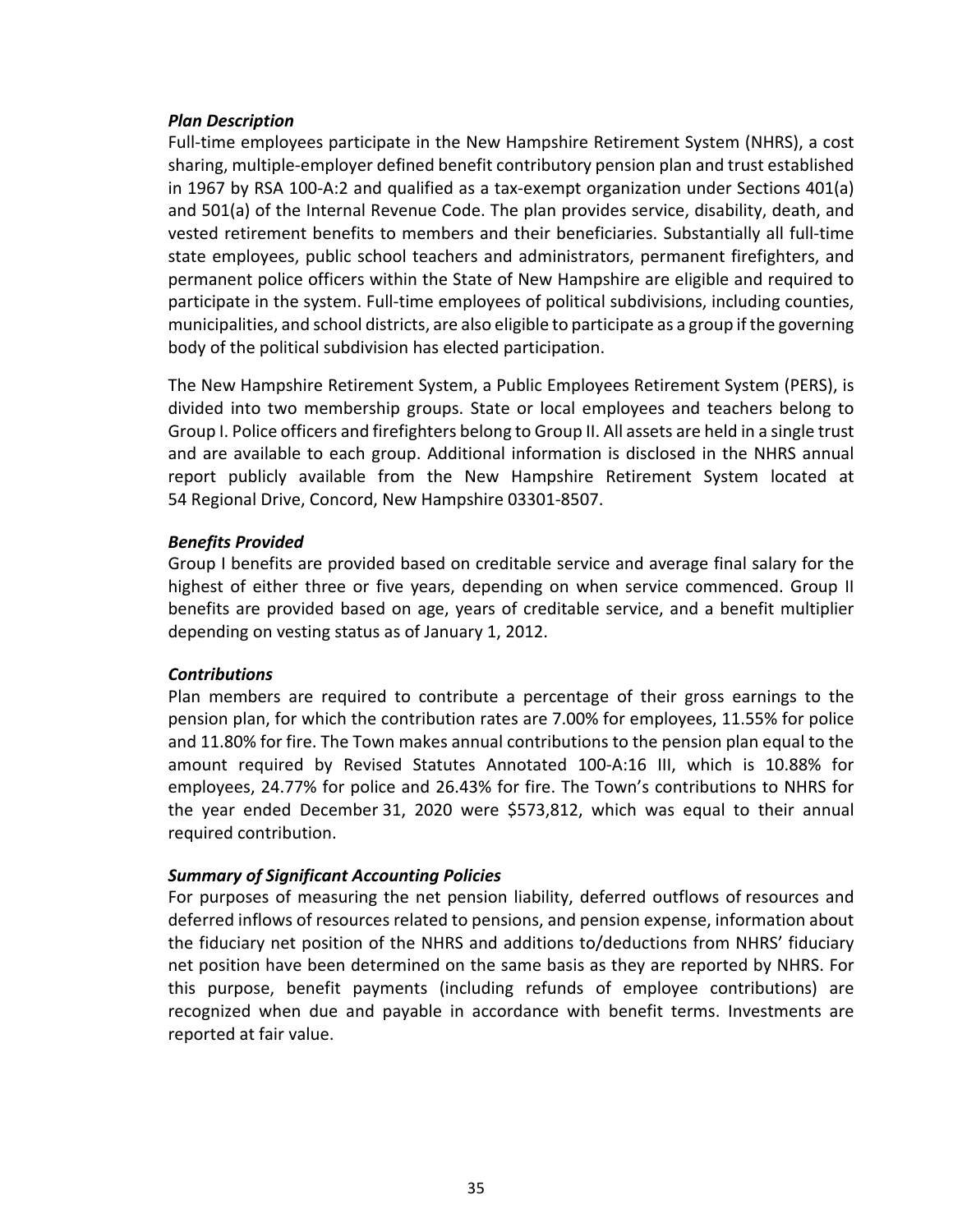# *Pension Liabilities, Pension Expense, and Deferred Outflows of Resources and Deferred Inflows of Resources Related to Pensions*

At December 31, 2020, the Town reported a liability of \$7,989,263, for its proportionate share of the net pension liability. The net pension liability was measured as of June 30, 2020, and the total pension liability used to calculate the net pension liability was determined by an actuarial valuation as of June 30, 2019. The Town's proportion of the net pension liability was based on a projection of the Town's long‐term share of contributions to the pension plan relative to the projected contributions of all participating employers, actuarially determined. At the most recent measurement date of June 30, 2020, the Town's projected proportion was 0.12490736%, which was a decrease of (0.00524864)% from its previous year proportion.

For the year ended December 31, 2020, the Town recognized pension expense of \$1,127,415. In addition, the Town reported deferred outflows of resources and deferred inflows of resources related to pensions from the following sources:

|                                             | Deferred      | Deferred     |
|---------------------------------------------|---------------|--------------|
|                                             | Outflows of   | Inflows of   |
|                                             | Resources     | Resources    |
| Differences between expected and actual     |               |              |
| experience                                  | \$<br>215,749 | \$<br>85,782 |
| Changes of assumptions                      | 790,297       |              |
| Changes in proportion                       | 59,450        | 315,087      |
| Net difference between projected and actual |               |              |
| earnings on pension plan investments        | 494,145       |              |
| Contributions subsequent to the             |               |              |
| measurement date                            | 299,466       |              |
| Total                                       | 1,859,107     | 400,869      |

The amounts reported as deferred outflows of resources and deferred (inflows) of resources related to pensions resulting from contributions subsequent to the measurement date will be recognized as a reduction of the net pension liability in 2021. Other amounts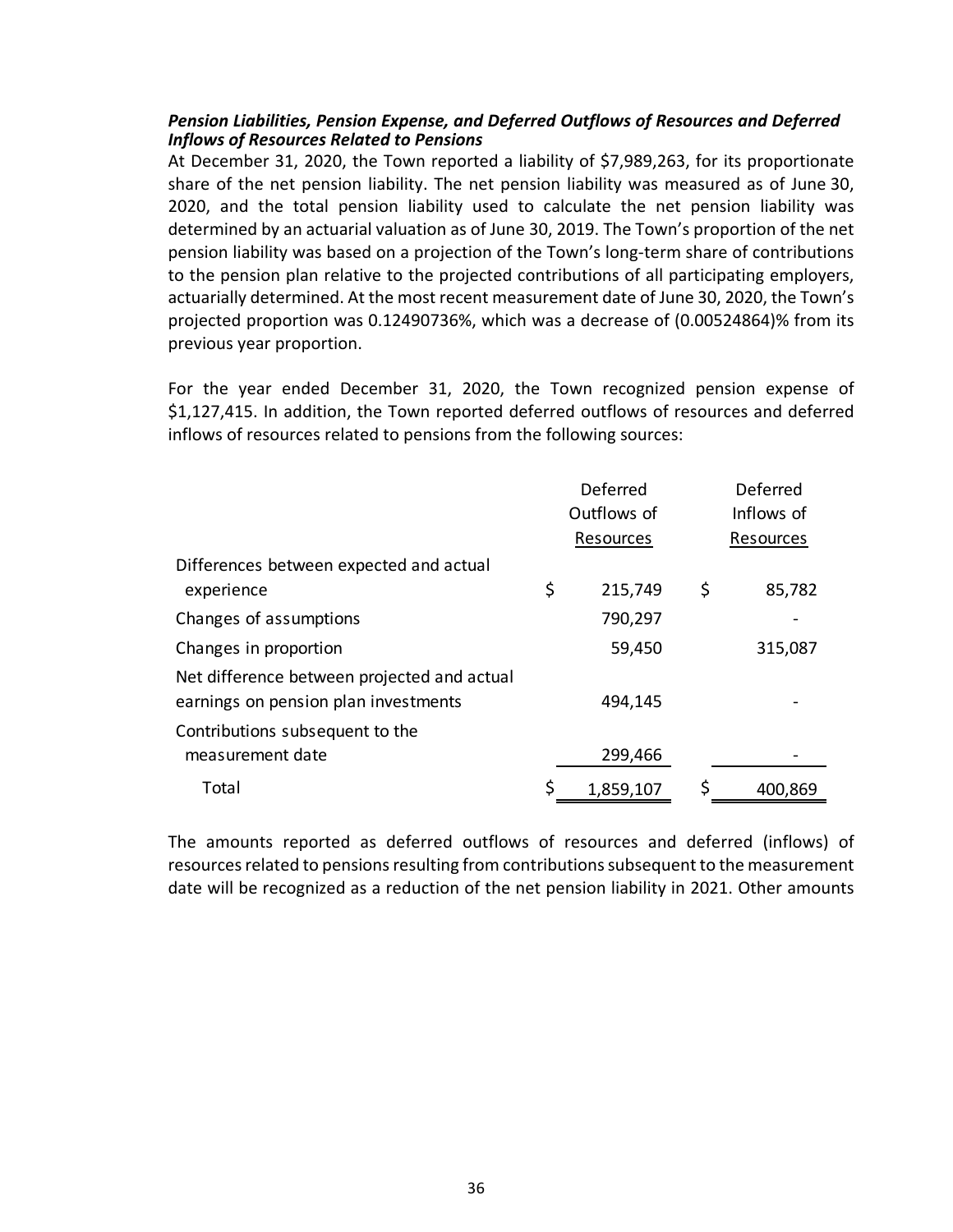reported as deferred outflows of resources and deferred (inflows) of resources related to pensions will be recognized in pension expense as follows:

| Year ended December 31: |       |    |           |
|-------------------------|-------|----|-----------|
| 2021                    |       | Ś. | 167,045   |
| 2022                    |       |    | 302,929   |
| 2023                    |       |    | 365,882   |
| 2024                    |       |    | 322,916   |
|                         | Total | S. | 1,158,772 |

#### *Actuarial Assumptions*

The total pension liability in the June 30, 2019 actuarial valuation was determined using the following actuarial assumptions, applied to all periods included in the measurement:

| Price inflation           | 2.00% per year, previously 2.50%                                                |
|---------------------------|---------------------------------------------------------------------------------|
| Wage inflation            | 2.75% per year, previously 3.25%                                                |
| Salary increases          | 5.60% average, including inflation                                              |
| Investment rate of return | 6.75%, net of plan investment expense, including<br>inflation, previously 7.25% |

Mortality rates were based on the Pub‐2010 Healthy Retiree Mortality Tables with credibility adjustments for each group (Police and Fire combined) and projected fully generational mortality improvements using Scale MP‐2019.

The actuarial assumptions used in the June 30, 2019 valuation were based on the results of the most recent actuarial experience study, which was for the period July 1, 2016 – June 30, 2019.

The long‐term expected rate of return on pension plan investments was selected from a best estimate range determined using the building block approach. Under this method, an expected future real return range is calculated separately for each asset class. These ranges are combined to produce the long‐term expected rate of return by weighting the expected future real rates of return net of investment expenses by the target asset allocation percentage and by adding expected inflation. The target allocation and best estimates of arithmetic real rates of return for each major class are summarized in the following table.

Actuarial assumptions reflect benefit changes resulting from CH 340 laws of 2019 (HB616), which grants a one-time 1.5% Cost of Living Adjustment (COLA) on the first \$50,000 of an annual pension benefit to members who retired on or before July 1, 2014, or any beneficiary of such member. The COLA will take effect on the retired member's first anniversary date of retirement occurring after July 1, 2020.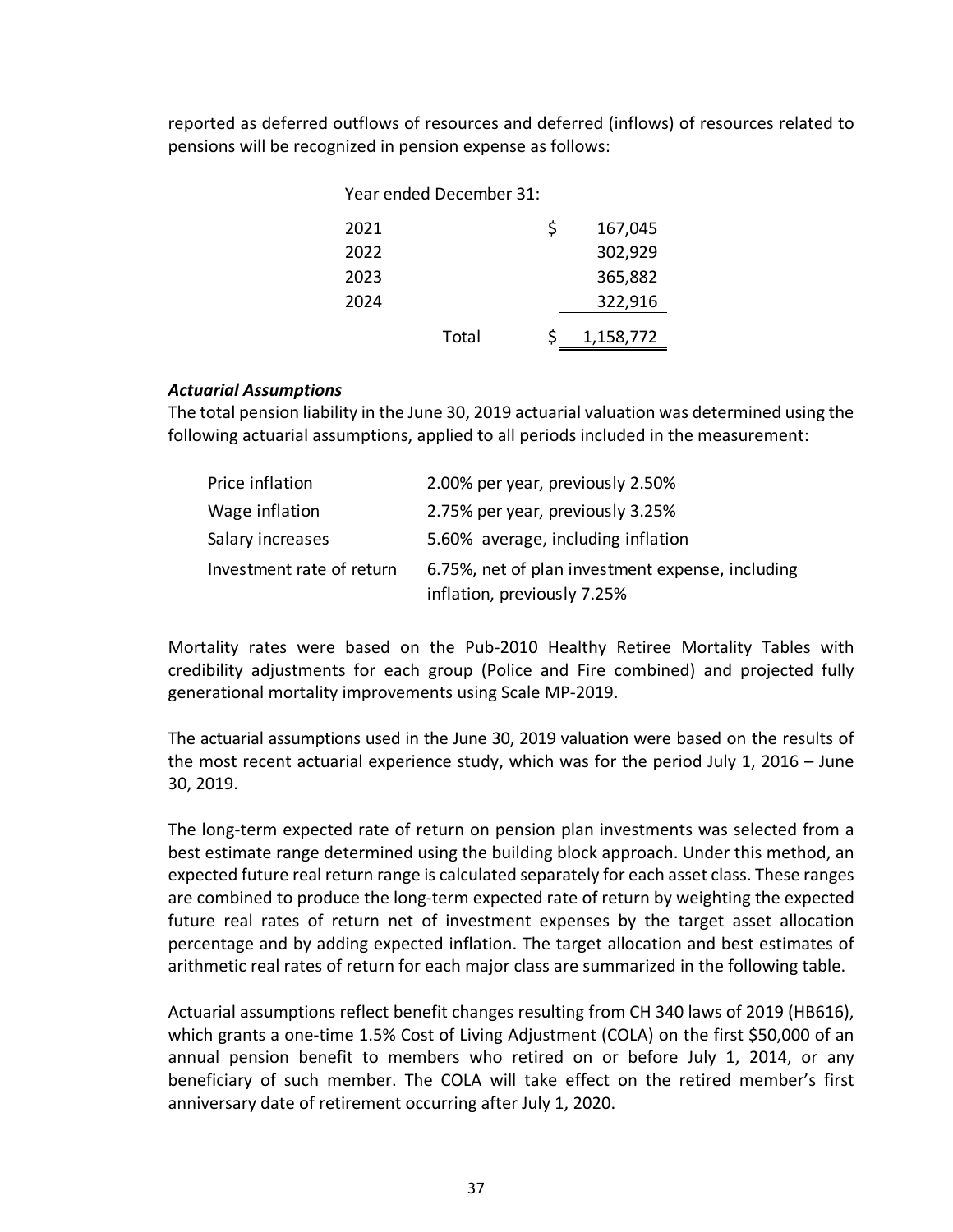|                                  |            |   | Average Long-        |
|----------------------------------|------------|---|----------------------|
|                                  | Target     |   | <b>Term Expected</b> |
|                                  | Allocation |   | Real Rate of         |
| <b>Asset Class</b>               | Percentage |   | Return               |
| Large cap equities               | 22.50      | % | 3.71%                |
| Small/mid cap equities           | 7.50       |   | 4.15%                |
| Total domestic equities          | 30.00      |   |                      |
| Int'l equities (unhedged)        | 13.00      |   | 3.96%                |
| Emerging int'l equities          | 7.00       |   | 6.20%                |
| Total international equities     | 20.00      |   |                      |
| Core bonds                       | 9.00       |   | 0.42%                |
| Global multi-sector fixed income | 10.00      |   | 1.66%                |
| Absolute return fixed income     | 6.00       |   | 0.92%                |
| <b>Total fixed income</b>        | 25.00      |   |                      |
| Private equity                   | 10.00      |   | 7.71%                |
| Private debt                     | 5.00       |   | 4.81%                |
| Total alternative investments    | 15.00      |   |                      |
| Real estate                      | 10.00      |   | 2.95%                |
| Total                            | 100.00     | % |                      |

#### *Discount Rate*

The discount rate used to measure the total pension liability was 6.75%. The projection of cash flows used to determine the discount rate assumed that the plan member contributions will be made at the current contribution rate and that employer contributions will be made at rates equal to the difference between actuarially determined contribution rates and the member rate. For purposes of the projection, member contributions and employer service cost contributions are projected based on the expected payroll of current members only. Employer contributions are determined based on the pension plan's actuarial funding policy and as required by RSA 100‐A:16. Based on those assumptions, the pension plan's fiduciary net position was projected to be available to make all projected future benefit payments to current plan members. Therefore, the long-term expected rate of return on pension plan investments was applied to all periods of projected benefit payments to determine the total pension liability.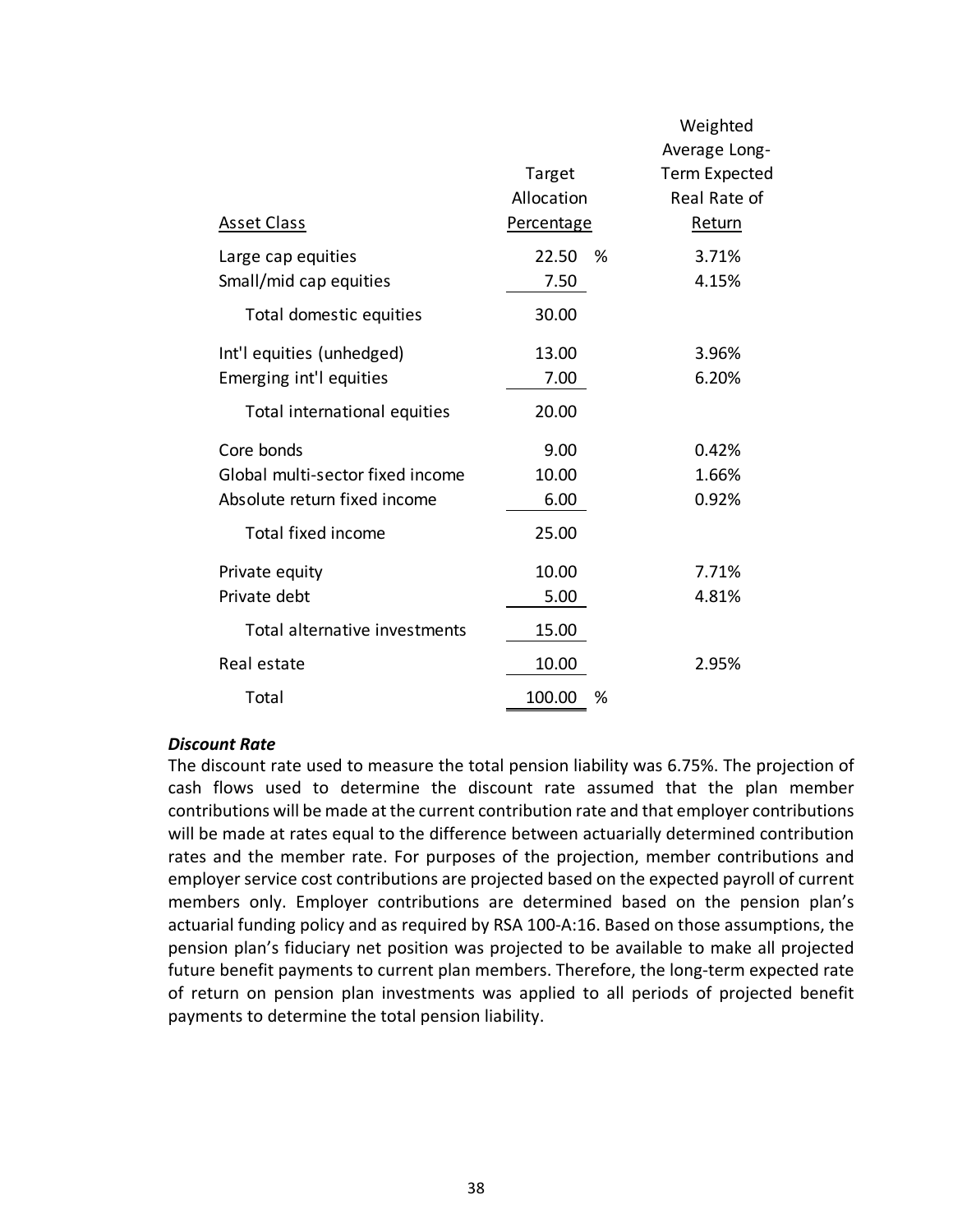# *Sensitivity of the Proportionate Share of the Net Pension Liability to Changes in the Discount Rate*

The following presents the Town's proportionate share of the net pension liability calculated using the discount rate of 6.75%, as well as what the Town's proportionate share of the net pension liability would be if it were calculated using a discount rate that is one percentage‐point lower or one percentage‐point higher than the current rate:

|              | Current   |           |
|--------------|-----------|-----------|
| 1%           | Discount  | 1%        |
| Decrease     | Rate      | Increase  |
| (5.75%)      | (6.75%)   | (7.75%)   |
| \$10,342,845 | 7,989,263 | 6,066,076 |

# *Pension Plan Fiduciary Net Position*

Detailed information about the pension plan's fiduciary net position is available in the separately issued NHRS financial report.

# **15. Other Post‐Employment Benefits (GASB 75)**

GASB Statement No. 75, *Accounting and Financial Reporting for Postemployment Benefits Other Than Pensions*, replaces the requirements of *Statement No. 45, Accounting and Financial Reporting by Employers for Postemployment Benefits Other Than Pensions*. The Statement establishes standards for recognizing and measuring liabilities, deferred outflows of resources, deferred inflows of resources, and expense/expenditures. This statement identifies the methods and assumptions that are required to be used to project benefit payments, discounted projected benefit payments to their actuarial present value, and attribute that present value to periods of employee service.

# *Town OPEB Plan*

All the following OPEB disclosures for the Town OPEB Plan are based on a measurement date of December 31, 2020.

# *General Information about the OPEB Plan*

# Plan Description

The Town indirectly provides post-employment healthcare for retired employees through an implicit rate covered by current employees. Retirees of the Town who participate in this single-employer plan pay 100% of the healthcare premiums to participate in the Town's healthcare program. Since they are included in the same pool as active employees, the insurance rates are implicitly higher for current employees due to the age consideration. This increased rate is an implicit subsidy the Town pays for the retirees.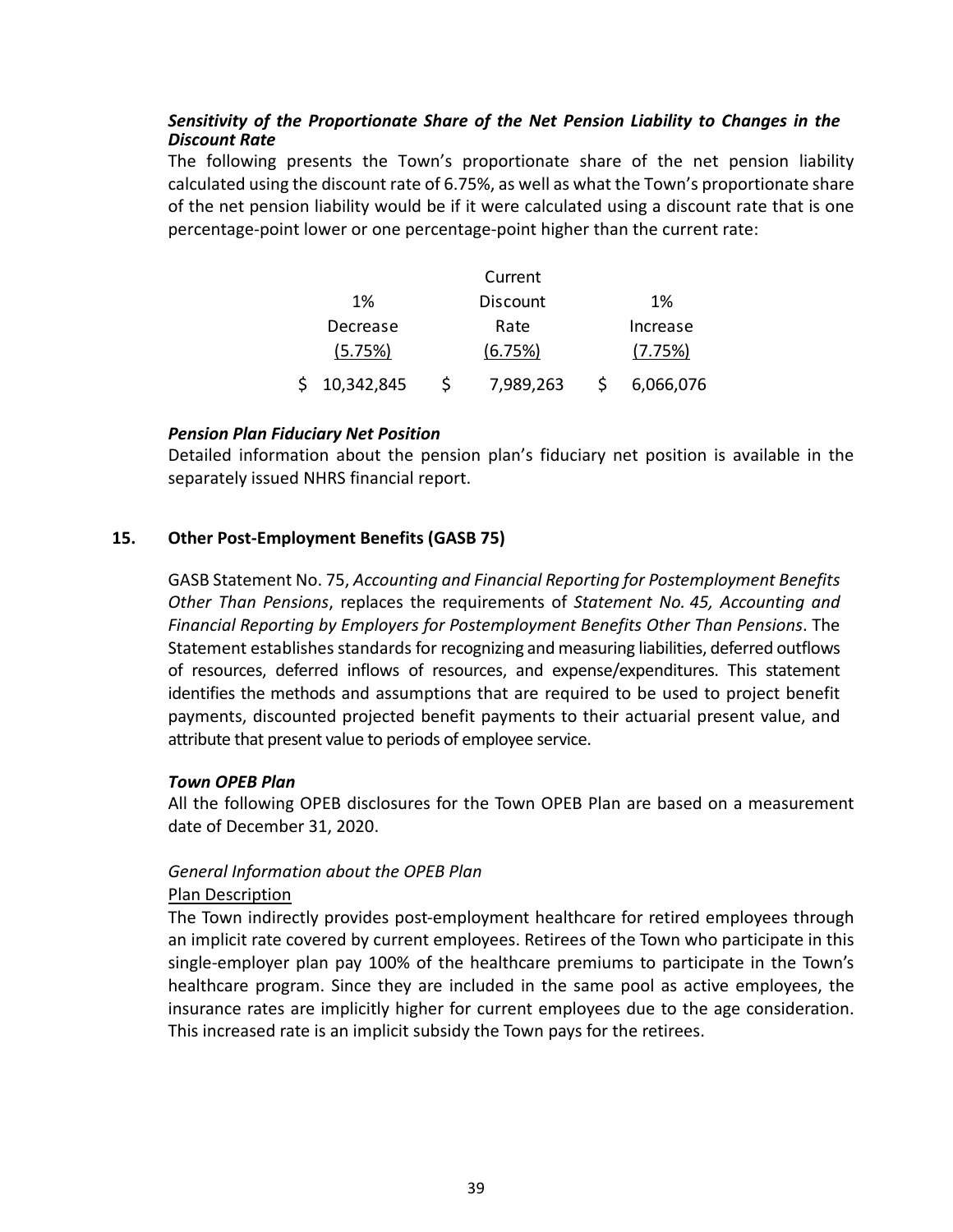#### Benefits Provided

The Town provides medical and prescription drug insurance to retirees and their covered dependents. All active employees who retire from the Town and meet the eligibility criteria will receive these benefits.

#### Plan Membership

At December 31, 2019, the following employees were covered by the benefit terms:

| Inactive employees or beneficiaries        |    |
|--------------------------------------------|----|
| currently receiving benefit payments under | 1  |
| Active employees                           | 50 |
| Total                                      | 51 |

#### *Funding Policy*

The Town's funding policy includes financing the implicit subsidy on a pay‐as‐you‐go basis, as required by statute.

# *Actuarial Assumptions and Other Inputs*

The total OPEB liability was determined using the alternative method as of December 31, 2020, in accordance with the parameters of GASB Statement No. 75. Alternative measurement method valuations of an ongoing plan are allowed for a sole employer with fewer than one hundred total plan members and involve estimates of the value of reported amount and assumptions about the probability of occurrence of events far into the future, similar to broad measurement steps as would be used by an actuarial valuation for plans whose members exceed one hundred. Examples include assumptions about future employment, mortality, and the healthcare cost trend. The alternative measurement method used the following actuarial assumptions, applied to all periods included in the measurement, unless otherwise specified:

| Inflation                                | 2.50%                                         |
|------------------------------------------|-----------------------------------------------|
| Salary increases                         | 5.6% average, including inflation             |
| Discount rate                            | 1.93%                                         |
| Healthcare cost trend rates              | 8.0% for 2020, decreasing to an ultimate rate |
|                                          | of 4.0% in 8 years                            |
| Retirees' share of benefit-related costs | 100%                                          |

The discount rate was based on the S&P Municipal Bond 20‐Year High Grade Index ‐ SAPIHG at December 31, 2020.

Mortality rates were based on the mortality tables at the National Center for Health Statistics. The 2014 United States life Tables for Males and Females were used.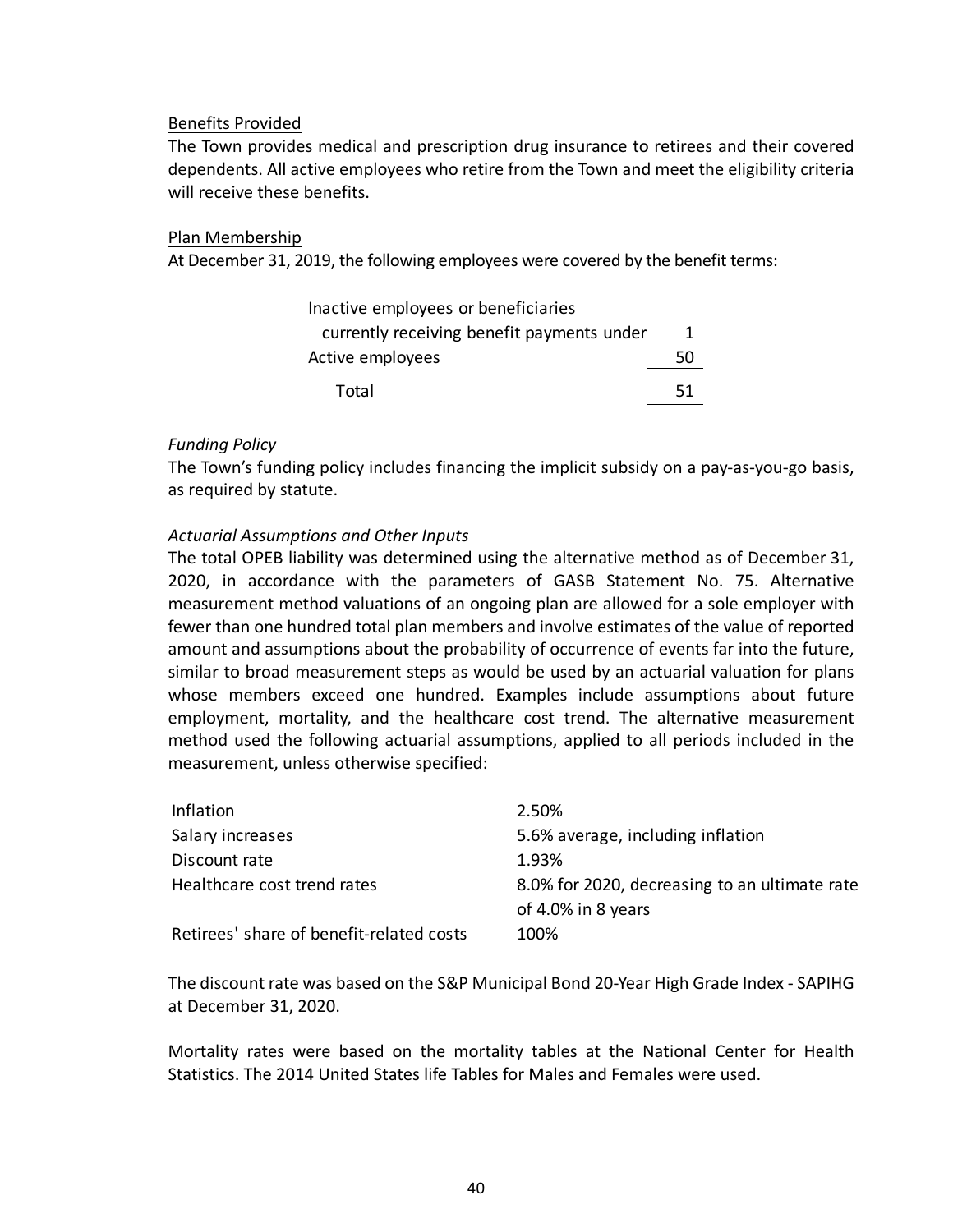The actuarial assumptions used in the December 31, 2020 valuation were based on the results of the most recent actuarial experience study of the New Hampshire Retirement System, which was for the period July 1, 2016 – June 30, 2019.

#### *Discount Rate*

The discount rate used to measure the total OPEB liability was 1.93%. The projection of cash flows used to determine the discount rate assumed that contributions from plan members will be made at the current contribution rate.

#### *Total OPEB Liability*

The Town's total OPEB liability of \$1,012,607 was measured as of December 31, 2020, and was determined by the alternative method as of December 31, 2020.

#### *Changes in the Total OPEB Liability*

The following summarizes the changes to the total OPEB liability for the past year:

|                             | <b>Total OPEB</b><br>Liability |
|-----------------------------|--------------------------------|
| Balances, beginning of year | \$<br>729,803                  |
| Changes for the year:       |                                |
| Service cost                | 87,253                         |
| Interest                    | 23,985                         |
| Changes in assumptions      |                                |
| or other inputs             | 261,577                        |
| Benefit payments            | (90, 011)                      |
| Net Changes                 | 282,804                        |
| Balances, end of year       | \$<br>1,012,607                |

Changes of assumptions and other inputs reflect a change in the discount rate from 3.13% in 2019 to 1.93% in 2020. All other assumptions were the same as those used in the previous measurement.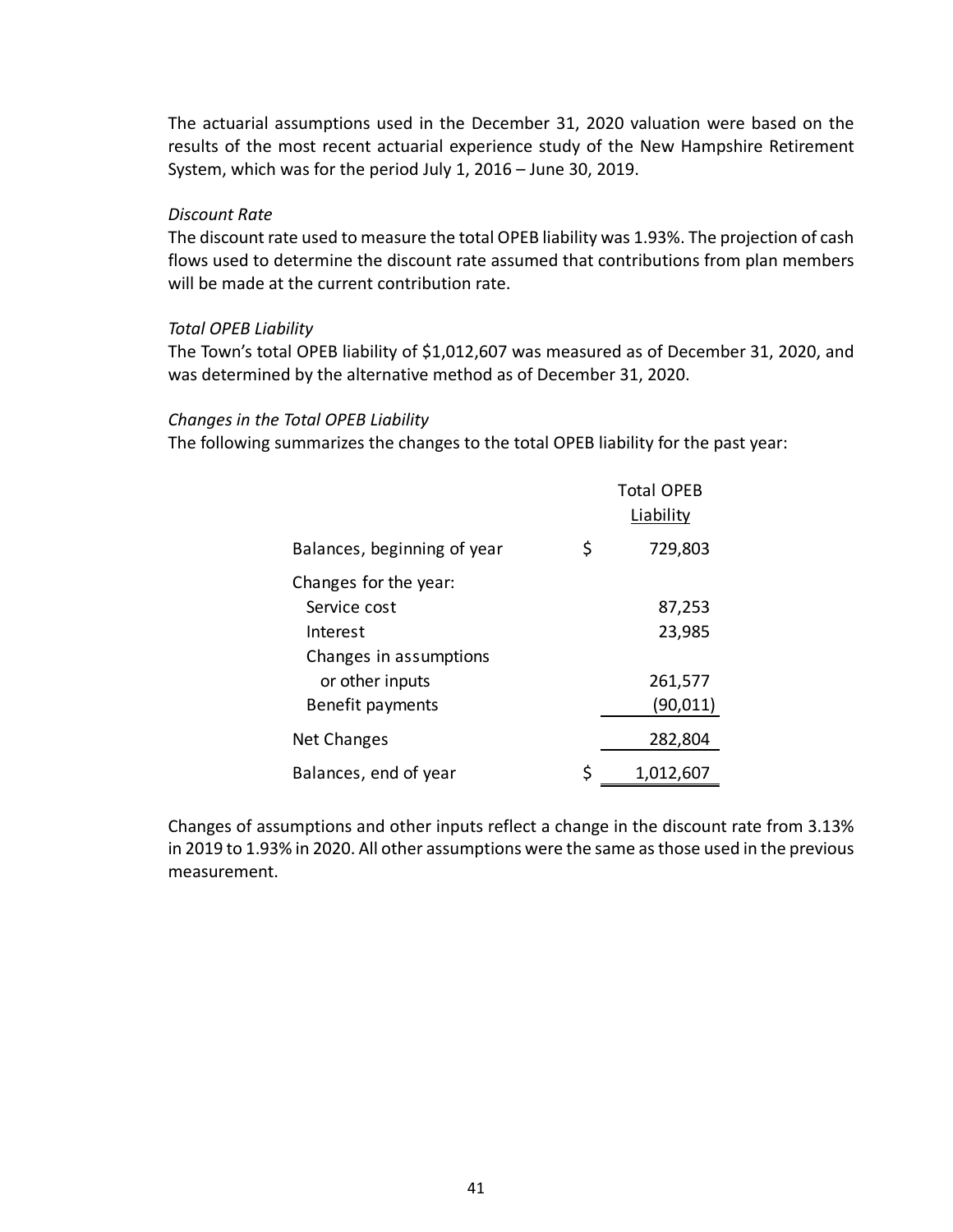# *Sensitivity of the Total OPEB Liability to Changes in the Discount Rate*

The following presents the total OPEB liability, as well as what the total OPEB liability would be if it were calculated using a discount rate that is one percentage-point lower or one percentage‐point higher than the current discount rate:

|           | Current         |          |
|-----------|-----------------|----------|
| 1%        | <b>Discount</b> | 1%       |
| Decrease  | Rate            | Increase |
| (0.93%)   | (1.93%)         | (2.93%)  |
| 1,338,095 | 1,012,607       | 796,208  |

*Sensitivity of the Total OPEB Liability to Changes in the Healthcare Cost Trend Rates*  The following presents the total OPEB liability, as well as what the total OPEB liability would be if it were calculated using healthcare cost trend rates that are one percentage-point lower or one percentage‐point higher than the current healthcare cost trend rates:

|   |            | Current    |            |
|---|------------|------------|------------|
|   |            | Healthcare |            |
|   | 1%         | Cost Trend | 1%         |
|   | Decrease   | Rates      | Increase   |
|   | $(7.00\%)$ | $(8.00\%)$ | $(9.00\%)$ |
| S | 945,804    | 1,012,607  | 1,084,622  |

*OPEB Expense and Deferred Outflows of Resources and Deferred Inflows of Resources Related to OPEB* 

For the year ended December 31, 2020, the Town recognized an OPEB expense of \$130,298. At December 31, 2020, the Town did not have any deferred outflows or inflows of resources related to the Total OPEB liability.

#### *New Hampshire Retirement System Medical Subsidy Plan Description*

*General Information about the OPEB Plan* 

Plan Description

In addition to the OPEB plan discussed above, the Town participates in the New Hampshire Retirement System (NHRS) Medical Subsidy. The NHRS administers a cost‐sharing, multiple‐ employer other post-employment benefit plan (OPEB Plan) for retiree health insurance subsidies. Benefit amounts and eligibility requirements are set by state law, and members are designated by type. The four membership types are Group II Police Officer and Firefighters, Group I Teachers, Group I Political Subdivision Employees and Group I State Employees. Collectively, they are referred to as the OPEB Plan.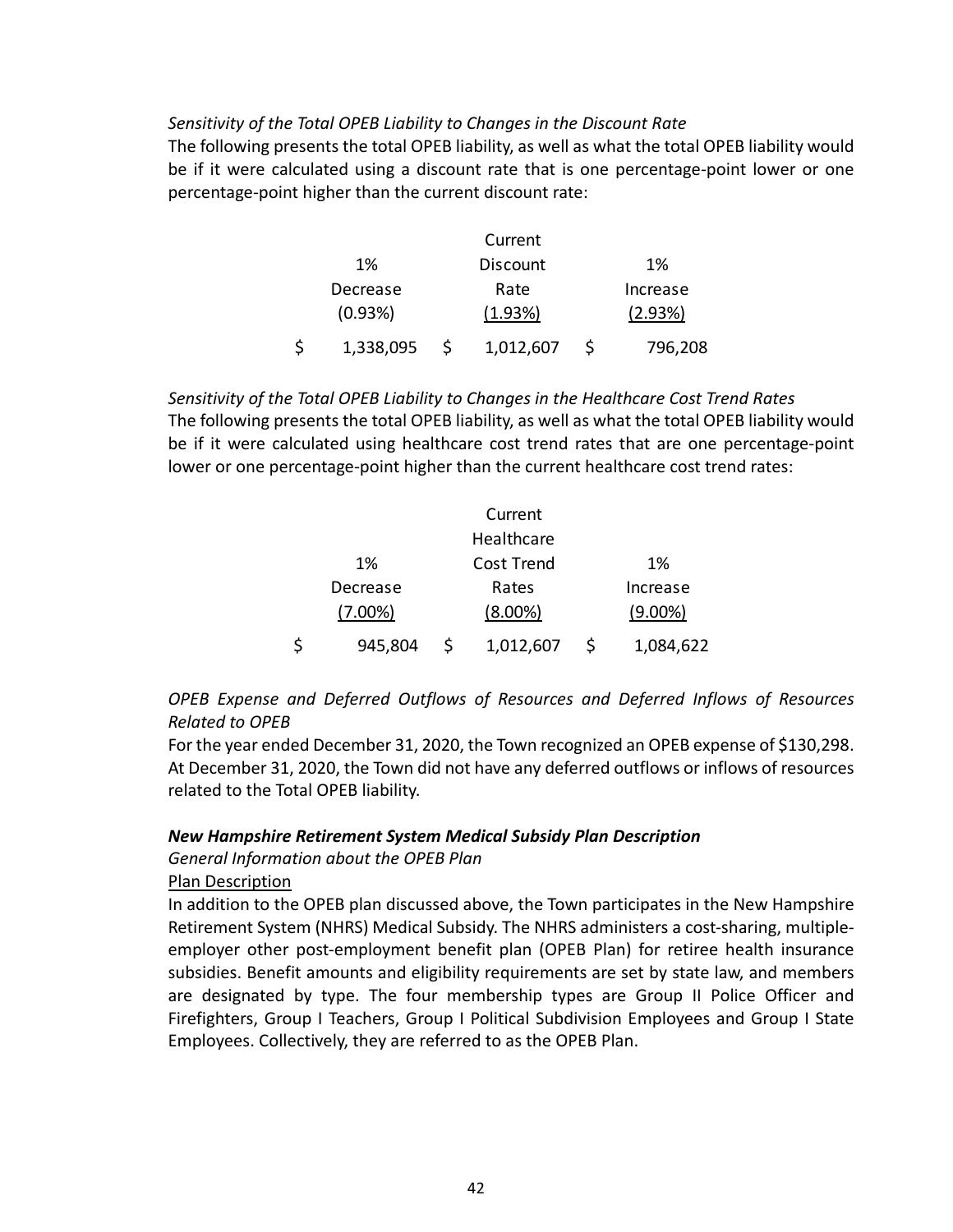NHRS issues publicly available financial reports that can be obtained by writing to them at 54 Regional Drive, Concord, New Hampshire 03301‐8507 or from their website at http//www.nhrs.org.

# Benefits Provided

The OPEB Plan provides a medical insurance subsidy to qualified retired members. The medical subsidy is a payment made by NHRS to the former employer or their insurance administrator toward the cost of health insurance for a qualified retiree, his/her qualified spouse, and his/her certifiably dependent children with a disability who are living in the household and being cared for by the retiree. Under specific conditions, the qualified beneficiaries of members who die while in service may also be eligible for the medical subsidy. The eligibility requirements for receiving OPEB Plan benefits differ for Group I and Group II members. The OPEB plan is closed to new entrants. The monthly Medical Subsidy rates are:

> 1 Person ‐ \$375.56 2 Person ‐ \$751.12 1 Person Medicare Supplement ‐ \$236.84 2 person Medicare Supplement ‐ \$473.68

# **Contributions**

Pursuant to RSA 100‐A:16, III, and the biennial actuarial valuation, funding for the Medical Subsidy payment is via the employer contributions rates set forth by NHRS. Employer contributions required to cover that amount of cost not met by the members' contributions are determined by a biennial actuarial valuation by the NHRS actuary using the entry age normal funding method and are expressed as a percentage of gross payroll. The Town contributed 0.29% of gross payroll for Group I employees, 1.81% of gross payroll for Group I teachers, and 3.66% of gross payroll for Group II fire and police department members, respectively. Employees are not required to contribute. The State Legislature has the authority to establish, amend, and discontinue the contribution requirements of the Medical Subsidy plan.

# *Actuarial Assumptions and Other Inputs*

Actuarial assumptions are the same in the Retirement System footnote.

# *Net OPEB Liability, Expense, and Deferred Outflows and Inflows*

The Town's proportionate share of the net NHRS Medical Subsidy (net OPEB liability) as of the measurement date of June 30, 2020 was \$518,483, representing 0.11845392%.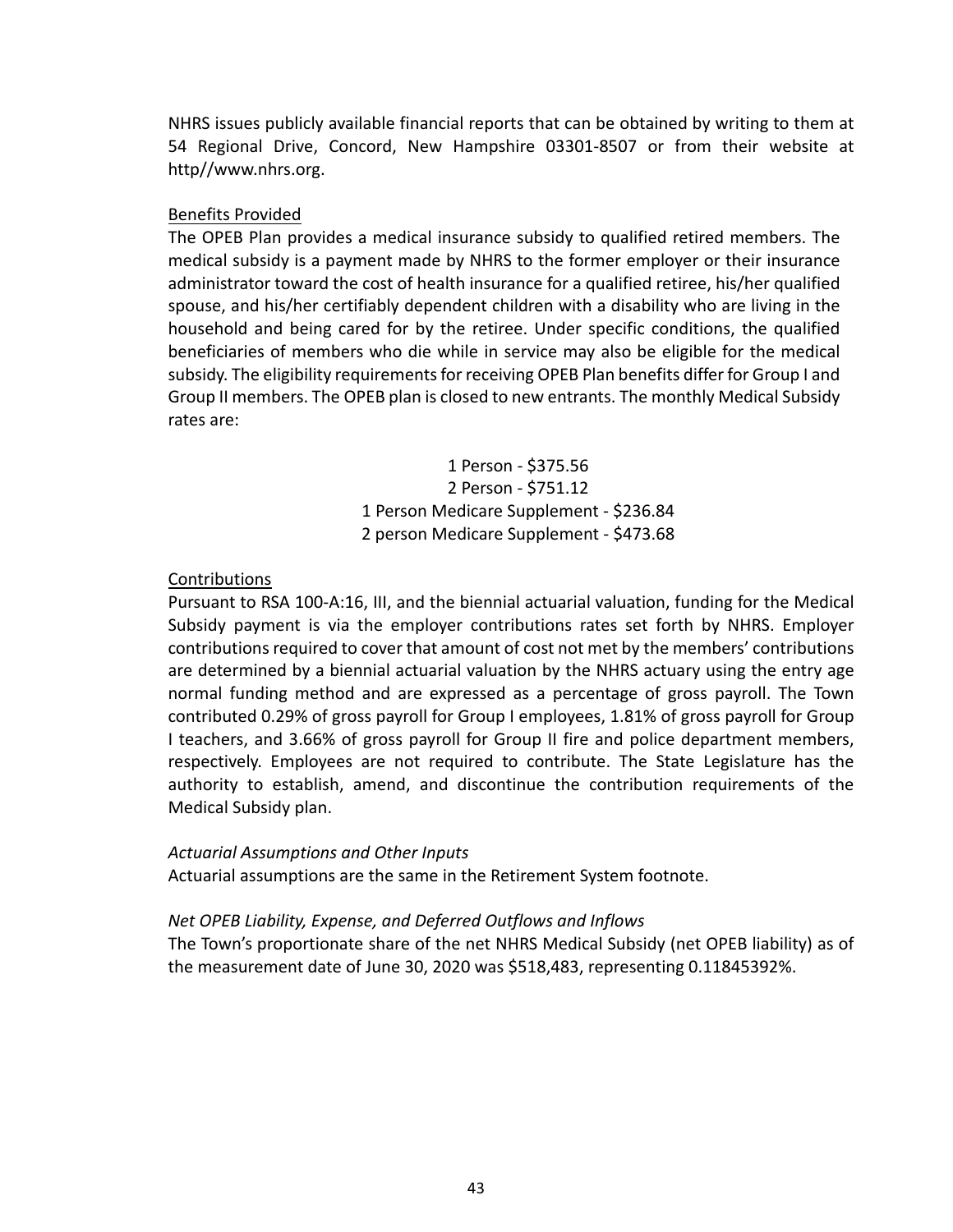For the year ended December 31, 2020, the Town recognized an OPEB expense related to the NHRS Medical Subsidy of \$(8,559). At December 31, 2020, the Town reported deferred outflows and inflows of resources related to OPEB from the following sources:

|                                                                         | Deferred    | Deferred    |
|-------------------------------------------------------------------------|-------------|-------------|
|                                                                         | Outflows of | Inflows of  |
|                                                                         | Resources   | Resources   |
| Difference between expected and<br>actual experience                    | \$          | \$<br>1,502 |
| Changes in proportion                                                   |             | 8,107       |
| Change in assumptions                                                   | 3,334       |             |
| Net difference between projected and<br>actual OPEB investment earnings | 1,940       |             |
| Contributions subsequent to the<br>measurement date                     | 29,062      |             |
| Total                                                                   | 34,336      | \$<br>9,609 |

The amount reported as deferred outflows of resources related to OPEB resulting from contributions subsequent to the measurement date and before the end of the fiscal year will be included as a reduction of the net OPEB liability in the year ending December 31, 2021.

Other amounts reported as deferred outflows and (inflows) of resources related to OPEB will be recognized in OPEB expense as follows:

| Fiscal Year Ended: |    |          |
|--------------------|----|----------|
| 2021               | \$ | (6, 129) |
| 2022               |    | 574      |
| 2023               |    | 685      |
| 2024               |    | 535      |
| Total              | Ś  | (4, 335) |
|                    |    |          |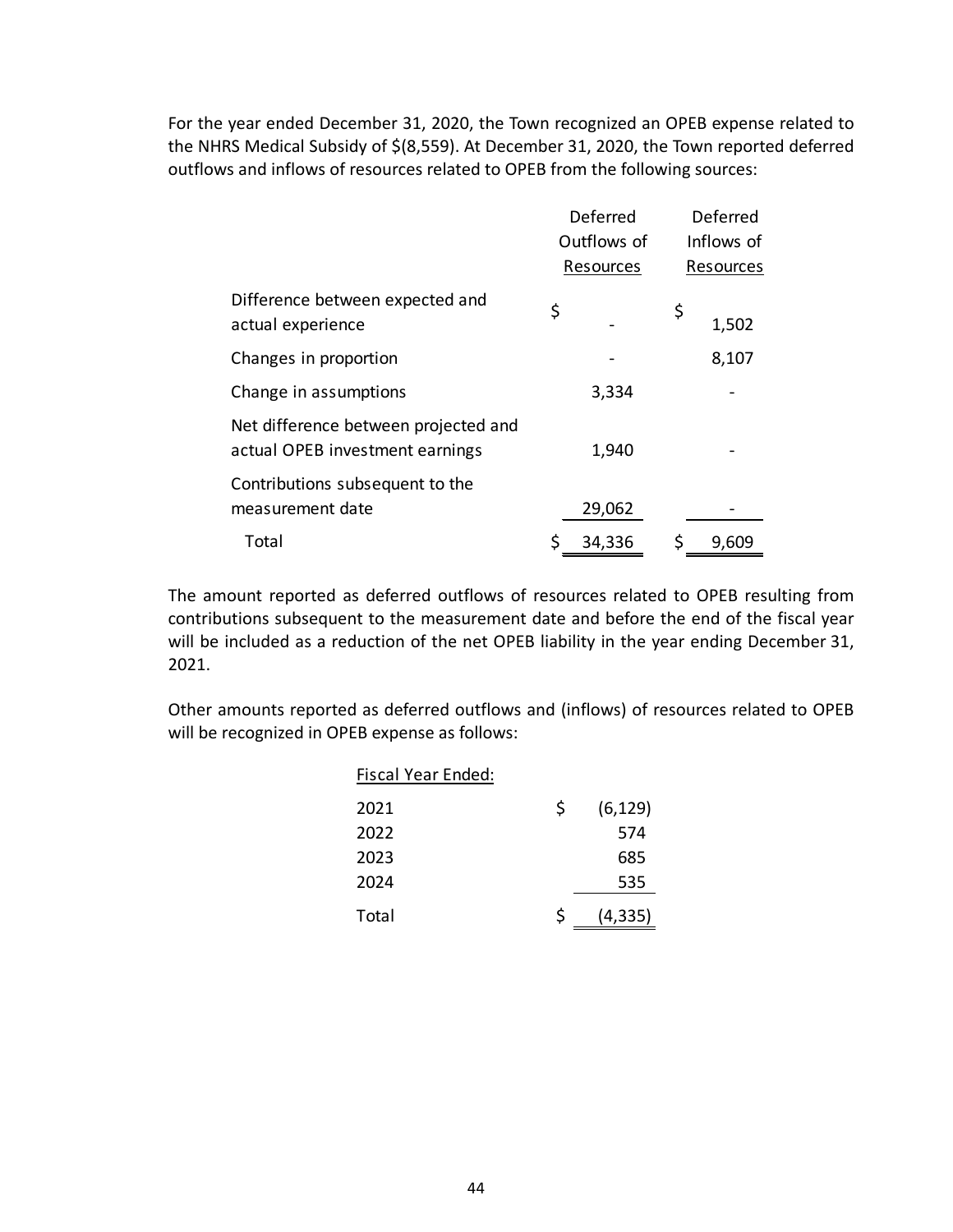*Sensitivity of the Net NHRS Medical Subsidy OPEB Liability to Changes in the Discount Rate*  The following presents the net OPEB liability, as well as what the total OPEB liability would be if it were calculated using a discount rate that is one percentage-point lower or one percentage‐point higher than the current discount rate:

|          | Current         |          |
|----------|-----------------|----------|
| 1%       | <b>Discount</b> | 1%       |
| Decrease | Rate            | Increase |
| 563,019  | 518,483         | 479,818  |

# *Healthcare Cost Trend Rate*

Healthcare cost trend rates are not applicable given that the benefits are fixed stipends.

*Consolidation of Total/Net OPEB Liabilities and Related Deferred Outflows and (Inflows)*  The following consolidates the Town's total OPEB liability and related deferred outflows/ inflows, and the Town's proportionate share of the NHRS Medical Subsidy net OPEB liability and related deferred outflows/inflows at December 31, 2020:

|                                                     |             |   | Total       | Total      |             |
|-----------------------------------------------------|-------------|---|-------------|------------|-------------|
|                                                     | Total/Net   |   | Deferred    | Deferred   | Total       |
|                                                     | <b>OPEB</b> |   | Outflows of | Inflows of | <b>OPEB</b> |
|                                                     | Liability   |   | Resources   | Resources  | Expense     |
| Town OPEB Plan                                      | 1,012,607   | S |             |            | 130,298     |
| Proportionate share of<br>NHRS Medical Subsidy Plan | 518,483     |   | 34,336      | 9,609      | (8, 559)    |
| Total                                               | 1,531,090   |   | 34,336      | 9,609      | 121,739     |

# **16. Change in Accounting Principle**

During 2020, the Town adopted Governmental Accounting Standards Board (GASB) Statement No. 84, *Fiduciary Activities*. This required moving certain items previously recorded through a General Fund liability account to the newly established custodial fund that reports additions and deductions for these activities. No restatement of beginning net position/fund balance was required in either fund.

# **17. Commitments and Contingencies**

# *COVID‐19*

The COVID-19 outbreak in the United States (and across the globe) has resulted in economic uncertainties. There is considerable uncertainty around the duration and scope of the economic disruption. The extent of the impact of COVID‐19 on our operational and financial performance will depend on certain developments, including the duration and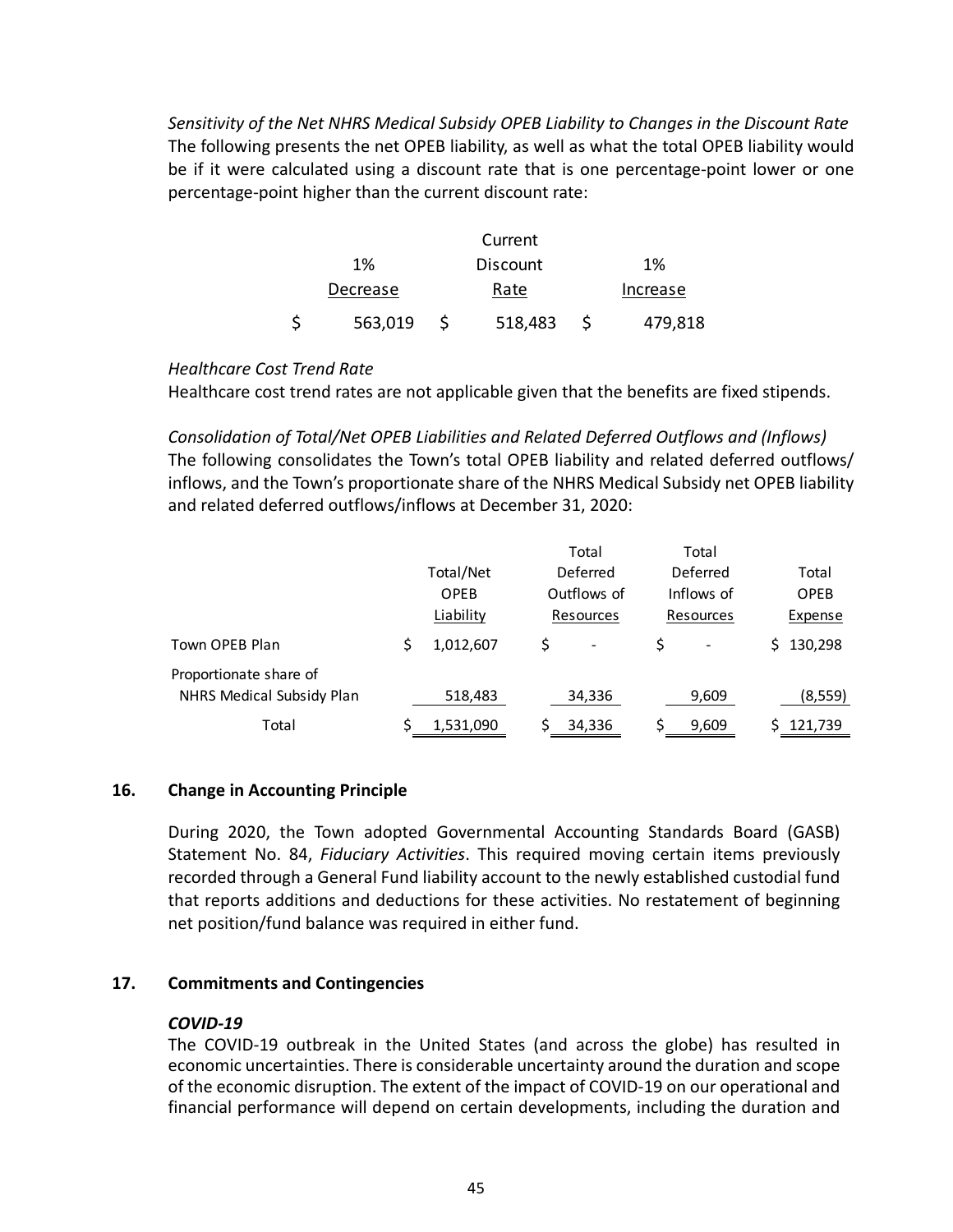spread of the outbreak, impact on individuals served by the Town, employees, and vendors, all of which are uncertain and cannot be predicted. At this point, the extent to which COVID‐19 may impact our financial condition or results of operations is uncertain.

#### *Outstanding Legal Issues*

On an ongoing basis, there are typically pending legal issues in which the Town is involved. The Town's management is of the opinion that the potential future settlement of these issues would not materially affect its financial statements taken as a whole.

#### *Grants*

Amounts received or receivable from grantor agencies are subject to audit and adjustment by grantor agencies, principally the federal government. Any disallowed claims, including amounts already collected, may constitute a liability of the applicable funds. The amount of expenditures which may be disallowed by the grantor cannot be determined at this time, although the Town expects such amounts, if any, to be immaterial.

# **18. New Pronouncements**

The Governmental Accounting Standards Board (GASB) has issued Statement No. 87, Leases, effective for the Town beginning with its fiscal year ending December 31, 2022. This statement establishes new reporting and disclosure requirements, including the recording of various operating leases in the financial statements. Management has not yet evaluated the effect of this standard.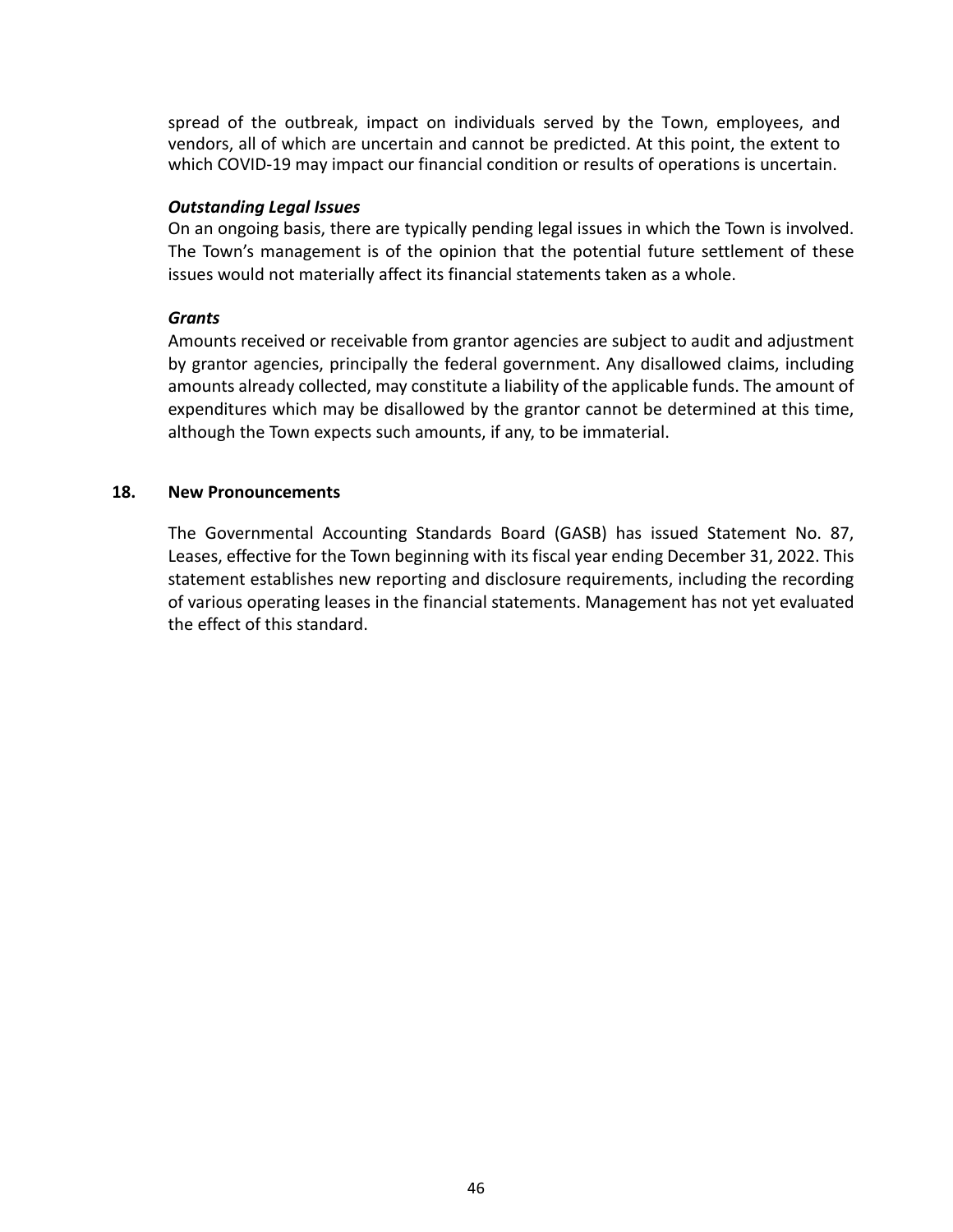#### General Fund For the Year Ended December 31, 2020 Required Supplemental Information Statement of Revenues, and Expenditures and Other Sources (Uses) ‐ Budget and Actual

|                                                | <b>Budgeted Amounts</b> |                 |                 | Variance with |                                 |
|------------------------------------------------|-------------------------|-----------------|-----------------|---------------|---------------------------------|
|                                                | Original                | Final           | Actual          |               | <b>Final Budget</b><br>Positive |
|                                                | <b>Budget</b>           | <b>Budget</b>   | Amounts         |               | (Negative)                      |
|                                                |                         |                 |                 |               |                                 |
| <b>Revenues</b>                                |                         |                 |                 |               |                                 |
| Property taxes                                 | \$<br>5,730,229         | \$<br>5,730,229 | \$<br>5,781,527 | \$            | 51,298                          |
| Penalties, interest, and other taxes           | 145,000                 | 145,000         | 224,755         |               | 79,755                          |
| Charges for services                           | 55,000                  | 55,000          | 46,899          |               | (8, 101)                        |
| Intergovernmental                              | 675,253                 | 675,253         | 667,093         |               | (8, 160)                        |
| Licenses and permits                           | 1,962,000               | 1,962,000       | 2,186,980       |               | 224,980                         |
| Investment income                              | 115,000                 | 115,000         | 80,410          |               | (34, 590)                       |
| Miscellaneous                                  | 2,000                   | 2,000           | 131,104         |               | 129,104                         |
| <b>Total Revenues and Other Sources</b>        | 8,684,482               | 8,684,482       | 9,118,768       |               | 434,286                         |
| <b>Expenditures and Other Uses</b>             |                         |                 |                 |               |                                 |
| General government                             | 2,709,880               | 2,709,880       | 2,255,897       |               | 453,983                         |
| Public safety                                  | 3,077,843               | 3,077,843       | 2,713,346       |               | 364,497                         |
| Highways and streets                           | 1,310,423               | 1,310,423       | 1,075,183       |               | 235,240                         |
| Health and welfare                             | 148,230                 | 148,230         | 114,425         |               | 33,805                          |
| Sanitation                                     | 73,959                  | 73,959          | 47,092          |               | 26,867                          |
| Culture and recreation                         | 738,272                 | 738,272         | 597,769         |               | 140,503                         |
| Capital outlay                                 | 190,390                 | 190,390         | 190,390         |               |                                 |
| Total Expenditures and Other Uses              | 8,248,997               | 8,248,997       | 6,994,102       |               | 1,254,895                       |
| <b>Other Financing Sources (Uses)</b>          |                         |                 |                 |               |                                 |
| Transfers out                                  | (1,481,401)             | (1,481,401)     | (1,533,560)     |               | (52, 159)                       |
| Use of fund balance                            | 767,865                 | 767,865         | 767,865         |               |                                 |
| Use of prior year fund balance (carryforwards) | 278,051                 | 278,051         | 278,051         |               |                                 |
| Total Other Financing Sources (Uses)           | (435, 485)              | (435, 485)      | (487, 644)      |               | (52, 159)                       |
| Excess (deficiency) of revenues and other      |                         |                 |                 |               |                                 |
| sources over expenditures and other uses       | \$                      | \$              | \$<br>1,637,022 | \$            | 1,637,022                       |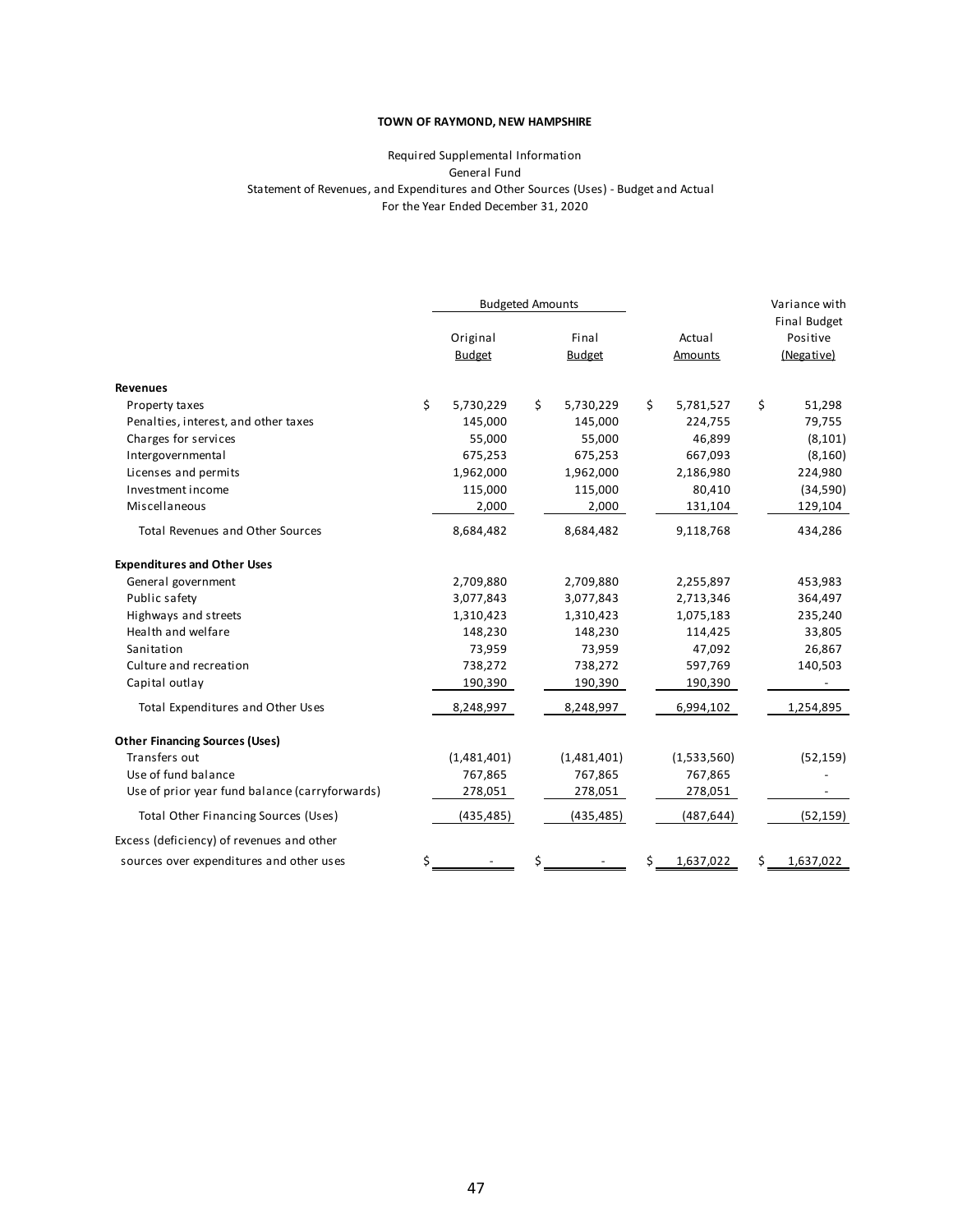# **Notes to the Required Supplemental Information for General Fund Budget**

# **Budgetary Basis**

The General Fund final appropriation appearing on the previous page represents the final amended budget after all reserve fund transfers and supplemental appropriations.

# **Budget/GAAP Reconciliation**

The budgetary data for the General Fund is based upon accounting principles that differ from generally accepted accounting principles (GAAP). Therefore, in addition to the GAAP basis financial statements, the results of operations of the General Fund are presented in accordance with budgetary accounting principles to provide a meaningful comparison to budgetary data.

The following is a summary of adjustments made to the actual revenues and other sources, and expenditures and other uses, to conform to the budgetary basis of accounting.

|                                                                                     |                 |     |                     | Other<br>Financing |
|-------------------------------------------------------------------------------------|-----------------|-----|---------------------|--------------------|
| General Fund                                                                        | Revenues        |     | <b>Expenditures</b> | Sources (Uses)     |
| <b>GAAP Basis</b>                                                                   | \$<br>9,695,370 | \$. | 7,907,685           | \$<br>(210, 319)   |
| To record use of fund balance                                                       |                 |     |                     | 767,865            |
| To record budgeted use of prior year<br>fund balance (carryforwards)                |                 |     |                     | 278,051            |
| To reverse effects of combining general<br>fund and capital reserve funds (GASB 54) | (291,948)       |     | (975, 357)          | (1, 121, 241)      |
| To reclassify transfers for<br>budgetary presentation                               | 200,000         |     | (2,000)             | (202,000)          |
| To reverse audit entries                                                            | (484,654)       |     | 63,774              |                    |
| <b>Budgetary Basis</b>                                                              | \$<br>9,118,768 |     | \$6,994,102         | \$<br>(487,644)    |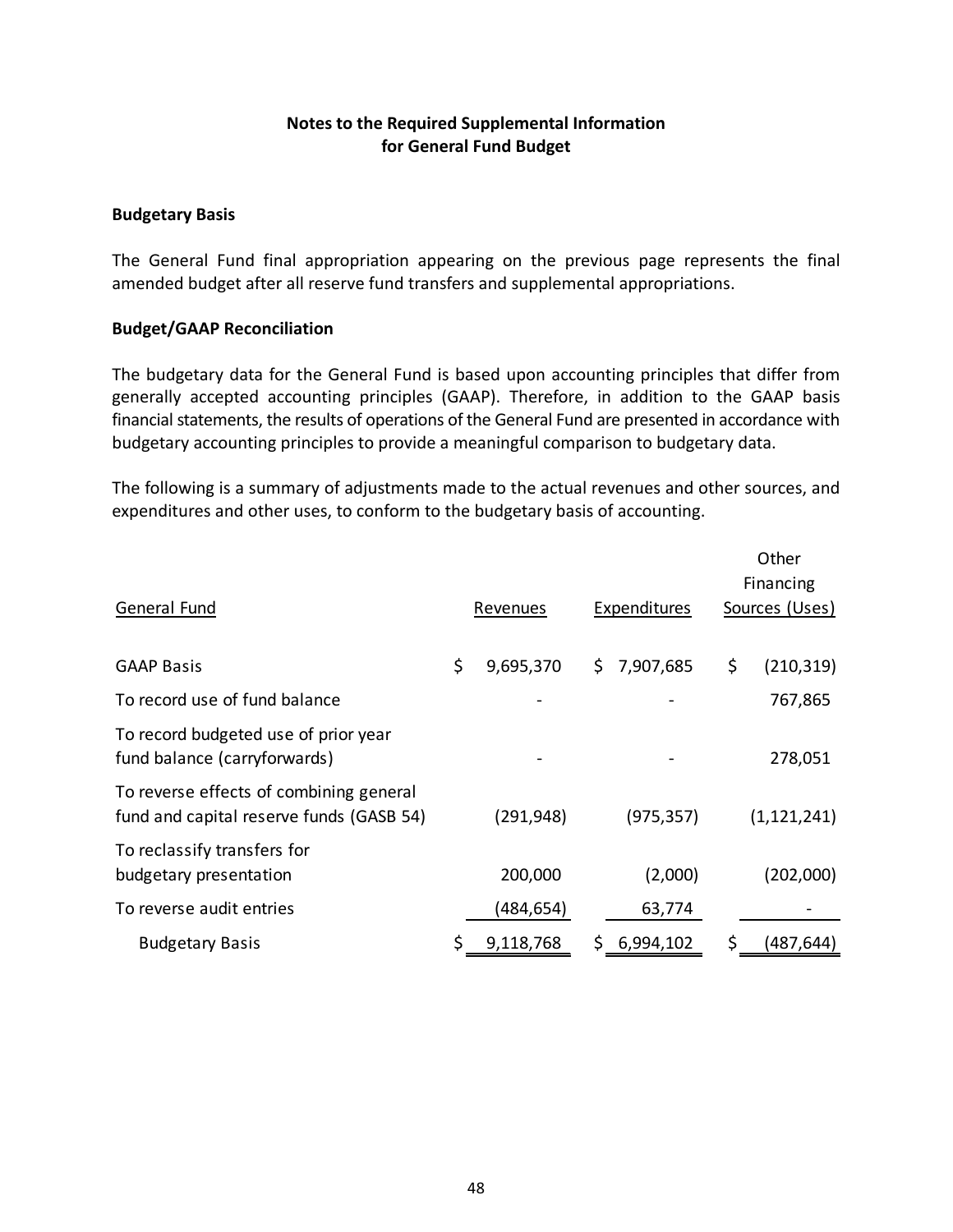Required Supplementary Information Schedule of Proportionate Share of the Net Pension Liability

#### (Unaudited)

| New Hampshire Retirement System |                     |                                                  |   |                                                           |  |                 |                                                                                              |                                                                                       |  |  |  |  |  |
|---------------------------------|---------------------|--------------------------------------------------|---|-----------------------------------------------------------|--|-----------------|----------------------------------------------------------------------------------------------|---------------------------------------------------------------------------------------|--|--|--|--|--|
| Fiscal<br><u>Year</u>           | Measurement<br>Date | Proportion<br>of the<br>Net Pension<br>Liability |   | Proportionate<br>Share of the<br>Net Pension<br>Liability |  | Covered Payroll | Proportionate Share<br>of the Net Pension<br>Liability as a Percentage<br>of Covered Payroll | Plan Fiduciary Net<br><b>Position Percentage</b><br>of the Total<br>Pension Liability |  |  |  |  |  |
| December 31, 2020               | June 30, 2020       | 0.12490736%                                      | S | 7,989,263                                                 |  | \$3,615,704     | 220.96%                                                                                      | 58.70%                                                                                |  |  |  |  |  |
| December 31, 2019               | June 30, 2019       | 0.13015600%                                      |   | 6,262,657                                                 |  | \$3,333,842     | 187.85%                                                                                      | 65.59%                                                                                |  |  |  |  |  |
| December 31, 2018               | June 30, 2018       | 0.12800619%                                      |   | 6.163.757                                                 |  | \$3,143,797     | 196.06%                                                                                      | 64.73%                                                                                |  |  |  |  |  |
| December 31, 2017               | June 30, 2017       | 0.13324495%                                      | S | 6,552,977                                                 |  | \$3,024,562     | 216.66%                                                                                      | 62.66%                                                                                |  |  |  |  |  |
| December 31, 2016               | June 30, 2016       | 0.13646539%                                      |   | 7,256,677                                                 |  | \$2,994,610     | 242.32%                                                                                      | 58.30%                                                                                |  |  |  |  |  |
| December 31, 2015               | June 30, 2015       | 0.13348816%                                      |   | 5,288,170                                                 |  | \$2,881,837     | 183.50%                                                                                      | 65.50%                                                                                |  |  |  |  |  |

*Schedule is intended to show information for 10 years. Additional years will be displayed as they become available.*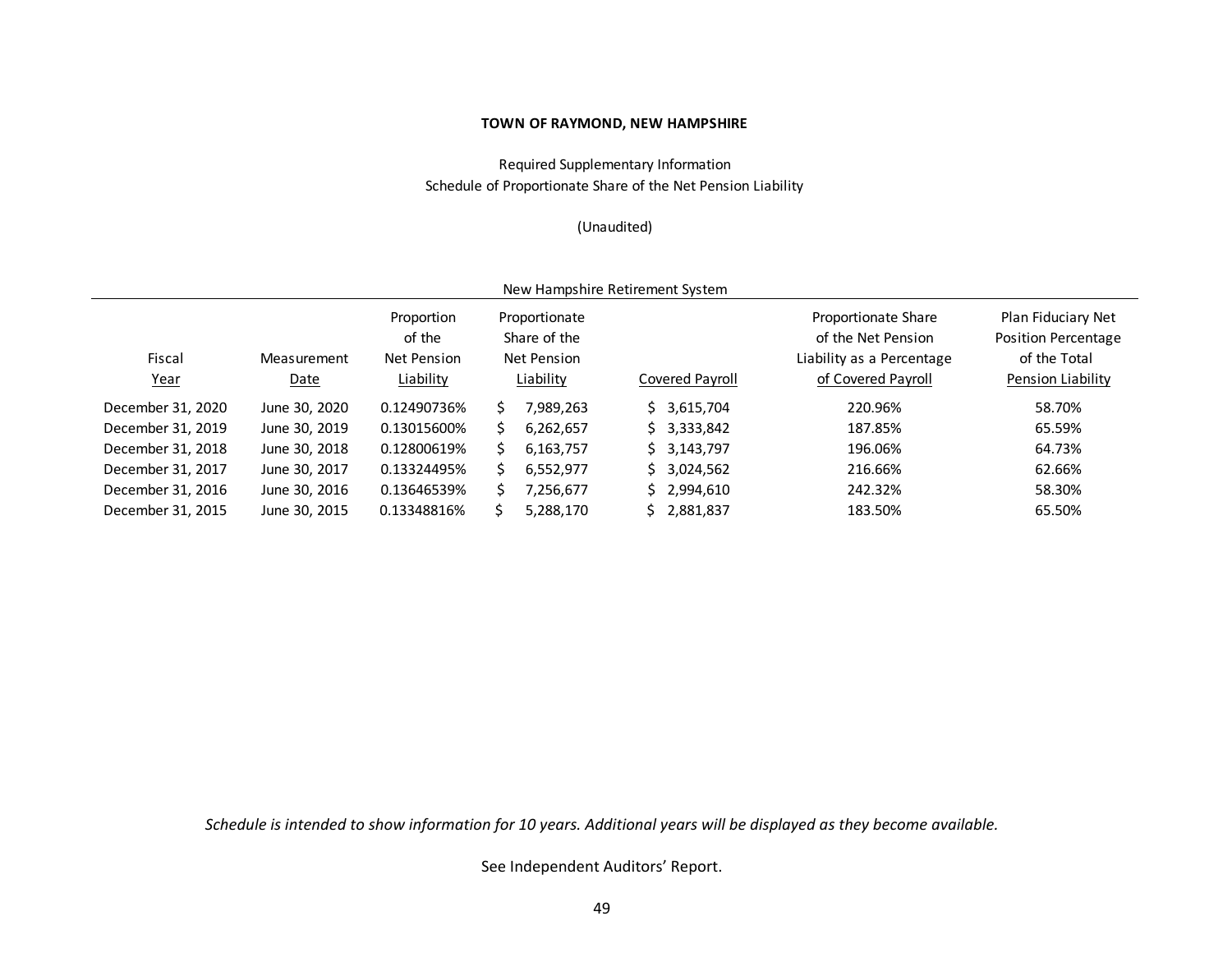Required Supplementary Information Schedule of Pension Contributions

#### (Unaudited)

| New Hampshire Retirement System |
|---------------------------------|
|---------------------------------|

|                   |               |    |               |     | Contributions in |    |                              |   |           |                  |
|-------------------|---------------|----|---------------|-----|------------------|----|------------------------------|---|-----------|------------------|
|                   |               |    |               |     | Relation to the  |    |                              |   |           |                  |
|                   |               |    | Contractually |     | Contractually    |    | Contribution                 |   |           | Contributions as |
| Fiscal            | Measurement   |    | Required      |     | Required         |    | Deficiency                   |   | Covered   | a Percentage of  |
| Year              | Date          |    | Contribution  |     | Contribution     |    | (Excess)                     |   | Payroll   | Covered Payroll  |
| December 31, 2020 | June 30, 2020 | \$ | 573,812       | Ś.  | 573,812          | \$ | $\overline{\phantom{a}}$     | S | 3,615,704 | 15.87%           |
| December 31, 2019 | June 30, 2019 | S. | 557,537       | \$. | 557,537          | \$ | $\qquad \qquad \blacksquare$ |   | 3,327,805 | 16.75%           |
| December 31, 2018 | June 30, 2018 | \$ | 569,690       | Ś.  | 569,690          | \$ | $\overline{\phantom{a}}$     |   | 3,334,443 | 17.09%           |
| December 31, 2017 | June 30, 2017 | \$ | 503,025       | \$. | 503,025          | \$ | $\overline{\phantom{0}}$     |   | 3,032,281 | 16.59%           |
| December 31, 2016 | June 30, 2016 | \$ | 482,739       | Ś.  | 482,739          | \$ | $\overline{\phantom{0}}$     |   | 2,967,656 | 16.27%           |
| December 31, 2015 | June 30, 2015 |    | 463,802       |     | 463,802          | \$ | $\overline{\phantom{0}}$     |   | 2,911,037 | 15.93%           |

*Schedule is intended to show information for 10 years. Additional years will be displayed as they become available.*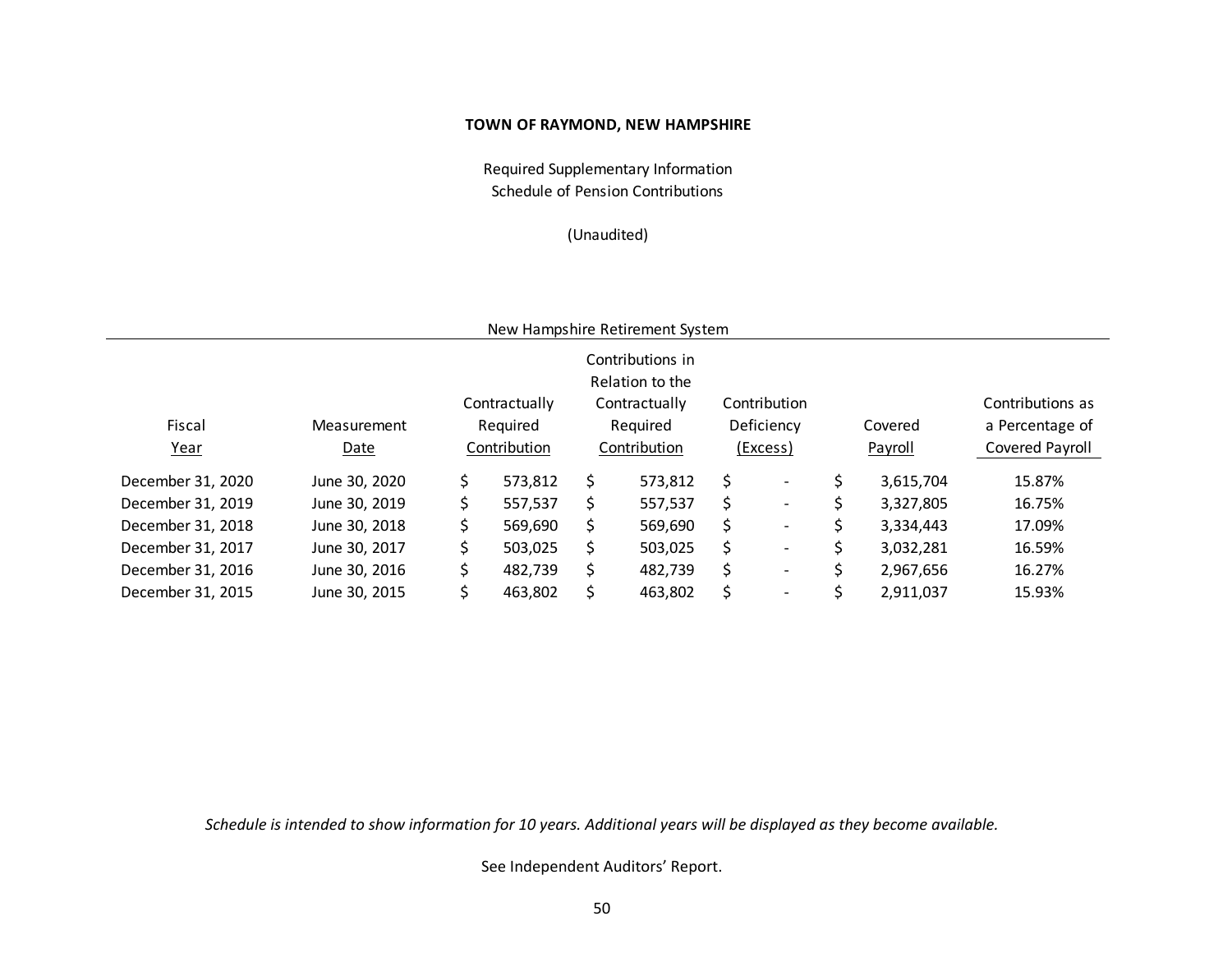#### Schedules of Proportionate Share and Contributions of the Net OPEB Liability Required Supplementary Information

#### (Unaudited)

New Hampshire Retirement System Medical Subsidy

#### **Schedule of Proportionate Share**

| Fiscal<br><u>Year</u> | Proportion<br>of the<br>Net OPEB<br>Measurement<br>Liability<br>Date |             | Proportionate<br>Share of the<br>Net OPEB<br>Liability | Covered<br>Payroll | Proportionate Share of<br>the Net OPEB Liability<br>as a Percentage of<br>Covered Payroll | Plan Fiduciary Net Position<br>Percentage of the Net<br><b>OPEB Liability</b> |  |  |
|-----------------------|----------------------------------------------------------------------|-------------|--------------------------------------------------------|--------------------|-------------------------------------------------------------------------------------------|-------------------------------------------------------------------------------|--|--|
| December 31, 2020     | June 30, 2020                                                        | 0.11845392% | \$518,483                                              | \$3,615,704        | 14.34%                                                                                    | 7.74%                                                                         |  |  |
| December 31, 2019     | June 30, 2019                                                        | 0.13331157% | \$584,453                                              | \$3,333,842        | 17.53%                                                                                    | 7.75%                                                                         |  |  |
| December 31, 2018     | June 30, 2018                                                        | 0.13379384% | \$612,569                                              | 3,143,797<br>Ś.    | 19.49%                                                                                    | 7.53%                                                                         |  |  |
| December 31, 2017     | June 30, 2017                                                        | 0.09359866% | \$427,965                                              | 3,024,562<br>S.    | 14.15%                                                                                    | 7.91%                                                                         |  |  |

#### **Schedule of Contributions**

| New Hampshire Retirement System Medical Subsidy |               |  |               |                              |               |          |                          |         |           |                          |  |  |
|-------------------------------------------------|---------------|--|---------------|------------------------------|---------------|----------|--------------------------|---------|-----------|--------------------------|--|--|
|                                                 |               |  |               | Contributions<br>Relative to |               |          |                          |         |           |                          |  |  |
|                                                 |               |  | Contractually |                              | Contractually |          | Contribution             |         |           | Contributions as a       |  |  |
| Fiscal                                          | Valuation     |  | Required      |                              | Required      |          | Deficiency               |         | Covered   | Percentage of            |  |  |
| Year                                            | Date          |  | Contribution  |                              | Contribution  | (Excess) |                          | Payroll |           | Covered Employee Payroll |  |  |
| December 31, 2020                               | June 30, 2020 |  | 55,830        | Ć                            | 55,830        | Ś        | $\overline{\phantom{a}}$ |         | 3,615,704 | 1.54%                    |  |  |
| December 31, 2019                               | June 30, 2019 |  | 57,328        | כ                            | 57,328        | \$       | ٠                        |         | 3,327,805 | 1.72%                    |  |  |
| December 31, 2018                               | June 30, 2018 |  | 61,998        |                              | 61,998        | \$       | $\overline{\phantom{a}}$ |         | 3,334,443 | 1.86%                    |  |  |
| December 31, 2017                               | June 30, 2017 |  | 55,768        |                              | 55,768        | Ś        | ٠                        |         | 3,032,281 | 1.84%                    |  |  |

*Schedules are intended to show information for 10 years. Additional years will be displayed as they become available.*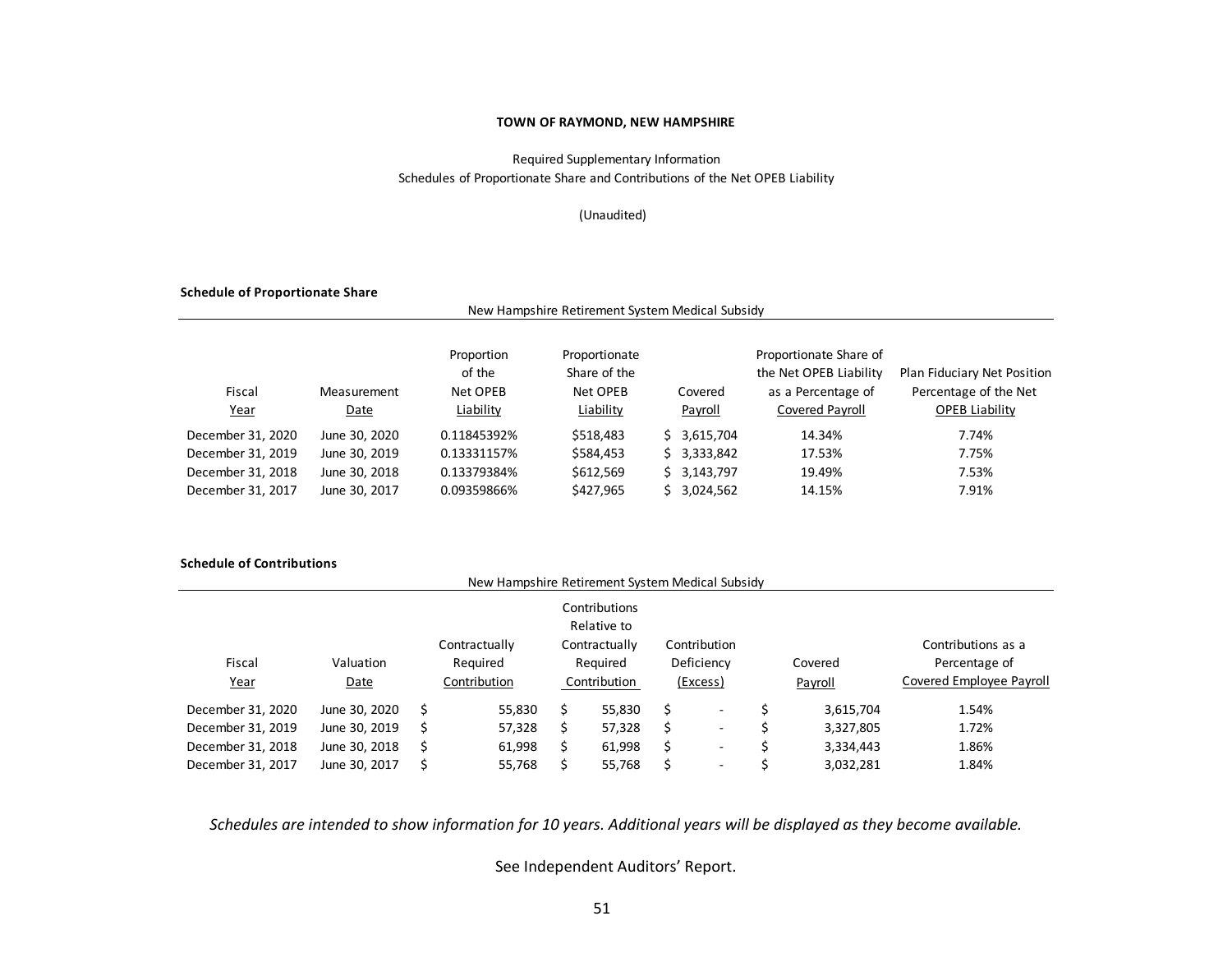Schedule of Changes in the Total OPEB Liability Required Supplementary Information Other Post‐Employment Benefits (OPEB)

(Unaudited)

|                                                             | 2020         |   | 2019       |    | 2018       |  |
|-------------------------------------------------------------|--------------|---|------------|----|------------|--|
| <b>Total OPEB liability</b>                                 |              |   |            |    |            |  |
| Service cost                                                | \$<br>87,253 | S | 83,098     | \$ | 95,599     |  |
| Interest                                                    | 23,985       |   | 22,843     |    | 36,309     |  |
| Changes of assumptions                                      | 261,577      |   | (268, 902) |    | (234, 531) |  |
| Benefit payments, including refunds of member contributions | (90,011)     |   | (85, 725)  |    | (98, 646)  |  |
| Net change in total OPEB liability                          | 282,804      |   | (248, 686) |    | (201, 269) |  |
| Total OPEB liability - beginning                            | 729,803      |   | 978,489    |    | 1,179,758  |  |
| Total OPEB liability - ending                               | 1,012,607    |   | 729,803    | Ś. | 978,489    |  |

Does not include New Hampshire Retirement System Medical Subsidy.

*Schedule is intended to show information for 10 years. Additional years will be displayed as they become available.* 

See notes to the Town's financial statements for summary of significant actuarial methods and assumptions and Independent Auditors' Report.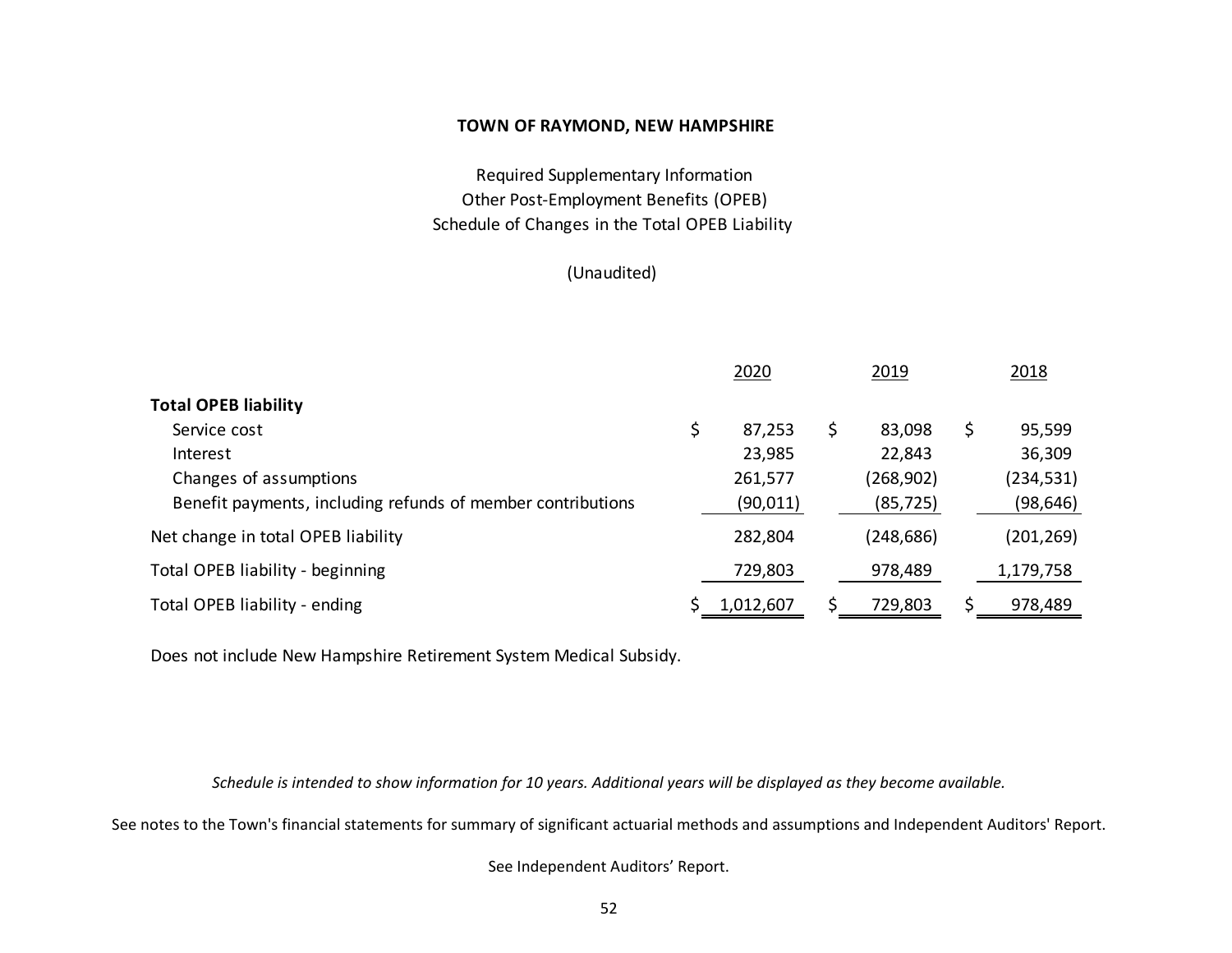

# **REPORT ON INTERNAL CONTROL OVER FINANCIAL REPORTING AND ON COMPLIANCE AND OTHER MATTERS BASED ON AN AUDIT OF FINANCIAL STATEMENTS PERFORMED IN ACCORDANCE WITH**  *GOVERNMENT AUDITING STANDARDS*

# **INDEPENDENT AUDITORS' REPORT**

To the Board of Selectmen, Raymond, New Hampshire

We have audited, in accordance with the auditing standards generally accepted in the United States of America and the standards applicable to financial audits contained in *Government Auditing Standards*  issued by the Comptroller General of the United States, the financial statements of the governmental activities, each major fund, and the aggregate remaining fund information of the Town of Raymond, New Hampshire as of and for the year ended December 31, 2020, and the related notes to the financial statements, which collectively comprise the Town's basic financial statements, and have issued our report thereon dated December 10, 2021.

# **Internal Control Over Financial Reporting**

In planning and performing our audit of the financial statements, we considered the Town's internal control over financial reporting (internal control) as a basis for designing audit procedures that are appropriate in the circumstances for the purpose of expressing our opinions on the financial statements, but not for the purpose of expressing an opinion on the effectiveness of the Town's internal control. Accordingly, we do not express an opinion on the effectiveness of the Town's internal control.

A *deficiency in internal control* exists when the design or operation of a control does not allow management or employees, in the normal course of performing their assigned functions, to prevent, or detect and correct, misstatements on a timely basis. A *material weakness* is a deficiency, or a combination of deficiencies, in internal control such that there is a reasonable possibility that a material misstatement of the entity's financial statements will not be prevented, or detected and corrected on a timely basis. A *significant deficiency* is a deficiency, or a combination of deficiencies, in internal control that is less severe than a material weakness, yet important enough to merit attention by those charged with governance.

Merrimack, New Hampshire Andover, Massachusetts Greenfield, Massachusetts Ellsworth, Maine